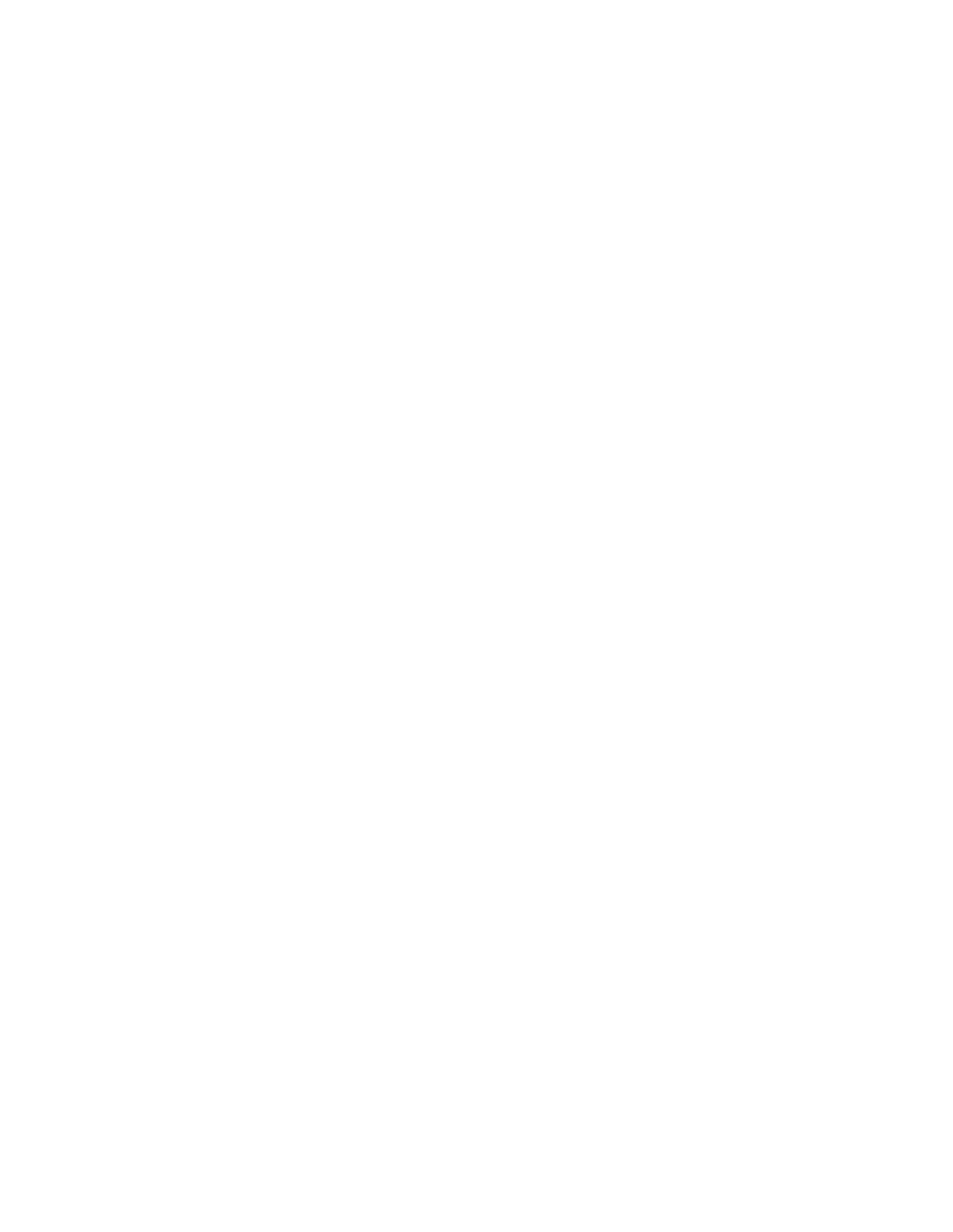# **Contents**

| $\mathbf{1}$ |     | <b>Introduction</b>                                                      |  |  |  | $\mathbf{1}$            |
|--------------|-----|--------------------------------------------------------------------------|--|--|--|-------------------------|
|              | 1.1 |                                                                          |  |  |  | $\mathbf{1}$            |
|              | 1.2 |                                                                          |  |  |  | $\mathbf{1}$            |
|              | 1.3 |                                                                          |  |  |  | $\mathbf{1}$            |
|              | 1.4 |                                                                          |  |  |  | $\mathbf{1}$            |
|              | 1.5 |                                                                          |  |  |  | $\overline{2}$          |
| 2            |     | Recommended Elliptic Curve Domain Parameters over $\mathbb{F}_p$         |  |  |  | $\overline{\mathbf{3}}$ |
|              | 2.1 |                                                                          |  |  |  | 3                       |
|              | 2.2 | Recommended 112-bit Elliptic Curve Domain Parameters over $\mathbb{F}_p$ |  |  |  | 6                       |
|              |     | 2.2.1                                                                    |  |  |  | 6                       |
|              |     | 2.2.2                                                                    |  |  |  | $\overline{7}$          |
|              | 2.3 | Recommended 128-bit Elliptic Curve Domain Parameters over $\mathbb{F}_p$ |  |  |  | 8                       |
|              |     | 2.3.1                                                                    |  |  |  | 8                       |
|              |     | 2.3.2                                                                    |  |  |  | 9                       |
|              | 2.4 | Recommended 160-bit Elliptic Curve Domain Parameters over $\mathbb{F}_p$ |  |  |  | 9                       |
|              |     | 2.4.1                                                                    |  |  |  | 9                       |
|              |     | 2.4.2                                                                    |  |  |  | 10                      |
|              |     | 2.4.3                                                                    |  |  |  | 11                      |
|              | 2.5 | Recommended 192-bit Elliptic Curve Domain Parameters over $\mathbb{F}_p$ |  |  |  | 11                      |
|              |     | 2.5.1                                                                    |  |  |  | 12                      |
|              |     | 2.5.2                                                                    |  |  |  | 12                      |
|              | 2.6 | Recommended 224-bit Elliptic Curve Domain Parameters over $\mathbb{F}_p$ |  |  |  | 13                      |
|              |     | 2.6.1                                                                    |  |  |  | 13                      |
|              |     | 2.6.2                                                                    |  |  |  | 14                      |
|              | 2.7 | Recommended 256-bit Elliptic Curve Domain Parameters over $\mathbb{F}_p$ |  |  |  | 14                      |
|              |     | 2.7.1                                                                    |  |  |  | 15                      |
|              |     | 2.7.2                                                                    |  |  |  | 15                      |
|              | 2.8 | Recommended 384-bit Elliptic Curve Domain Parameters over $\mathbb{F}_p$ |  |  |  | 16                      |
|              |     | 2.8.1                                                                    |  |  |  | 16                      |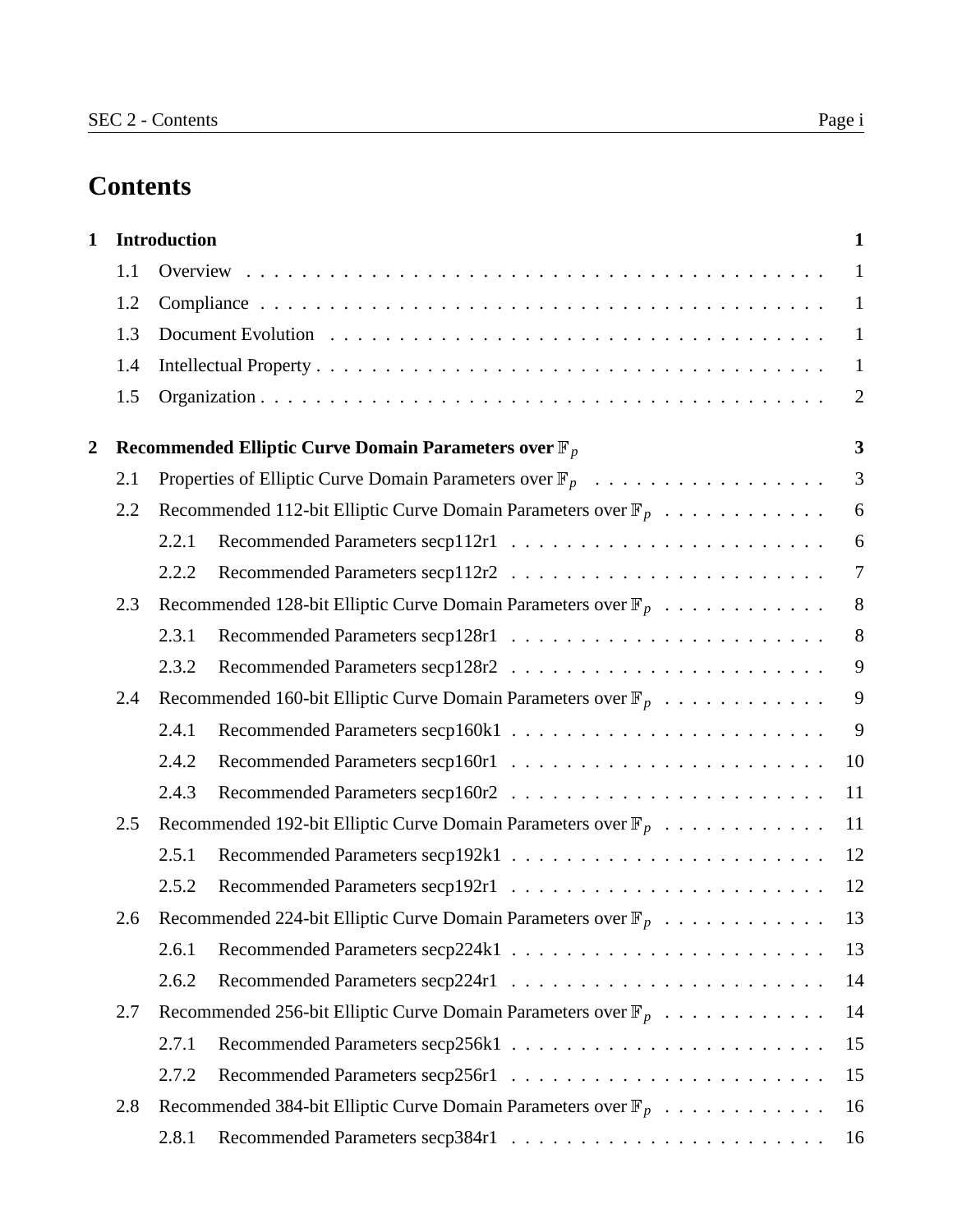| 2.9 |       | 17                                                                                                                                                                                                                                                                                                                                                                                                                                                                                                                                                                                                                                                                                                                                                                                                                                                                                                                                                                              |
|-----|-------|---------------------------------------------------------------------------------------------------------------------------------------------------------------------------------------------------------------------------------------------------------------------------------------------------------------------------------------------------------------------------------------------------------------------------------------------------------------------------------------------------------------------------------------------------------------------------------------------------------------------------------------------------------------------------------------------------------------------------------------------------------------------------------------------------------------------------------------------------------------------------------------------------------------------------------------------------------------------------------|
|     | 2.9.1 | 18                                                                                                                                                                                                                                                                                                                                                                                                                                                                                                                                                                                                                                                                                                                                                                                                                                                                                                                                                                              |
|     |       | 20                                                                                                                                                                                                                                                                                                                                                                                                                                                                                                                                                                                                                                                                                                                                                                                                                                                                                                                                                                              |
| 3.1 |       | 20                                                                                                                                                                                                                                                                                                                                                                                                                                                                                                                                                                                                                                                                                                                                                                                                                                                                                                                                                                              |
| 3.2 |       | 24                                                                                                                                                                                                                                                                                                                                                                                                                                                                                                                                                                                                                                                                                                                                                                                                                                                                                                                                                                              |
|     | 3.2.1 | 24                                                                                                                                                                                                                                                                                                                                                                                                                                                                                                                                                                                                                                                                                                                                                                                                                                                                                                                                                                              |
|     | 3.2.2 | 25                                                                                                                                                                                                                                                                                                                                                                                                                                                                                                                                                                                                                                                                                                                                                                                                                                                                                                                                                                              |
| 3.3 |       | 25                                                                                                                                                                                                                                                                                                                                                                                                                                                                                                                                                                                                                                                                                                                                                                                                                                                                                                                                                                              |
|     | 3.3.1 | 26                                                                                                                                                                                                                                                                                                                                                                                                                                                                                                                                                                                                                                                                                                                                                                                                                                                                                                                                                                              |
|     | 3.3.2 | 26                                                                                                                                                                                                                                                                                                                                                                                                                                                                                                                                                                                                                                                                                                                                                                                                                                                                                                                                                                              |
| 3.4 |       | 27                                                                                                                                                                                                                                                                                                                                                                                                                                                                                                                                                                                                                                                                                                                                                                                                                                                                                                                                                                              |
|     | 3.4.1 | 27                                                                                                                                                                                                                                                                                                                                                                                                                                                                                                                                                                                                                                                                                                                                                                                                                                                                                                                                                                              |
|     | 3.4.2 | 28                                                                                                                                                                                                                                                                                                                                                                                                                                                                                                                                                                                                                                                                                                                                                                                                                                                                                                                                                                              |
|     | 3.4.3 | 28                                                                                                                                                                                                                                                                                                                                                                                                                                                                                                                                                                                                                                                                                                                                                                                                                                                                                                                                                                              |
| 3.5 |       | 29                                                                                                                                                                                                                                                                                                                                                                                                                                                                                                                                                                                                                                                                                                                                                                                                                                                                                                                                                                              |
|     | 3.5.1 | 29                                                                                                                                                                                                                                                                                                                                                                                                                                                                                                                                                                                                                                                                                                                                                                                                                                                                                                                                                                              |
|     | 3.5.2 | 30                                                                                                                                                                                                                                                                                                                                                                                                                                                                                                                                                                                                                                                                                                                                                                                                                                                                                                                                                                              |
| 3.6 |       | 30                                                                                                                                                                                                                                                                                                                                                                                                                                                                                                                                                                                                                                                                                                                                                                                                                                                                                                                                                                              |
|     | 3.6.1 | 31                                                                                                                                                                                                                                                                                                                                                                                                                                                                                                                                                                                                                                                                                                                                                                                                                                                                                                                                                                              |
|     | 3.6.2 | 31                                                                                                                                                                                                                                                                                                                                                                                                                                                                                                                                                                                                                                                                                                                                                                                                                                                                                                                                                                              |
| 3.7 |       | 32                                                                                                                                                                                                                                                                                                                                                                                                                                                                                                                                                                                                                                                                                                                                                                                                                                                                                                                                                                              |
|     | 3.7.1 | 32                                                                                                                                                                                                                                                                                                                                                                                                                                                                                                                                                                                                                                                                                                                                                                                                                                                                                                                                                                              |
| 3.8 |       | 33                                                                                                                                                                                                                                                                                                                                                                                                                                                                                                                                                                                                                                                                                                                                                                                                                                                                                                                                                                              |
|     | 3.8.1 | 33                                                                                                                                                                                                                                                                                                                                                                                                                                                                                                                                                                                                                                                                                                                                                                                                                                                                                                                                                                              |
|     | 3.8.2 | 34                                                                                                                                                                                                                                                                                                                                                                                                                                                                                                                                                                                                                                                                                                                                                                                                                                                                                                                                                                              |
| 3.9 |       | 35                                                                                                                                                                                                                                                                                                                                                                                                                                                                                                                                                                                                                                                                                                                                                                                                                                                                                                                                                                              |
|     | 3.9.1 | 35                                                                                                                                                                                                                                                                                                                                                                                                                                                                                                                                                                                                                                                                                                                                                                                                                                                                                                                                                                              |
|     | 3.9.2 | 36                                                                                                                                                                                                                                                                                                                                                                                                                                                                                                                                                                                                                                                                                                                                                                                                                                                                                                                                                                              |
|     |       | 37                                                                                                                                                                                                                                                                                                                                                                                                                                                                                                                                                                                                                                                                                                                                                                                                                                                                                                                                                                              |
|     |       | 37                                                                                                                                                                                                                                                                                                                                                                                                                                                                                                                                                                                                                                                                                                                                                                                                                                                                                                                                                                              |
|     |       | Recommended 521-bit Elliptic Curve Domain Parameters over $\mathbb{F}_p$<br>Recommended Elliptic Curve Domain Parameters over $\mathbb{F}_{2^m}$<br>Properties of Elliptic Curve Domain Parameters over $\mathbb{F}_{2^m}$<br>Recommended 113-bit Elliptic Curve Domain Parameters over $\mathbb{F}_{2^m}$<br>Recommended 131-bit Elliptic Curve Domain Parameters over $\mathbb{F}_{2^m}$<br>Recommended 163-bit Elliptic Curve Domain Parameters over $\mathbb{F}_{2^m}$<br>Recommended 193-bit Elliptic Curve Domain Parameters over $\mathbb{F}_{2^m}$<br>Recommended 233-bit Elliptic Curve Domain Parameters over $\mathbb{F}_{2^m}$<br>Recommended 239-bit Elliptic Curve Domain Parameters over $\mathbb{F}_{2^m}$<br>Recommended 283-bit Elliptic Curve Domain Parameters over $\mathbb{F}_{2^m}$<br>Recommended 409-bit Elliptic Curve Domain Parameters over $\mathbb{F}_{2^m}$<br>3.10 Recommended 571-bit Elliptic Curve Domain Parameters over $\mathbb{F}_{2^m}$ |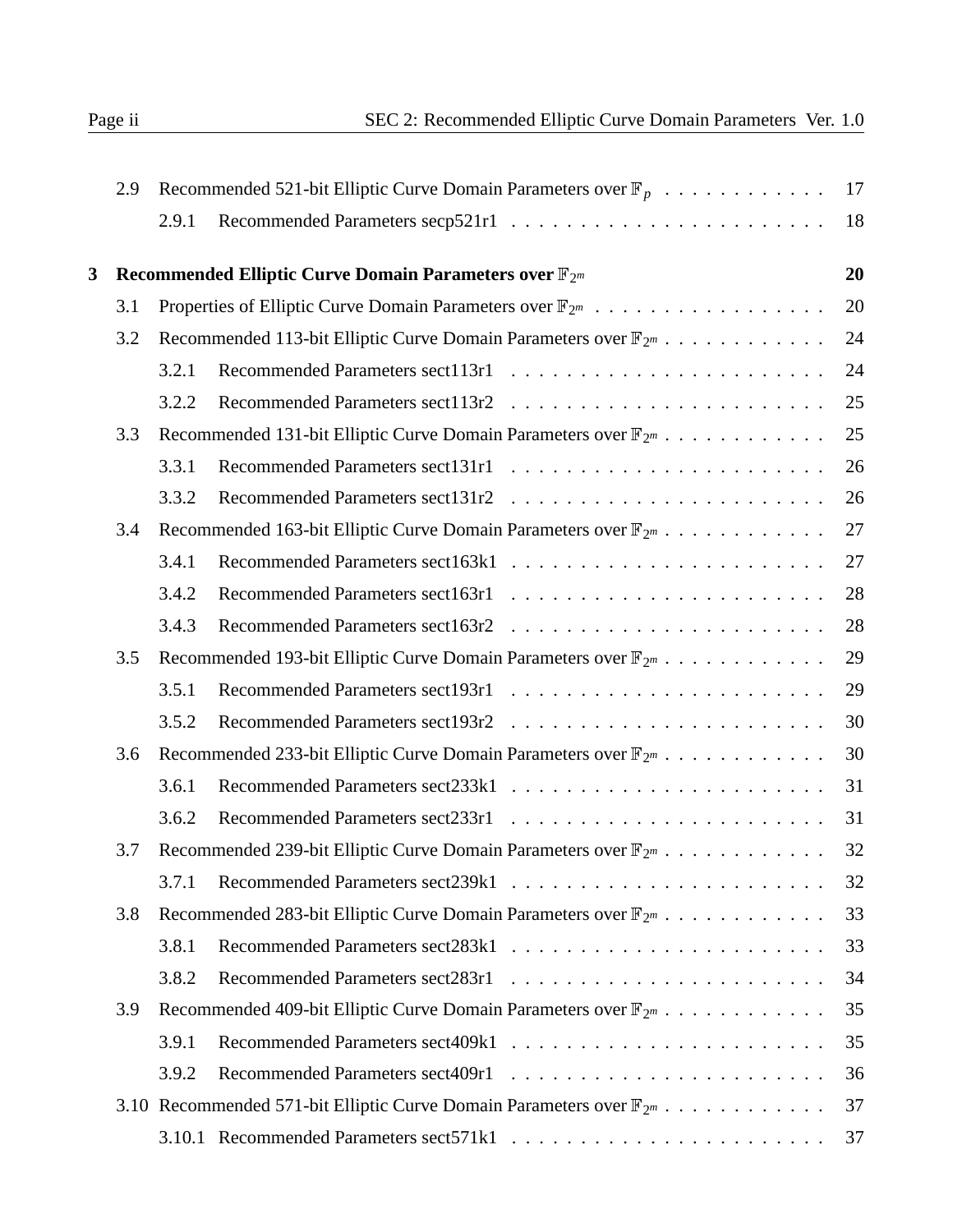|   | A ASN.1 Syntax    | 40 |
|---|-------------------|----|
|   |                   |    |
|   |                   |    |
|   |                   |    |
|   |                   |    |
|   |                   |    |
| B | <b>References</b> | 45 |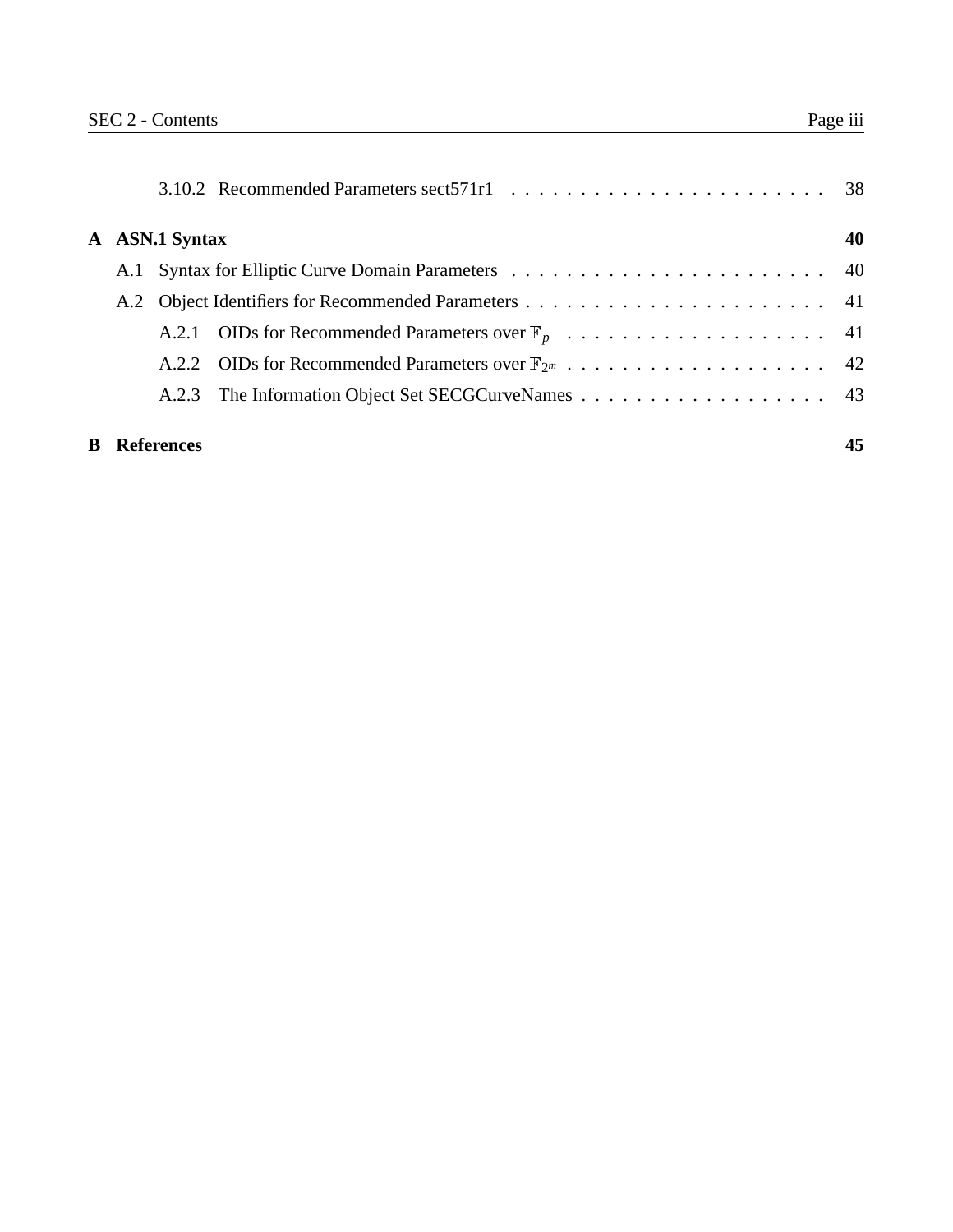# **List of Tables**

| $\overline{1}$ |                                                                                       |  |
|----------------|---------------------------------------------------------------------------------------|--|
| 2              | Status of Recommended Elliptic Curve Domain Parameters over $\mathbb{F}_p$ 6          |  |
| 3              |                                                                                       |  |
| $\overline{4}$ | Properties of Recommended Elliptic Curve Domain Parameters over $\mathbb{F}_{2^m}$ 22 |  |
| 5              | Status of Recommended Elliptic Curve Domain Parameters over $\mathbb{F}_{2^m}$ 23     |  |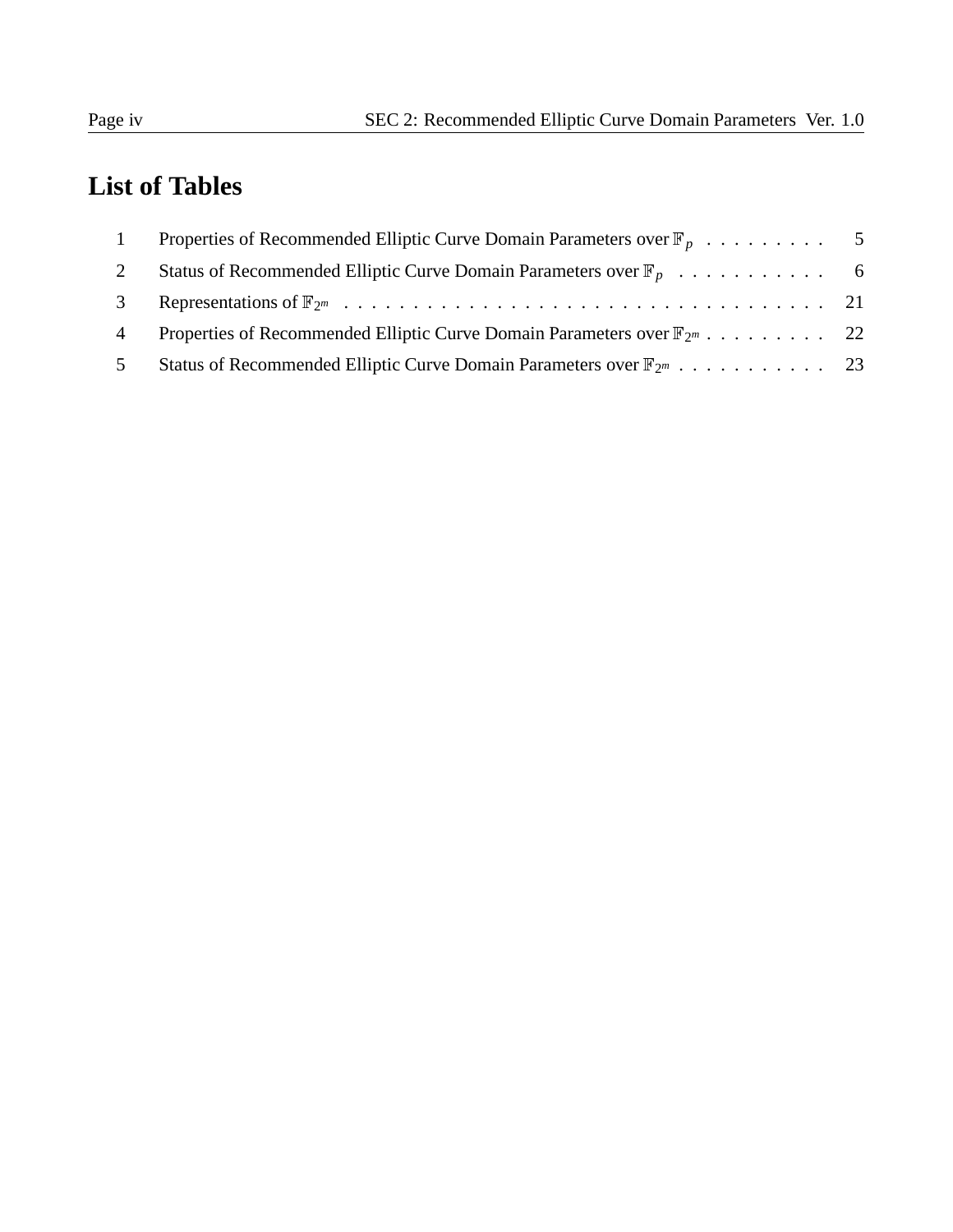## **1 Introduction**

#### **1.1 Overview**

This document lists example elliptic curve domain parameters at commonly required security levels for use by implementers of SEC 1 [12] and other ECC standards like ANSI X9.62 [1], ANSI X9.63 [3], and IEEE P1363 [8].

It is strongly recommended that implementers select parameters from among the example parameters listed in this document when they deploy ECC-based products in order to encourage the deployment of interoperable ECC-based solutions.

## **1.2 Compliance**

Implementations may claim compliance with the recommended parameters specified in this document provided some subset of the recommended parameters are used by the cryptographic schemes based on elliptic curve cryptography included in the implementation.

It is envisioned that implementations choosing to comply with this document will typically choose also to comply with its companion document, SEC 1 [12].

It is intended to make a validation system available so that implementors can check compliance with this document - see the SECG website, www.secg.org, for further information.

#### **1.3 Document Evolution**

This document will be reviewed every five years to ensure it remains up to date with cryptographic advances. The next scheduled review will therefore take place in September 2005.

Additional intermittent reviews may also be performed from time-to-time as deemed necessary by the Standards for Efficient Cryptography Group.

#### **1.4 Intellectual Property**

The reader's attention is called to the possibility that compliance with this document may require use of an invention covered by patent rights. By publication of this document, no position is taken with respect to the validity of this claim or of any patent rights in connection therewith. The patent holder(s) may have filed with the SECG a statement of willingness to grant a license under these rights on reasonable and nondiscriminatory terms and conditions to applicants desiring to obtain such a license. Additional details may be obtained from the patent holder and from the SECG website, www.secg.org.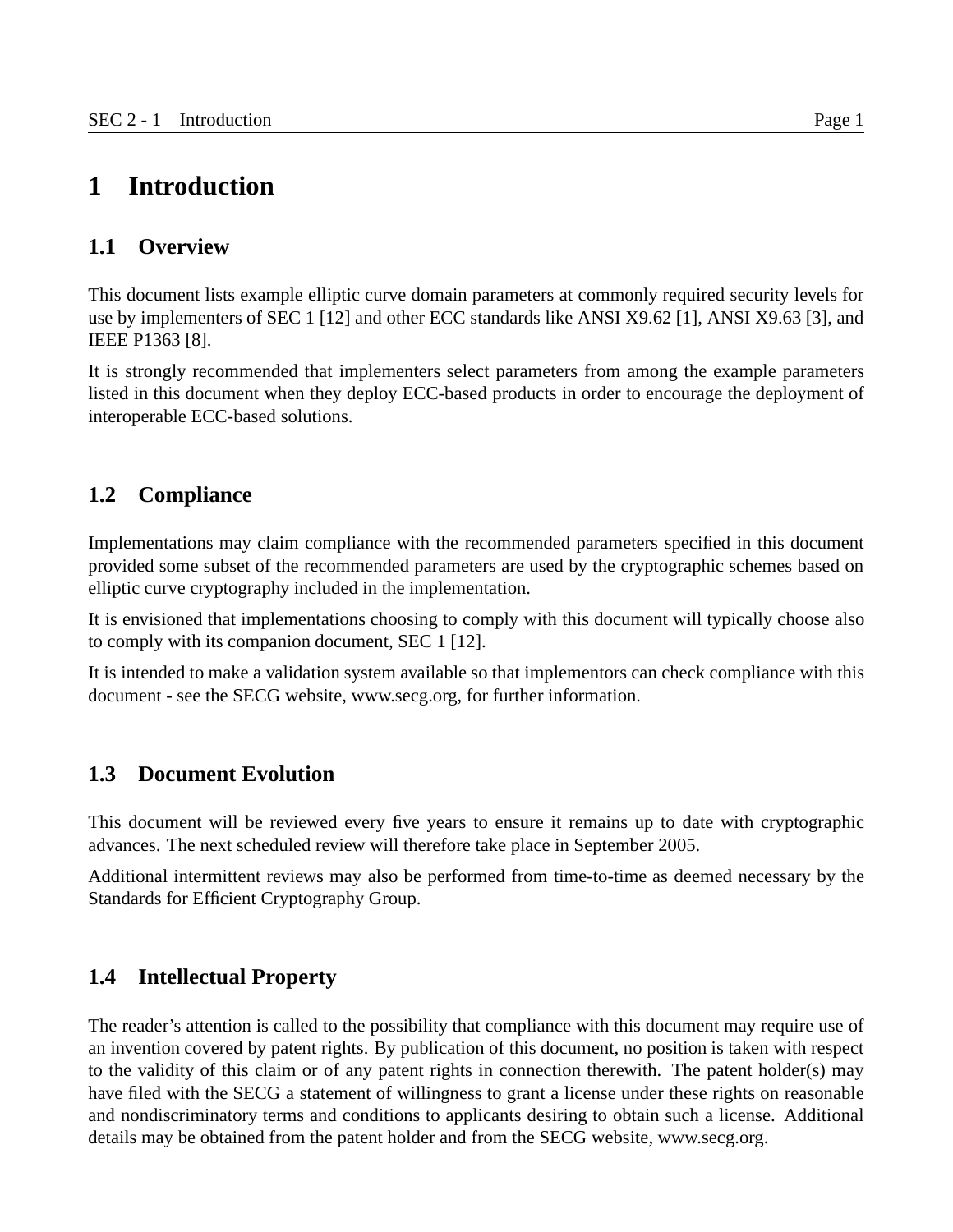## **1.5 Organization**

This document is organized as follows.

The main body of the document focuses on the specification of recommended elliptic curve domain parameters. Section 2 describes recommended elliptic curve domain parameters over  $\mathbb{F}_p$ , and Section 3 describes recommended elliptic curve domain parameters over  $\mathbb{F}_{2^m}$ .

The appendices to the document provide additional relevant material. Appendix A provides reference ASN.1 syntax for implementations to use to identify the parameters. Appendix B lists the references cited in the document.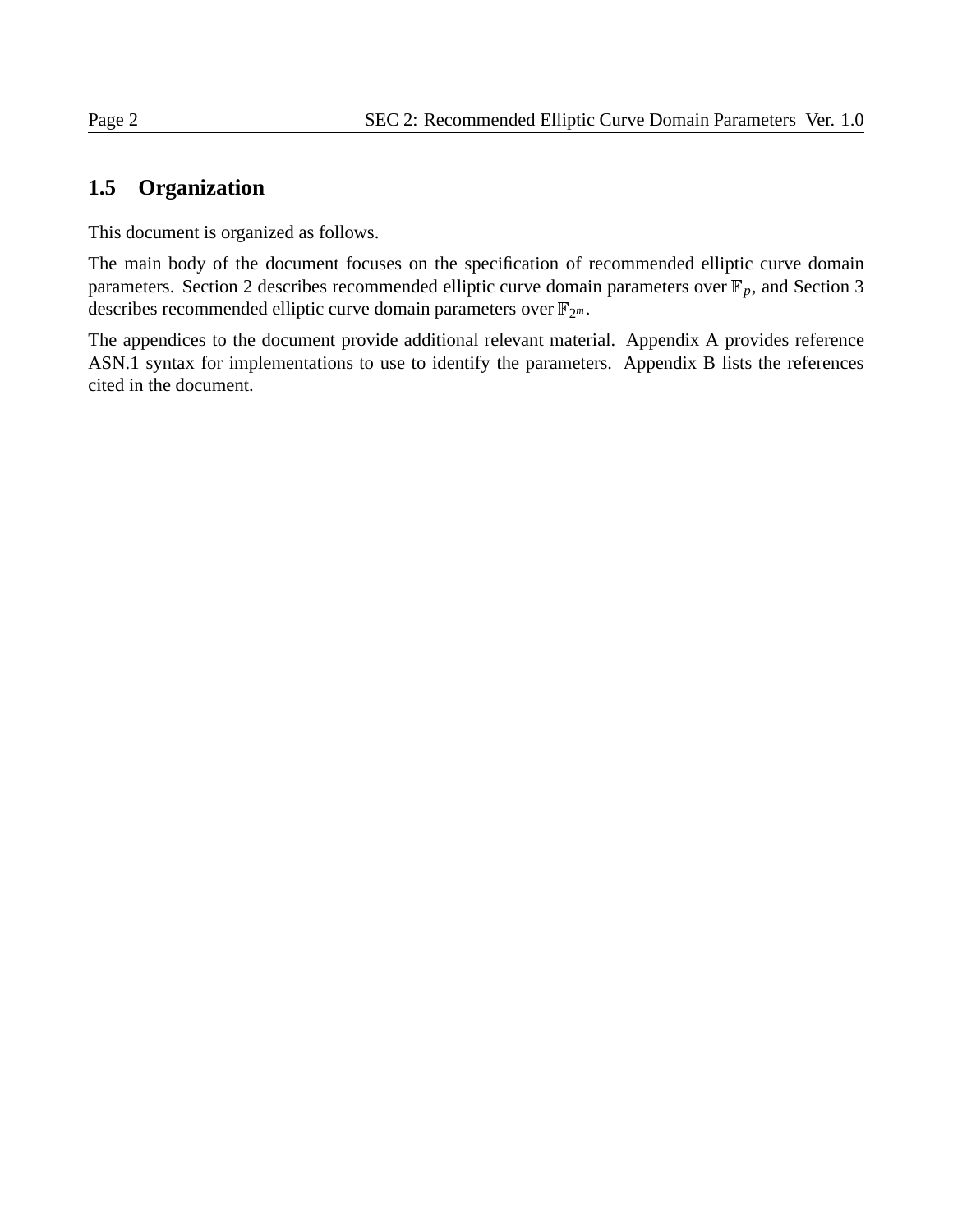## **2** Recommended Elliptic Curve Domain Parameters over  $\mathbb{F}_p$

This section specifies the elliptic curve domain parameters over  $\mathbb{F}_p$  recommended in this document.

The section is organized as follows. First Section 2.1 describes relevant properties of the recommended parameters over  $\mathbb{F}_p$ . Then Section 2.2 specifies recommended 112-bit elliptic curve domain parameters over  $\mathbb{F}_p$ , Section 2.3 specifies recommended 128-bit elliptic curve domain parameters over  $\mathbb{F}_p$ , Section 2.4 specifies recommended 160-bit elliptic curve domain parameters over  $\mathbb{F}_p$ , Section 2.5 specifies recommended 192-bit elliptic curve domain parameters over  $\mathbb{F}_p$ , Section 2.6 specifies recommended 224bit elliptic curve domain parameters over  $\mathbb{F}_p$ , Section 2.7 specifies recommended 256-bit elliptic curve domain parameters over  $\mathbb{F}_p$ , Section 2.8 specifies recommended 384-bit elliptic curve domain parameters over  $\mathbb{F}_p$ , Section 2.9 specifies recommended 521-bit elliptic curve domain parameters over  $\mathbb{F}_p$ ,

#### **2.1 Properties of Elliptic Curve Domain Parameters over**  $\mathbb{F}_p$

Following SEC 1 [12], elliptic curve domain parameters over  $\mathbb{F}_p$  are a sextuple:

$$
T = (p, a, b, G, n, h)
$$

consisting of an integer p specifying the finite field  $\mathbb{F}_p$ , two elements  $a, b \in \mathbb{F}_p$  specifying an elliptic curve  $E(\mathbb{F}_p)$  defined by the equation:

$$
E: y^2 \equiv x^3 + a \cdot x + b \pmod{p},
$$

a base point  $G = (x_G, y_G)$  on  $E(\mathbb{F}_p)$ , a prime *n* which is the order of *G*, and an integer *h* which is the cofactor  $h = \#E(\mathbb{F}_p)/n$ .

When elliptic curve domain parameters are specified in this document, each component of this sextuple is represented as an octet string converted using the conventions specified in SEC 1 [12].

Again following SEC 1 [12], elliptic curve domain parameters over  $\mathbb{F}_p$  must have:

$$
\lceil \log_2 p \rceil \in \{112, 128, 160, 192, 224, 256, 384, 521\}.
$$

This restriction is designed to encourage interoperability while allowing implementers to supply commonly required security levels — recall that elliptic curve domain parameters over  $\mathbb{F}_p$  with  $\lceil \log_2 p \rceil = 2t$ supply approximately *t* bits of security — meaning that solving the logarithm problem on the associated elliptic curve is believed to take approximately 2*<sup>t</sup>* operations.

Here recommended elliptic curve domain parameters are supplied at each of the sizes allowed in SEC 1.

All the recommended elliptic curve domain parameters over  $\mathbb{F}_p$  use special form primes for their field order *p*. These special form primes facilitate especially efficient implementations like those described in [5]. Recommended elliptic curve domain parameters over  $\mathbb{F}_p$  which use random primes for their field order *p* may be added later if commercial demand for such parameters increases.

The elliptic curve domain parameters over  $\mathbb{F}_p$  supplied at each security level typically consist of examples of two different types of parameters — one type being parameters associated with a Koblitz curve and the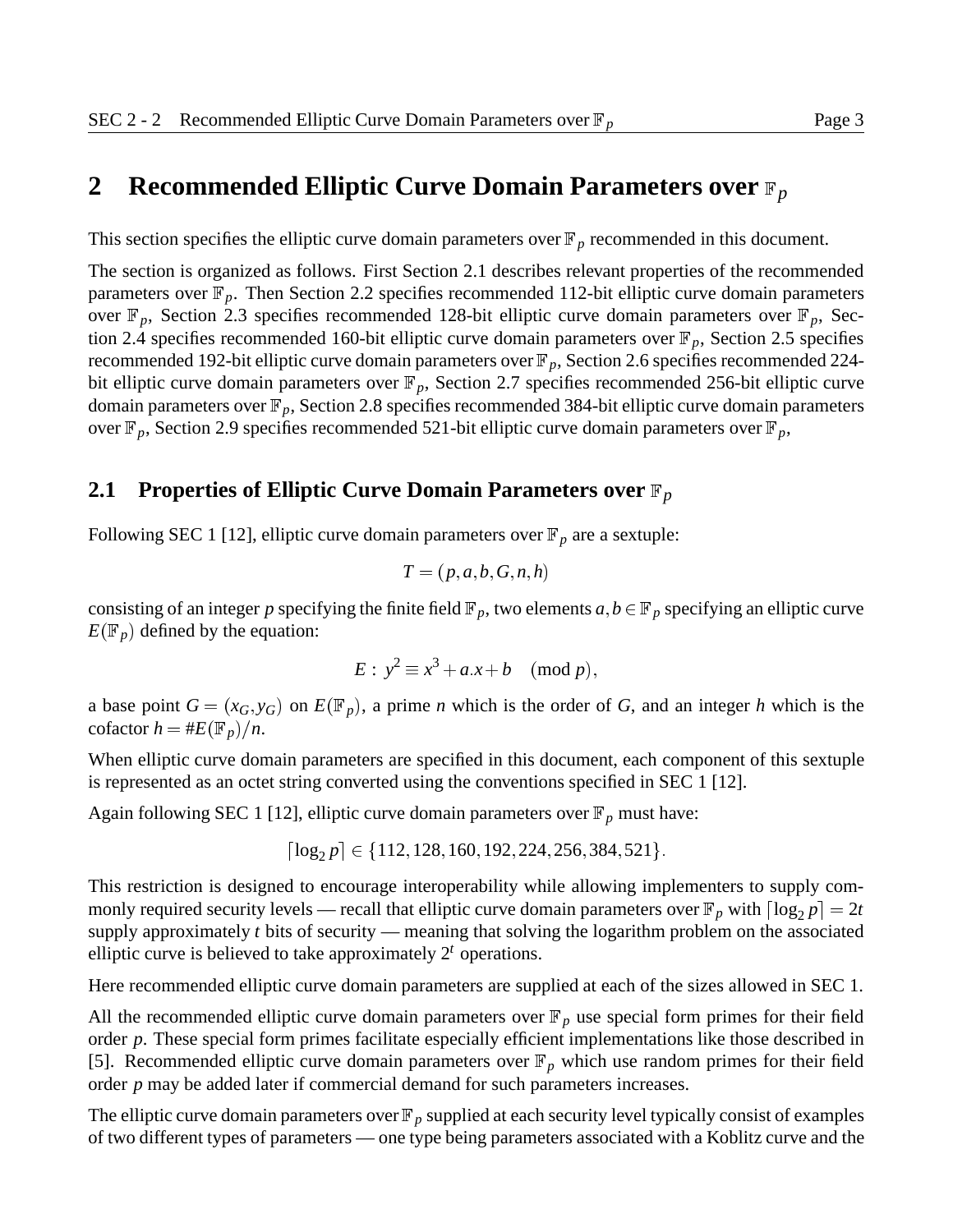other type being parameters chosen verifiably at random — although only verifiably random parameters are supplied at export strength and at extremely high strength.

Parameters associated with a Koblitz curve admit especially efficient implementation. The name Koblitz curve is best-known when used to describe binary anomalous curves over  $\mathbb{F}_{2^m}$  which have  $a, b \in \{0, 1\}$  [9]. Here it is generalized to refer also to curves over  $\mathbb{F}_p$  which possess an efficiently computable endomorphism [7]. The recommended parameters associated with a Koblitz curve were chosen by repeatedly selecting parameters admitting an efficiently computable endomorphism until a prime order curve was found.

Verifiably random parameters offer some additional conservative features. These parameters are chosen from a seed using SHA-1 as specified in ANSI X9.62 [1]. This process ensures that the parameters cannot be predetermined. The parameters are therefore extremely unlikely to be susceptible to future special-purpose attacks, and no trapdoors can have been placed in the parameters during their generation. When elliptic curve domain parameters are chosen verifiably at random, the seed *S* used to generate the parameters may optionally be stored along with the parameters so that users can verify the parameters were chosen verifiably at random.

Here verifiably random parameters have been chosen either so that the associated elliptic curve has prime order, or so that scalar multiplication of points on the associated elliptic curve can be accelerated using Montgomery's method [10]. The recommended verifiably random parameters were chosen by repeatedly selecting a random seed and counting the number of points on the corresponding curve until appropriate parameters were found. Typically the parameters were chosen so that  $a = p - 3$  because such parameters admit efficient implementation. For a given *p*, approximately half the isomorphism classes of elliptic curves over  $\mathbb{F}_p$  contain a curve with  $a = p - 3$ .

See SEC 1 [12] for further guidance on the selection of elliptic curve domain parameters over  $\mathbb{F}_p$ .

The recommended elliptic curve domain parameters over  $\mathbb{F}_p$  have been given nicknames to enable them to be easily identified. The nicknames were chosen as follows. Each name begins with sec to denote 'Standards for Efficient Cryptography', followed by a p to denote parameters over  $\mathbb{F}_p$ , followed by a number denoting the length in bits of the field size *p*, followed by a k to denote parameters associated with a Koblitz curve or an  $r$  to denote verifiably random parameters, followed by a sequence number.

Table 1 summarizes salient properties of the recommended elliptic curve domain parameters over  $\mathbb{F}_p$ .

Information is represented in Table 1 as follows. The column labelled 'parameters' gives the nickname of the elliptic curve domain parameters. The column labelled 'section' refers to the section of this document where the parameters are specified. The column labelled 'strength' gives the approximate number of bits of security the parameters offer. The column labelled 'size' gives the length in bits of the field order. The column labelled 'RSA/DSA' gives the approximate size of an RSA or DSA modulus at comparable strength. (See SEC 1 [12] for precise technical guidance on the strength of elliptic curve domain parameters.) Finally the column labelled 'Koblitz or random' indicates whether the parameters are associated with a Koblitz curve — 'k' — or were chosen verifiably at random — 'r'.

Table 2 summarizes the status of the recommended elliptic curve domain parameters over  $\mathbb{F}_p$  with respect to their alignment with other standards.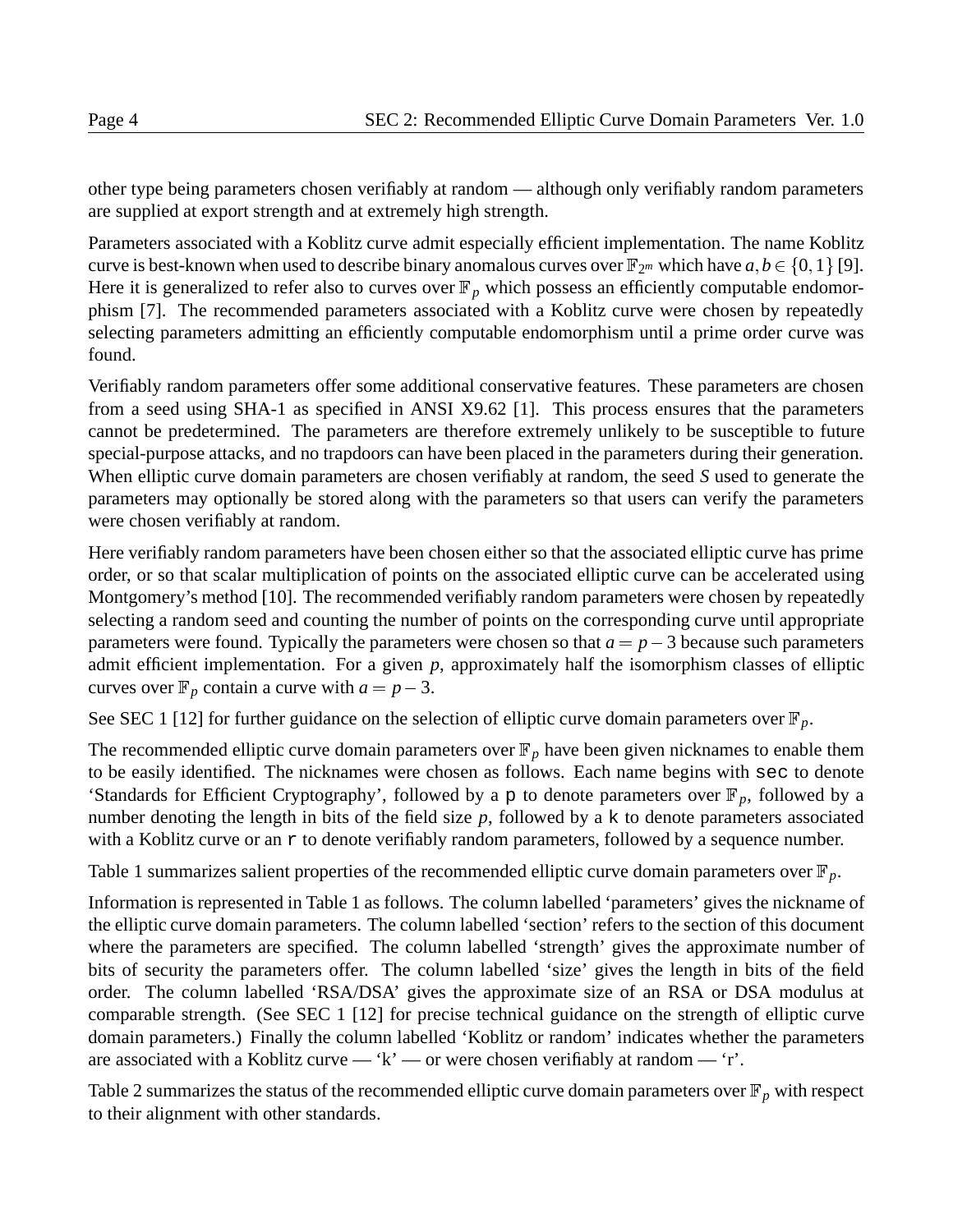| Parameters                 | Section | Strength | <b>Size</b> | <b>RSA/DSA</b> | Koblitz or<br>random |
|----------------------------|---------|----------|-------------|----------------|----------------------|
| $\operatorname{secp112r1}$ | 2.2.1   | 56       | 112         | 512            | r                    |
| $\secp112r2$               | 2.2.2   | 56       | 112         | 512            | r                    |
| secp128r1                  | 2.3.1   | 64       | 128         | 704            | r                    |
| secp128r2                  | 2.3.2   | 64       | 128         | 704            | r                    |
| seq160k1                   | 2.4.1   | 80       | 160         | 1024           | $\bf k$              |
| secp160r1                  | 2.4.2   | 80       | 160         | 1024           | r                    |
| secp160r2                  | 2.4.3   | 80       | 160         | 1024           | r                    |
| secp192k1                  | 2.5.1   | 96       | 192         | 1536           | $\bf k$              |
| $\secp192r1$               | 2.5.2   | 96       | 192         | 1536           | r                    |
| secp224k1                  | 2.6.1   | 112      | 224         | 2048           | $\mathbf{k}$         |
| secp224r1                  | 2.6.2   | 112      | 224         | 2048           | r                    |
| secp256k1                  | 2.7.1   | 128      | 256         | 3072           | $\bf k$              |
| $\secp256r1$               | 2.7.2   | 128      | 256         | 3072           | r                    |
| secp384r1                  | 2.8.1   | 192      | 384         | 7680           | r                    |
| $\secp 521r1$              | 2.9.1   | 256      | 521         | 15360          | $\mathbf{r}$         |

Table 1: Properties of Recommended Elliptic Curve Domain Parameters over  $\mathbb{F}_p$ 

Information is represented in Table 2 as follows. The column labelled 'parameters' gives the nickname of the elliptic curve domain parameters. The column labelled 'section' refers to the section of this document where the parameters are specified. The remaining columns give the status of the parameters with respect to various other standards which specify mechanisms based on elliptic curve cryptography: 'ANSI X9.62' refers to the ANSI X9.62 standard [1], 'ANSI X9.63' refers to the draft ANSI X9.63 standard [3], 'echeck' refers to the draft FSML standard [6], 'IEEE P1363' refers to the draft IEEE P1363 standard [8], 'IPSec' refers to the recent internet draft related to ECC [11] submitted to the IETF's IPSec working group, 'NIST' refers to the list of recommended parameters recently released by the U.S. government [5], and 'WAP' refers to the Wireless Application Forum's WTLS standard [13]. In these columns, a '-' denotes parameters non-conformant with the standard, a 'c' denotes parameters conformant with the standard, and an 'r' denotes parameters explicitly recommended in the standard.

Note that ANSI X9.62 is currently being updated. The set of recommended parameters in the proposed ANSI X9.62-1 [2] is identical to the set of recommended parameters in this document.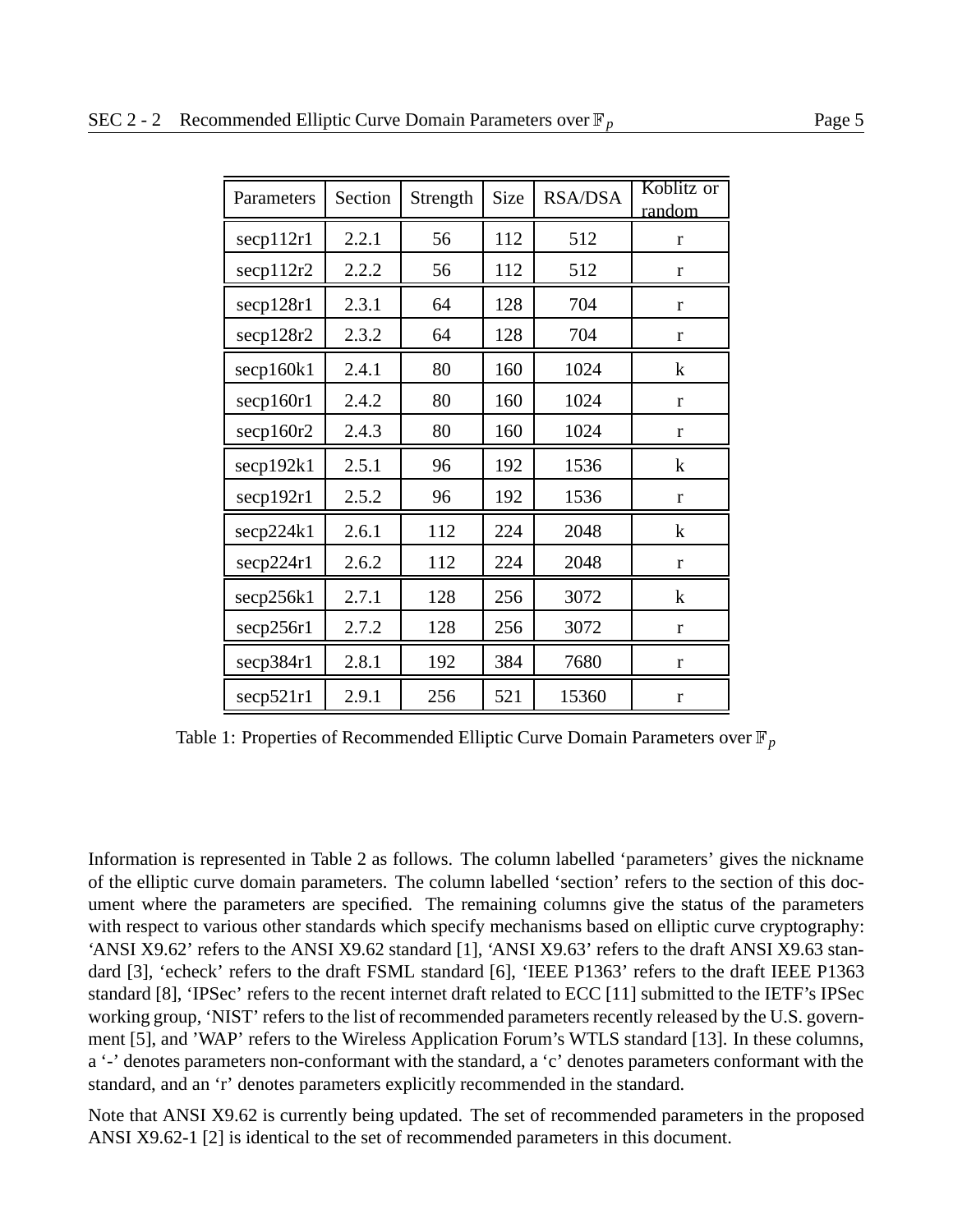| Parameters   | Section | <b>ANSI X9.62</b> | <b>ANSI X9.63</b> | echeck                   | <b>IEEE P1363</b> | <b>IPSec</b> | <b>NIST</b>              | <b>WAP</b>   |
|--------------|---------|-------------------|-------------------|--------------------------|-------------------|--------------|--------------------------|--------------|
| secp112r1    | 2.2.1   |                   |                   |                          | $\mathbf{C}$      | $\mathbf{C}$ |                          | $\mathbf{r}$ |
| secp112r2    | 2.2.2   |                   |                   | $\overline{\phantom{a}}$ | $\mathbf{C}$      | $\mathbf{C}$ |                          | $\mathbf{C}$ |
| secp128r1    | 2.3.1   |                   |                   | $\overline{\phantom{a}}$ | $\mathbf{C}$      | $\mathbf{C}$ | $\blacksquare$           | $\mathbf{c}$ |
| secp128r2    | 2.3.2   |                   |                   | $\overline{\phantom{a}}$ | $\mathbf c$       | $\mathbf{C}$ |                          | $\mathbf{C}$ |
| secp160k1    | 2.4.1   | $\mathbf{C}$      | $\mathbf{r}$      | $\mathbf{c}$             | $\mathbf{C}$      | $\mathbf{C}$ |                          | $\mathbf{C}$ |
| secp160r1    | 2.4.2   | $\mathbf{C}$      | $\mathbf c$       | $\mathbf{c}$             | $\mathbf{C}$      | $\mathbf{C}$ |                          | $\mathbf{r}$ |
| secp160r2    | 2.4.3   | $\mathbf c$       | $\mathbf{r}$      | $\mathbf c$              | $\mathbf{C}$      | $\mathbf{C}$ |                          | $\mathbf{C}$ |
| secp192k1    | 2.5.1   | $\mathbf{C}$      | $\mathbf{r}$      | $\mathbf{C}$             | $\mathbf{C}$      | $\mathbf{C}$ | $\overline{\phantom{a}}$ | $\mathbf{C}$ |
| secp192r1    | 2.5.2   | $\mathbf r$       | $\mathbf{r}$      | $\mathbf c$              | $\mathbf{C}$      | $\mathbf{C}$ | $\mathbf{r}$             | $\mathbf{C}$ |
| secp224k1    | 2.6.1   | $\mathbf{C}$      | $\mathbf{r}$      | $\mathbf{c}$             | $\mathbf{C}$      | $\mathbf{C}$ | $\overline{\phantom{a}}$ | $\mathbf{c}$ |
| secp224r1    | 2.6.2   | $\mathbf C$       | $\mathbf r$       | $\mathbf c$              | $\mathbf c$       | $\mathbf c$  | $\bf r$                  | $\mathbf{C}$ |
| secp256k1    | 2.7.1   | $\mathbf{C}$      | $\mathbf{r}$      | $\mathbf{C}$             | $\mathbf{C}$      | $\mathbf{C}$ | $\blacksquare$           | $\mathbf{C}$ |
| secp256r1    | 2.7.2   | $\mathbf r$       | $\bf r$           | $\mathbf c$              | $\mathbf C$       | $\mathbf{C}$ | $\bf r$                  | $\mathbf{C}$ |
| secp384r1    | 2.8.1   | $\mathbf C$       | $\bf r$           | $\mathbf{C}$             | $\mathbf c$       | $\mathbf{C}$ | $\mathbf{r}$             | $\mathbf{C}$ |
| $\secp521r1$ | 2.9.1   | $\mathbf{C}$      | $\mathbf{r}$      | $\mathbf{C}$             | $\mathbf{C}$      | $\mathbf{C}$ | $\mathbf{r}$             | $\mathbf C$  |

Table 2: Status of Recommended Elliptic Curve Domain Parameters over  $\mathbb{F}_p$ 

## **2.2 Recommended 112-bit Elliptic Curve Domain Parameters over**  $\mathbb{F}_p$

This section specifies the two recommended 112-bit elliptic curve domain parameters over  $\mathbb{F}_p$  in this document: verifiably random parameters secp112r1, and verifiably random parameters secp112r2.

Section 2.2.1 specifies the elliptic curve domain parameters secp112r1, and Section 2.2.2 specifies the elliptic curve domain parameters secp112r2.

#### **2.2.1 Recommended Parameters secp112r1**

The verifiably random elliptic curve domain parameters over  $\mathbb{F}_p$  secp112r1 are specified by the sextuple  $T = (p, a, b, G, n, h)$  where the finite field  $\mathbb{F}_p$  is defined by:

$$
p = \text{DB7C 2ABF62E3 5E668076 BEAD208B}
$$
  
=  $(2^{128} - 3)/76439$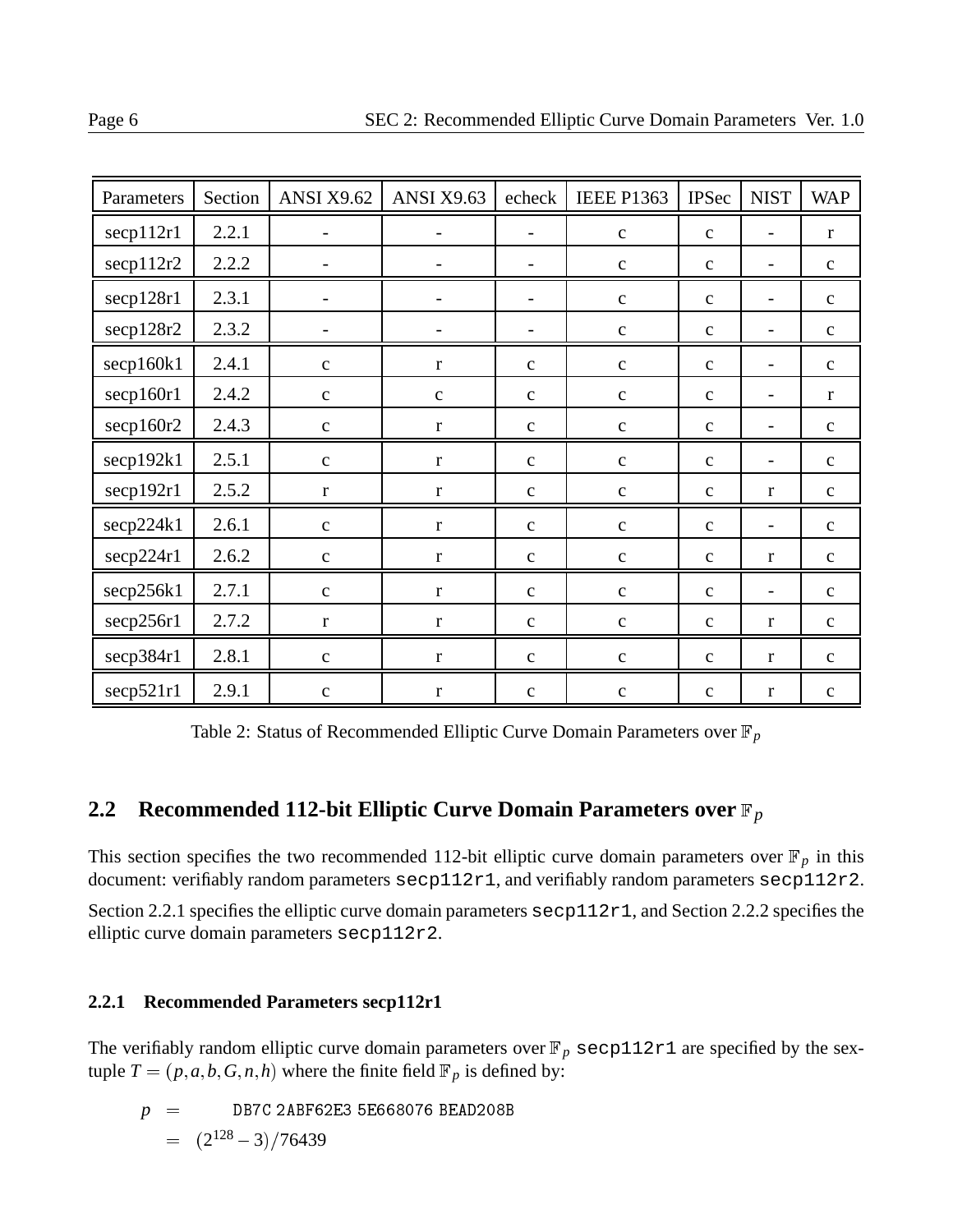The curve  $E: y^2 = x^3 + ax + b$  over  $\mathbb{F}_p$  is defined by:

 $a =$ DB7C 2ABF62E3 5E668076 BEAD2088

 $b = 659E$  F8BA0439 16EEDE89 11702B22

*E* was chosen verifiably at random as specified in ANSI X9.62 [1] from the seed:

*S* <sup>=</sup> 00F50B02 8E4D696E 67687561 51752904 72783FB1

The base point *G* in compressed form is:

*G* <sup>=</sup> 020948 7239995A 5EE76B55 F9C2F098

and in uncompressed form is:

*G* <sup>=</sup> 04 09487239 995A5EE7 6B55F9C2 F098A89C E5AF8724 C0A23E0E 0FF77500

Finally the order *n* of *G* and the cofactor are:

 $n =$  DB7C 2ABF62E3 5E7628DF AC6561C5

 $h = 01$ 

#### **2.2.2 Recommended Parameters secp112r2**

The verifiably random elliptic curve domain parameters over  $\mathbb{F}_p$  secp112r2 are specified by the sextuple  $T = (p, a, b, G, n, h)$  where the finite field  $\mathbb{F}_p$  is defined by:

*p* <sup>=</sup> DB7C 2ABF62E3 5E668076 BEAD208B  $=$   $(2^{128}-3)/76439$ 

The curve  $E: y^2 = x^3 + ax + b$  over  $\mathbb{F}_p$  is defined by:

 $a = 6127 \text{ C}24 \text{C}05$ F3 8A0AAAF6 5C0EF02C

 $b = 51$ DE F1815DB5 ED74FCC3 4C85D709

*E* was chosen verifiably at random as specified in ANSI X9.62 [1] from the seed:

*S* <sup>=</sup> 002757A1 114D696E 67687561 51755316 C05E0BD4

The base point *G* in compressed form is:

*G* <sup>=</sup> 034BA3 0AB5E892 B4E1649D D0928643

and in uncompressed form is:

*G* <sup>=</sup> 04 4BA30AB5 E892B4E1 649DD092 8643ADCD 46F5882E 3747DEF3

6E956E97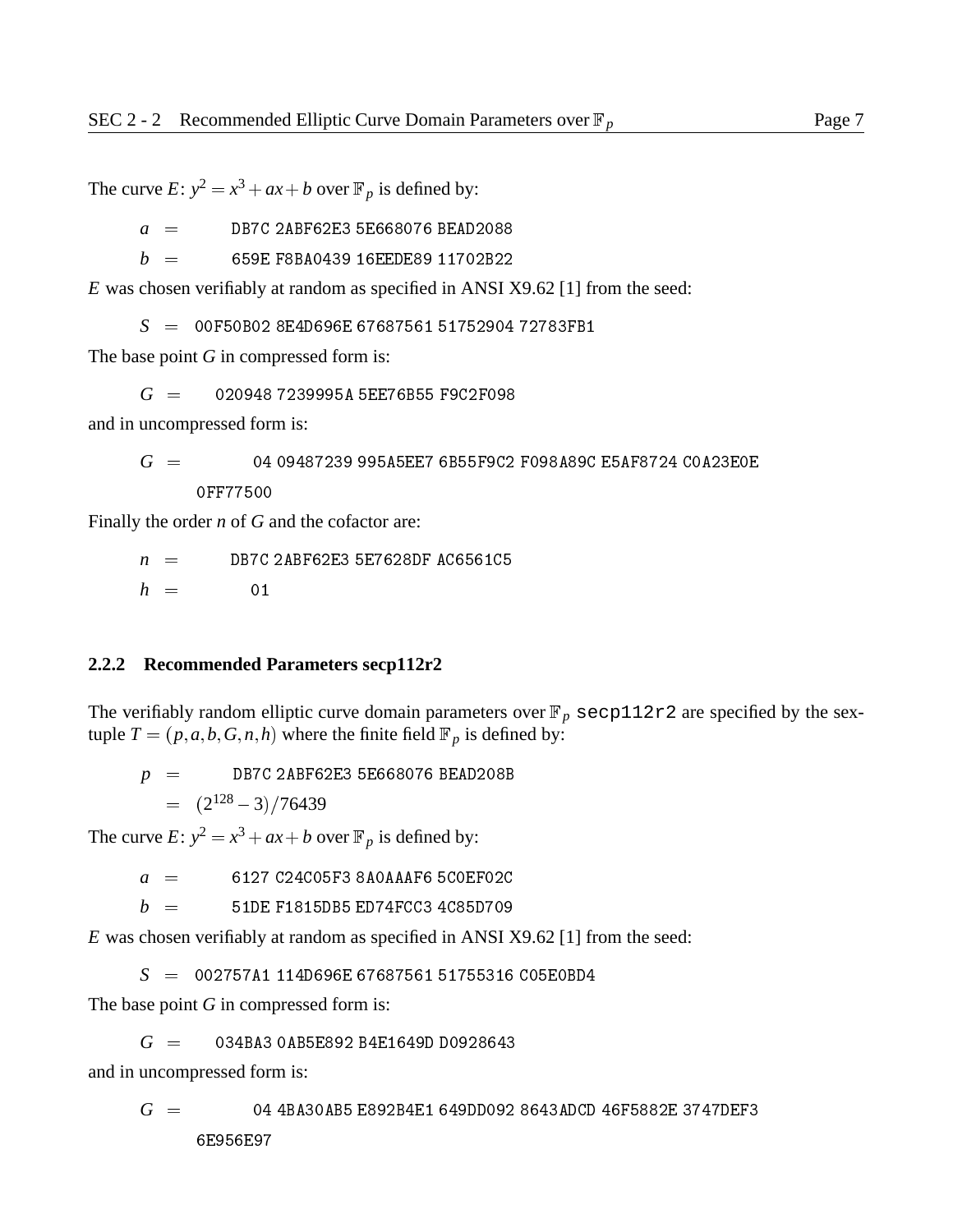Finally the order *n* of *G* and the cofactor are:

*n* <sup>=</sup> 36DF 0AAFD8B8 D7597CA1 0520D04B  $h = 04$ 

## **2.3 Recommended 128-bit Elliptic Curve Domain Parameters over**  $\mathbb{F}_p$

This section specifies the two recommended 128-bit elliptic curve domain parameters over  $\mathbb{F}_p$  in this document: verifiably random parameters secp128r1, and verifiably random parameters secp128r2.

Section 2.3.1 specifies the elliptic curve domain parameters  $\epsilon$  secp128r1, and Section 2.3.2 specifies the elliptic curve domain parameters secp128r2.

#### **2.3.1 Recommended Parameters secp128r1**

The verifiably random elliptic curve domain parameters over  $\mathbb{F}_p$  secp128r1 are specified by the sextuple  $T = (p, a, b, G, n, h)$  where the finite field  $\mathbb{F}_p$  is defined by:

*p* <sup>=</sup> FFFFFFFD FFFFFFFF FFFFFFFF FFFFFFFF  $= 2^{128} - 2^{97} - 1$ 

The curve  $E: y^2 = x^3 + ax + b$  over  $\mathbb{F}_p$  is defined by:

- $a =$  FFFFFFFD FFFFFFFF FFFFFFFFFFFFFFFC
- *b* <sup>=</sup> E87579C1 1079F43D D824993C 2CEE5ED3

*E* was chosen verifiably at random as specified in ANSI X9.62 [1] from the seed:

*S* <sup>=</sup> 000E0D4D 696E6768 75615175 0CC03A44 73D03679

The base point *G* in compressed form is:

 $G = 03161$  FF752 8B899B2D 0C28607C A52C5B86

and in uncompressed form is:

*G* <sup>=</sup> 04 161FF752 8B899B2D 0C28607C A52C5B86 CF5AC839 5BAFEB13 C02DA292 DDED7A83

Finally the order *n* of *G* and the cofactor are:

*n* <sup>=</sup> FFFFFFFE 00000000 75A30D1B 9038A115

 $h = 01$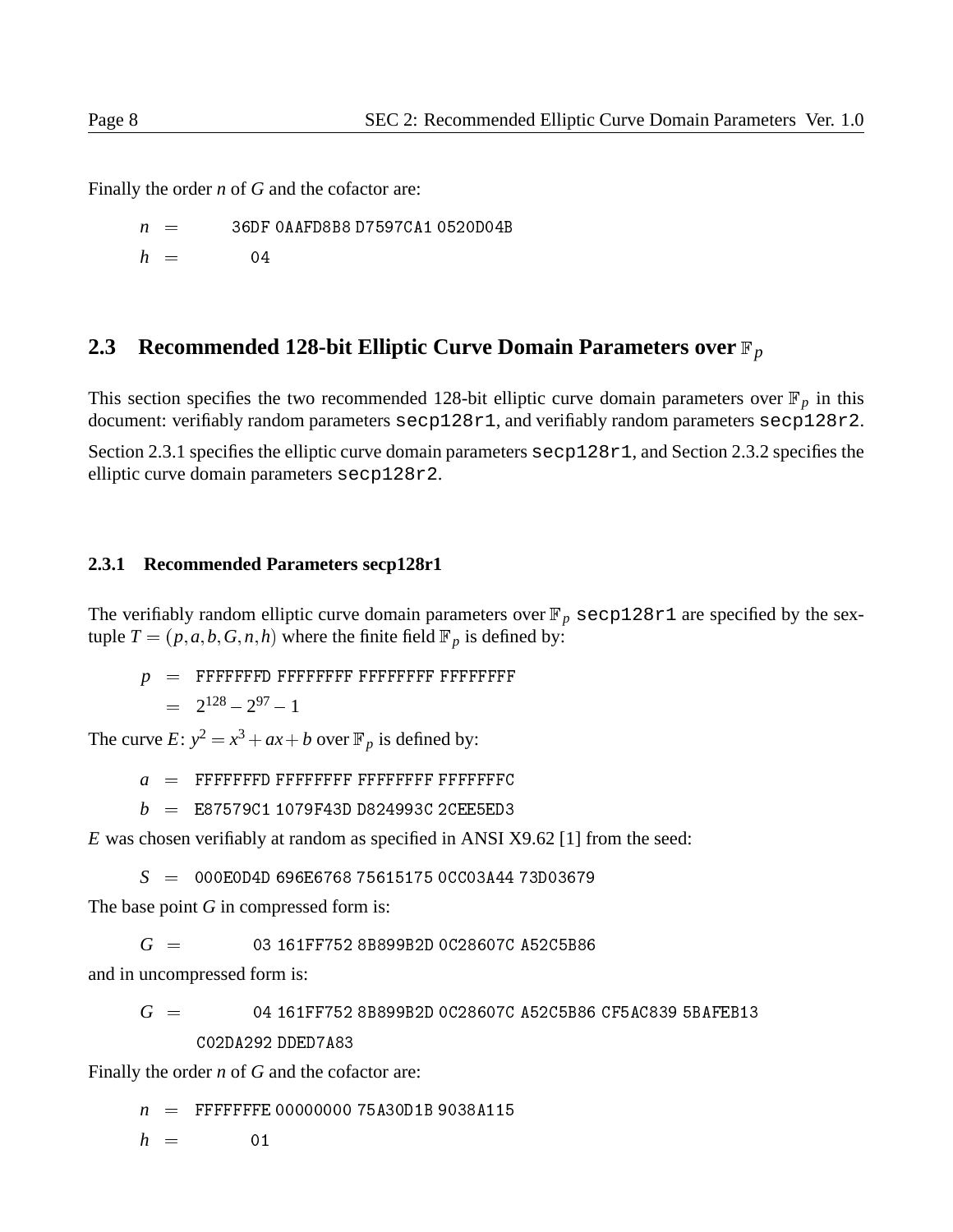#### **2.3.2 Recommended Parameters secp128r2**

The verifiably random elliptic curve domain parameters over  $\mathbb{F}_p$  secp128r2 are specified by the sextuple  $T = (p, a, b, G, n, h)$  where the finite field  $\mathbb{F}_p$  is defined by:

$$
p = \text{FFFFFFD FFFFFFF FFFFFFF FFFFFFF F \text{FFFFFFF} }
$$
  
=  $2^{128} - 2^{97} - 1$ 

The curve  $E: y^2 = x^3 + ax + b$  over  $\mathbb{F}_p$  is defined by:

 $a =$  D6031998 D1B3BBFE BF59CC9B BFF9AEE1

 $b = 5$ EEEFCA3 80D02919 DC2C6558 BB6D8A5D

*E* was chosen verifiably at random as specified in ANSI X9.62 [1] from the seed:

*S* <sup>=</sup> 004D696E 67687561 517512D8 F03431FC E63B88F4

The base point *G* in compressed form is:

*G* <sup>=</sup> 02 7B6AA5D8 5E572983 E6FB32A7 CDEBC140

and in uncompressed form is:

*G* <sup>=</sup> 04 7B6AA5D8 5E572983 E6FB32A7 CDEBC140 27B6916A 894D3AEE

Finally the order *n* of *G* and the cofactor are:

 $n = 3$ FFFFFFF 7FFFFFFFF BE002472 0613B5A3

 $h = 04$ 

#### **2.4 Recommended 160-bit Elliptic Curve Domain Parameters over**  $\mathbb{F}_p$

This section specifies the three recommended 160-bit elliptic curve domain parameters over  $\mathbb{F}_p$  in this document: parameters secp160k1 associated with a Koblitz curve, verifiably random parameters secp160r1, and verifiably random parameters secp160r2.

Section 2.4.1 specifies the elliptic curve domain parameters secp160k1, Section 2.4.2 specifies the elliptic curve domain parameters secp160r1, and Section 2.4.3 specifies the elliptic curve domain parameters secp160r2.

#### **2.4.1 Recommended Parameters secp160k1**

The elliptic curve domain parameters over  $\mathbb{F}_p$  associated with a Koblitz curve  $\epsilon \in \mathbb{R}^1$  are specified by the sextuple  $T = (p, a, b, G, n, h)$  where the finite field  $\mathbb{F}_p$  is defined by: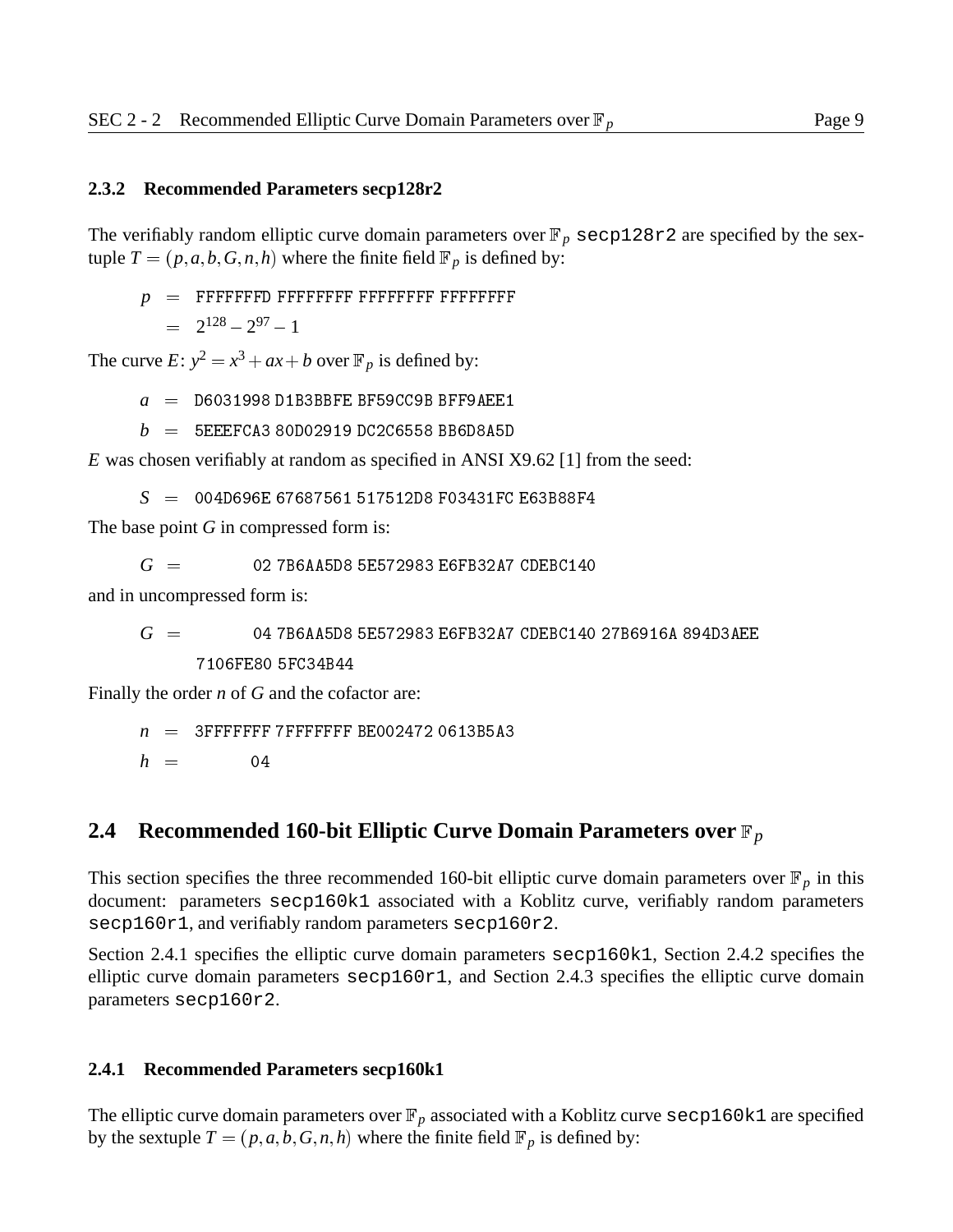- *p* <sup>=</sup> FFFFFFFF FFFFFFFF FFFFFFFF FFFFFFFE FFFFAC73
	- $= 2^{160} 2^{32} 2^{14} 2^{12} 2^9 2^8 2^7 2^3 2^2 1$

The curve *E*:  $y^2 = x^3 + ax + b$  over  $\mathbb{F}_p$  is defined by:

*a* <sup>=</sup> 00000000 00000000 00000000 00000000 00000000

*b* <sup>=</sup> 00000000 00000000 00000000 00000000 00000007

The base point *G* in compressed form is:

*G* <sup>=</sup> 02 3B4C382C E37AA192 A4019E76 3036F4F5 DD4D7EBB

and in uncompressed form is:

$$
G~= \qquad \qquad 04\ 3B4C382C\ E37AA192\ A4019E76\ 3036F4F5\ DD4D7EBB\ 938CF935 \\ \qquad \qquad 318FDCED\ 6BC28286\ 531733C3\ F03C4FEE
$$

Finally the order *n* of *G* and the cofactor are:

 $n = 01000000000000000000001B8FA 16DFAB9A CA16B6B3$ 

 $h = 01$ 

#### **2.4.2 Recommended Parameters secp160r1**

The verifiably random elliptic curve domain parameters over  $\mathbb{F}_p$  secp160r1 are specified by the sextuple  $T = (p, a, b, G, n, h)$  where the finite field  $\mathbb{F}_p$  is defined by:

*p* <sup>=</sup> FFFFFFFF FFFFFFFF FFFFFFFF FFFFFFFF 7FFFFFFF <sup>=</sup> 2<sup>160</sup> 2<sup>31</sup> 1

The curve  $E: y^2 = x^3 + ax + b$  over  $\mathbb{F}_p$  is defined by:

*a* <sup>=</sup> FFFFFFFF FFFFFFFF FFFFFFFF FFFFFFFF 7FFFFFFC

 $b = 1$ C97BEFC 54BD7A8B 65ACF89F 81D4D4AD C565FA45

*E* was chosen verifiably at random as specified in ANSI X9.62 [1] from the seed:

*S* <sup>=</sup> 1053CDE4 2C14D696 E6768756 1517533B F3F83345

The base point *G* in compressed form is:

*G* <sup>=</sup> 02 4A96B568 8EF57328 46646989 68C38BB9 13CBFC82 and in uncompressed form is:

*G* <sup>=</sup> 04 4A96B568 8EF57328 46646989 68C38BB9 13CBFC82 23A62855 3168947D 59DCC912 04235137 7AC5FB32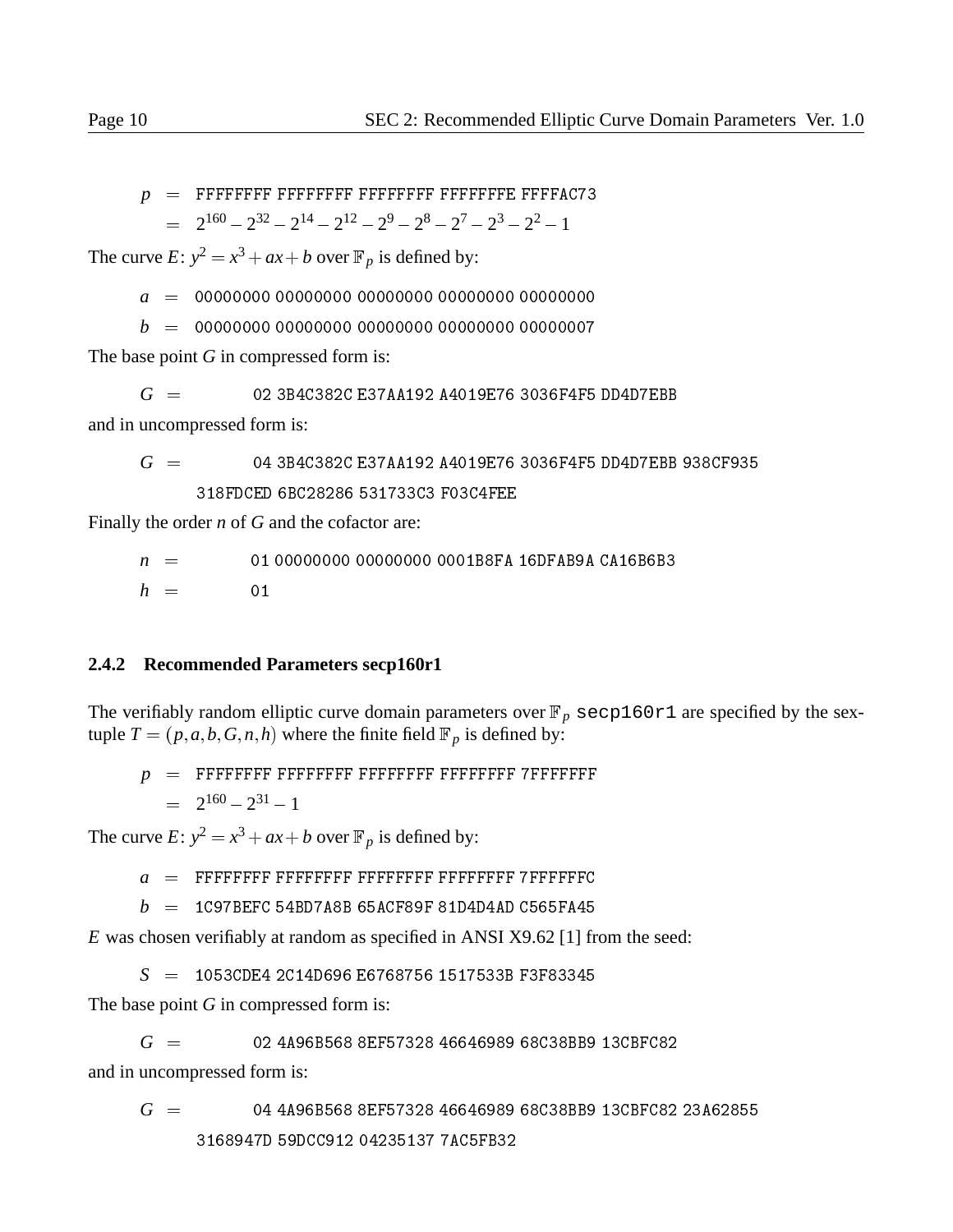Finally the order *n* of *G* and the cofactor are:

*n* <sup>=</sup> 01 00000000 00000000 0001F4C8 F927AED3 CA752257  $h = 01$ 

#### **2.4.3 Recommended Parameters secp160r2**

The verifiably random elliptic curve domain parameters over  $\mathbb{F}_p$  secp160r2 are specified by the sextuple  $T = (p, a, b, G, n, h)$  where the finite field  $\mathbb{F}_p$  is defined by:

*p* <sup>=</sup> FFFFFFFF FFFFFFFF FFFFFFFF FFFFFFFE FFFFAC73  $= 2^{160} - 2^{32} - 2^{14} - 2^{12} - 2^9 - 2^8 - 2^7 - 2^3 - 2^2 - 1$ 

The curve  $E: y^2 = x^3 + ax + b$  over  $\mathbb{F}_p$  is defined by:

- *a* <sup>=</sup> FFFFFFFF FFFFFFFF FFFFFFFF FFFFFFFE FFFFAC70
- $b = B4E134D3 FB59EB8B$  AB572749 04664D5A F50388BA

*E* was chosen verifiably at random as specified in ANSI X9.62 [1] from the seed:

*S* <sup>=</sup> B99B99B0 99B323E0 2709A4D6 96E67687 56151751

The base point *G* in compressed form is:

*G* <sup>=</sup> 02 52DCB034 293A117E 1F4FF11B 30F7199D 3144CE6D

and in uncompressed form is:

$$
G = 0452DCBO34293A117E1F4FF11B30F7199D3144CE6D FEAFFEF2
$$
  
E331F296 E071FA0D F9982CFE A7D43F2E

Finally the order *n* of *G* and the cofactor are:

$$
n = 01 0000000 0000000 0000351E E786A818 F3A1A16B
$$
  

$$
h = 01
$$

#### **2.5 Recommended 192-bit Elliptic Curve Domain Parameters over**  $\mathbb{F}_p$

This section specifies the two recommended 192-bit elliptic curve domain parameters over  $\mathbb{F}_p$  in this document: parameters secp192k1 associated with a Koblitz curve, and verifiably random parameters secp192r1.

Section 2.5.1 specifies the elliptic curve domain parameters secp192k1, and Section 2.5.2 specifies the elliptic curve domain parameters secp192r1.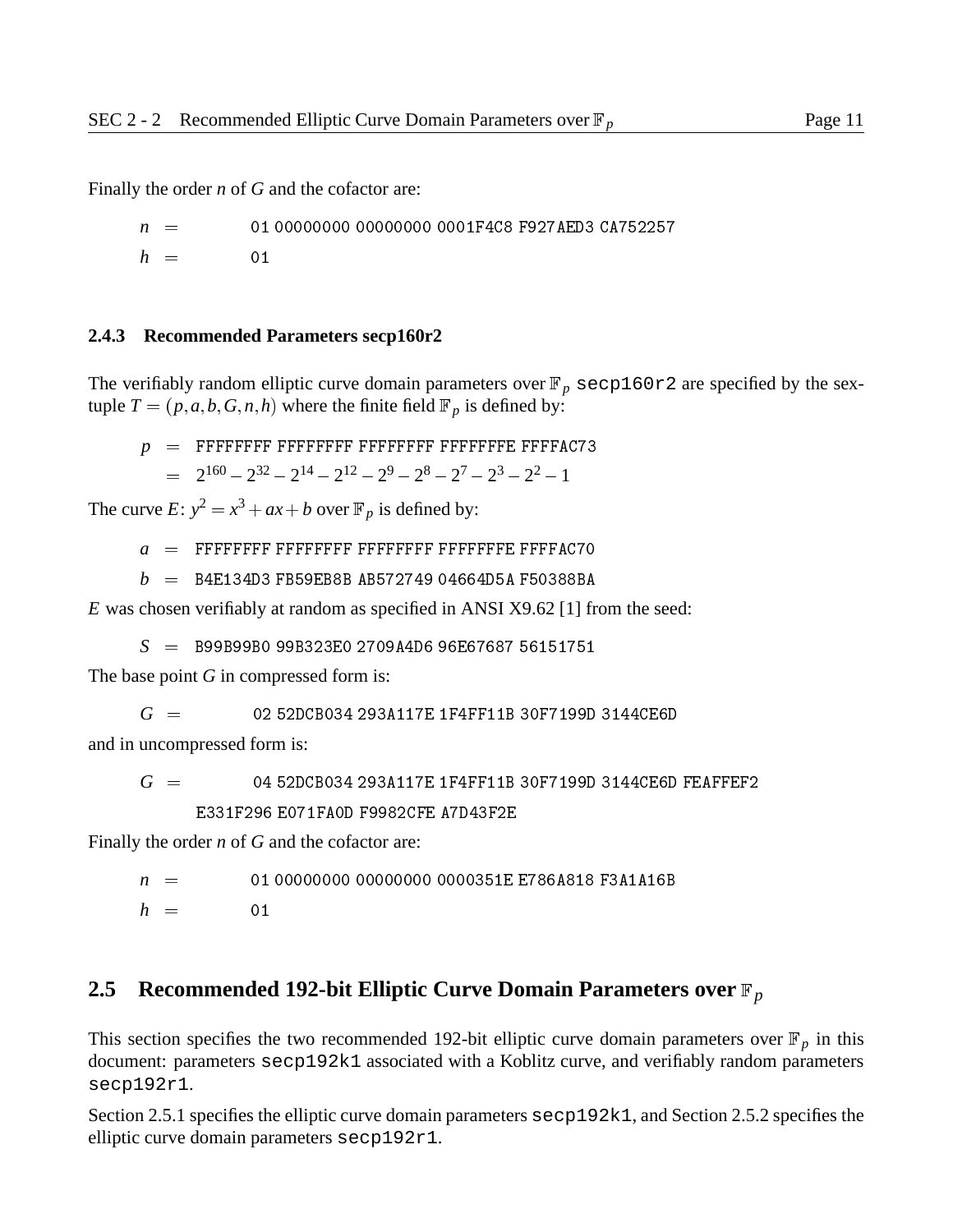#### **2.5.1 Recommended Parameters secp192k1**

The elliptic curve domain parameters over  $\mathbb{F}_p$  associated with a Koblitz curve  $\sec p192k1$  are specified by the sextuple  $T = (p, a, b, G, n, h)$  where the finite field  $\mathbb{F}_p$  is defined by:

*p* <sup>=</sup> FFFFFFFF FFFFFFFF FFFFFFFF FFFFFFFF FFFFFFFE FFFFEE37  $= 2^{192} - 2^{32} - 2^{12} - 2^8 - 2^7 - 2^6 - 2^3 - 1$ 

The curve  $E: y^2 = x^3 + ax + b$  over  $\mathbb{F}_p$  is defined by:

*a* <sup>=</sup> 00000000 00000000 00000000 00000000 00000000 00000000

*b* <sup>=</sup> 00000000 00000000 00000000 00000000 00000000 00000003

The base point *G* in compressed form is:

 $G = 03$  DB4FF10E C057E9AE 26B07D02 80B7F434 1DA5D1B1 EAE06C7D and in uncompressed form is:

*G* <sup>=</sup> 04 DB4FF10E C057E9AE 26B07D02 80B7F434 1DA5D1B1 EAE06C7D

9B2F2F6D 9C5628A7 844163D0 15BE8634 4082AA88 D95E2F9D

Finally the order *n* of *G* and the cofactor are:

 $n =$  FFFFFFFF FFFFFFFF FFFFFFFFE 26F2FC17 0F69466A 74DEFD8D  $h = 01$ 

#### **2.5.2 Recommended Parameters secp192r1**

The verifiably random elliptic curve domain parameters over  $\mathbb{F}_p$  secp192r1 are specified by the sextuple  $T = (p, a, b, G, n, h)$  where the finite field  $\mathbb{F}_p$  is defined by:

*p* <sup>=</sup> FFFFFFFF FFFFFFFF FFFFFFFF FFFFFFFE FFFFFFFF FFFFFFFF  $= 2^{192} - 2^{64} - 1$ 

The curve  $E: y^2 = x^3 + ax + b$  over  $\mathbb{F}_p$  is defined by:

*a* <sup>=</sup> FFFFFFFF FFFFFFFF FFFFFFFF FFFFFFFE FFFFFFFF FFFFFFFC

 $b = 64210519$  E59C80E7 OFA7E9AB 72243049 FEB8DEEC C146B9B1

*E* was chosen verifiably at random as specified in ANSI X9.62 [1] from the seed:

*S* <sup>=</sup> 3045AE6F C8422F64 ED579528 D38120EA E12196D5

The base point *G* in compressed form is:

*G* <sup>=</sup> 03 188DA80E B03090F6 7CBF20EB 43A18800 F4FF0AFD 82FF1012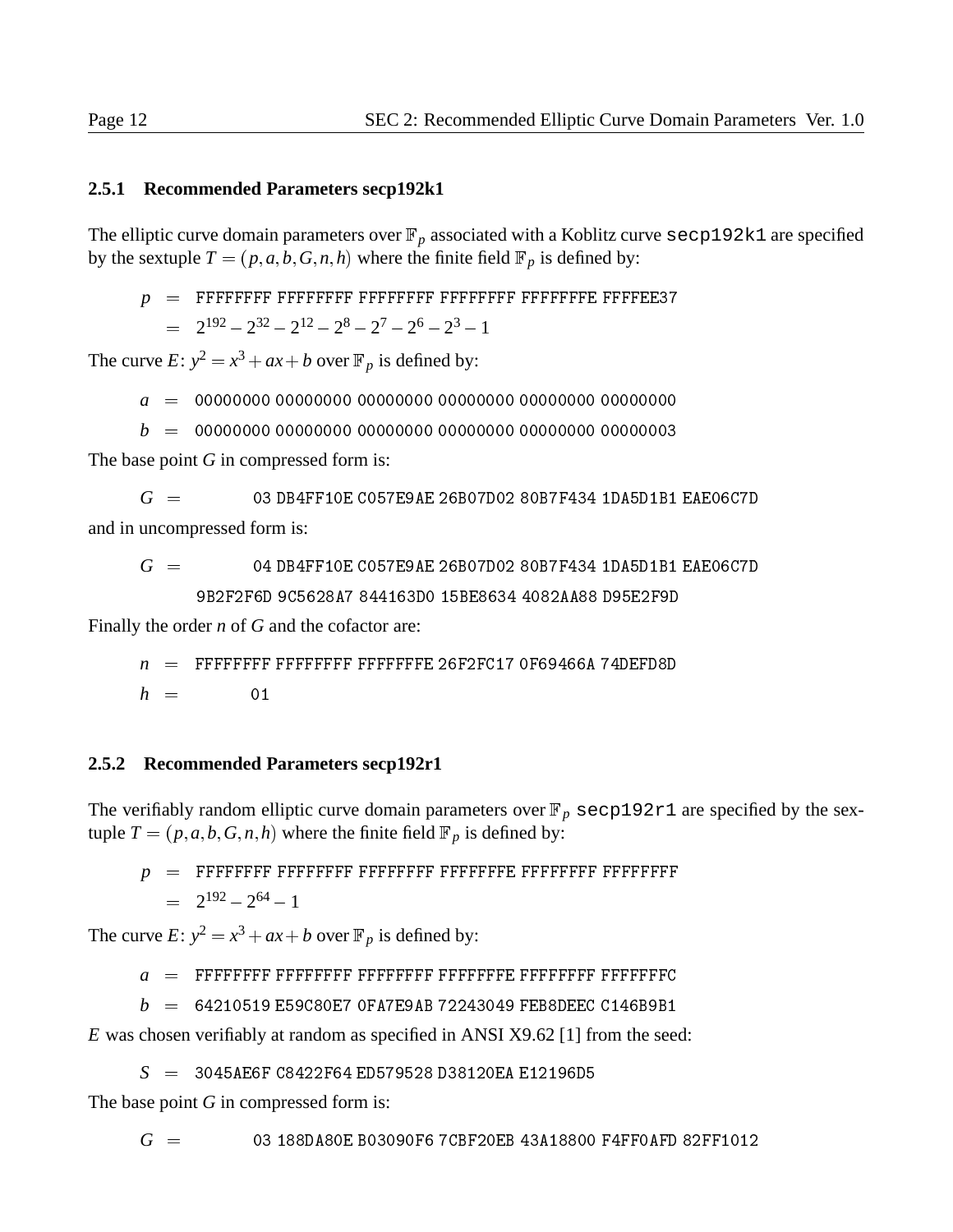and in uncompressed form is:

*G* <sup>=</sup> 04 188DA80E B03090F6 7CBF20EB 43A18800 F4FF0AFD 82FF1012 07192B95 FFC8DA78 631011ED 6B24CDD5 73F977A1 1E794811

Finally the order *n* of *G* and the cofactor are:

 $n =$  FFFFFFFF FFFFFFFF FFFFFFFFF 99DEF836 146BC9B1 B4D22831  $h = 01$ 

## **2.6 Recommended 224-bit Elliptic Curve Domain Parameters over**  $\mathbb{F}_p$

This section specifies the two recommended 224-bit elliptic curve domain parameters over  $\mathbb{F}_p$  in this document: parameters secp224k1 associated with a Koblitz curve, and verifiably random parameters secp224r1.

Section 2.6.1 specifies the elliptic curve domain parameters secp224k1, and Section 2.6.2 specifies the elliptic curve domain parameters secp224r1.

#### **2.6.1 Recommended Parameters secp224k1**

The elliptic curve domain parameters over  $\mathbb{F}_p$  associated with a Koblitz curve secp224k1 are specified by the sextuple  $T = (p, a, b, G, n, h)$  where the finite field  $\mathbb{F}_p$  is defined by:

*p* <sup>=</sup> FFFFFFFF FFFFFFFF FFFFFFFF FFFFFFFF FFFFFFFF FFFFFFFE FFFFE56D  $= 2^{224} - 2^{32} - 2^{12} - 2^{11} - 2^9 - 2^7 - 2^4 - 2 - 1$ 

The curve  $E: y^2 = x^3 + ax + b$  over  $\mathbb{F}_p$  is defined by:

- *a* <sup>=</sup> 00000000 00000000 00000000 00000000 00000000 00000000 00000000
- *b* <sup>=</sup> 00000000 00000000 00000000 00000000 00000000 00000000 00000005

The base point *G* in compressed form is:

```
G = 03 A1455B33 4DF099DF 30FC28A1 69A467E9 E47075A9 0F7E650E
     B6B7A45C
```
and in uncompressed form is:

*G* <sup>=</sup> 04 A1455B33 4DF099DF 30FC28A1 69A467E9 E47075A9 0F7E650E B6B7A45C 7E089FED 7FBA3442 82CAFBD6 F7E319F7 C0B0BD59 E2CA4BDB 556D61A5

Finally the order *n* of *G* and the cofactor are: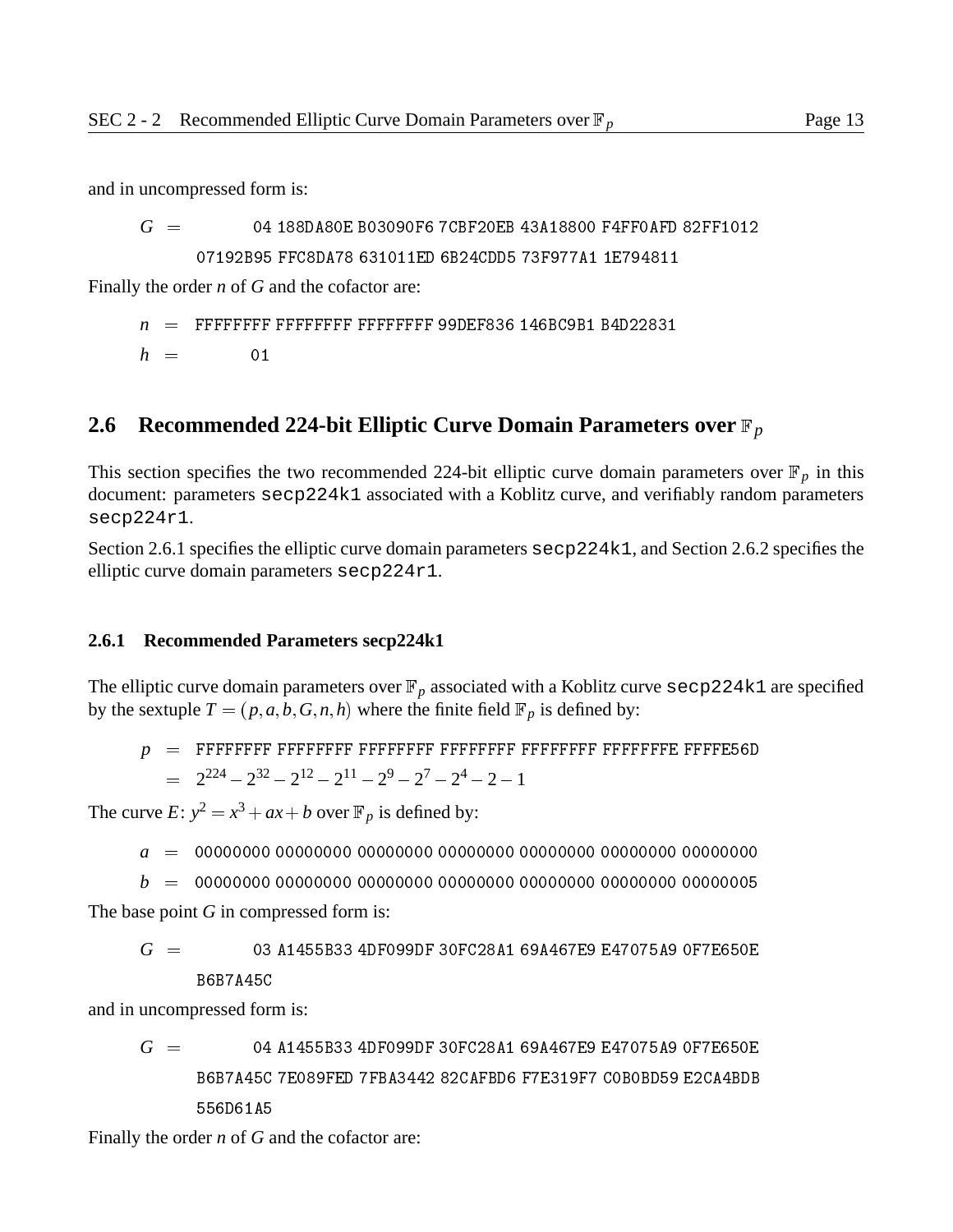*n* <sup>=</sup> 01 00000000 00000000 00000000 0001DCE8 D2EC6184 CAF0A971 769FB1F7  $h = 01$ 

#### **2.6.2 Recommended Parameters secp224r1**

The verifiably random elliptic curve domain parameters over  $\mathbb{F}_p$  secp224r1 are specified by the sextuple  $T = (p, a, b, G, n, h)$  where the finite field  $\mathbb{F}_p$  is defined by:

*p* <sup>=</sup> FFFFFFFF FFFFFFFF FFFFFFFF FFFFFFFF 00000000 00000000 00000001  $= 2^{224} - 2^{96} + 1$ 

The curve  $E: y^2 = x^3 + ax + b$  over  $\mathbb{F}_p$  is defined by:

- *a* <sup>=</sup> FFFFFFFF FFFFFFFF FFFFFFFF FFFFFFFE FFFFFFFF FFFFFFFF FFFFFFFE
- *b* <sup>=</sup> B4050A85 0C04B3AB F5413256 5044B0B7 D7BFD8BA 270B3943 2355FFB4

*E* was chosen verifiably at random as specified in ANSI X9.62 [1] from the seed:

 $S = B$ D713447 99D5C7FC DC45B59F A3B9AB8F 6A948BC5

The base point *G* in compressed form is:

*G* <sup>=</sup> 02 B70E0CBD 6BB4BF7F 321390B9 4A03C1D3 56C21122 343280D6

and in uncompressed form is:

*G* <sup>=</sup> 04 B70E0CBD 6BB4BF7F 321390B9 4A03C1D3 56C21122 343280D6 115C1D21 BD376388 B5F723FB 4C22DFE6 CD4375A0 5A074764 44D58199 85007E34

Finally the order *n* of *G* and the cofactor are:

```
n = FFFFFFFF FFFFFFFF FFFFFFFF FFFF16A2 E0B8F03E 13DD2945 5C5C2A3D
h = 01
```
## **2.7 Recommended 256-bit Elliptic Curve Domain Parameters over**  $\mathbb{F}_p$

This section specifies the two recommended 256-bit elliptic curve domain parameters over  $\mathbb{F}_p$  in this document: parameters secp256k1 associated with a Koblitz curve, and verifiably random parameters secp256r1.

Section 2.7.1 specifies the elliptic curve domain parameters secp256k1, and Section 2.7.2 specifies the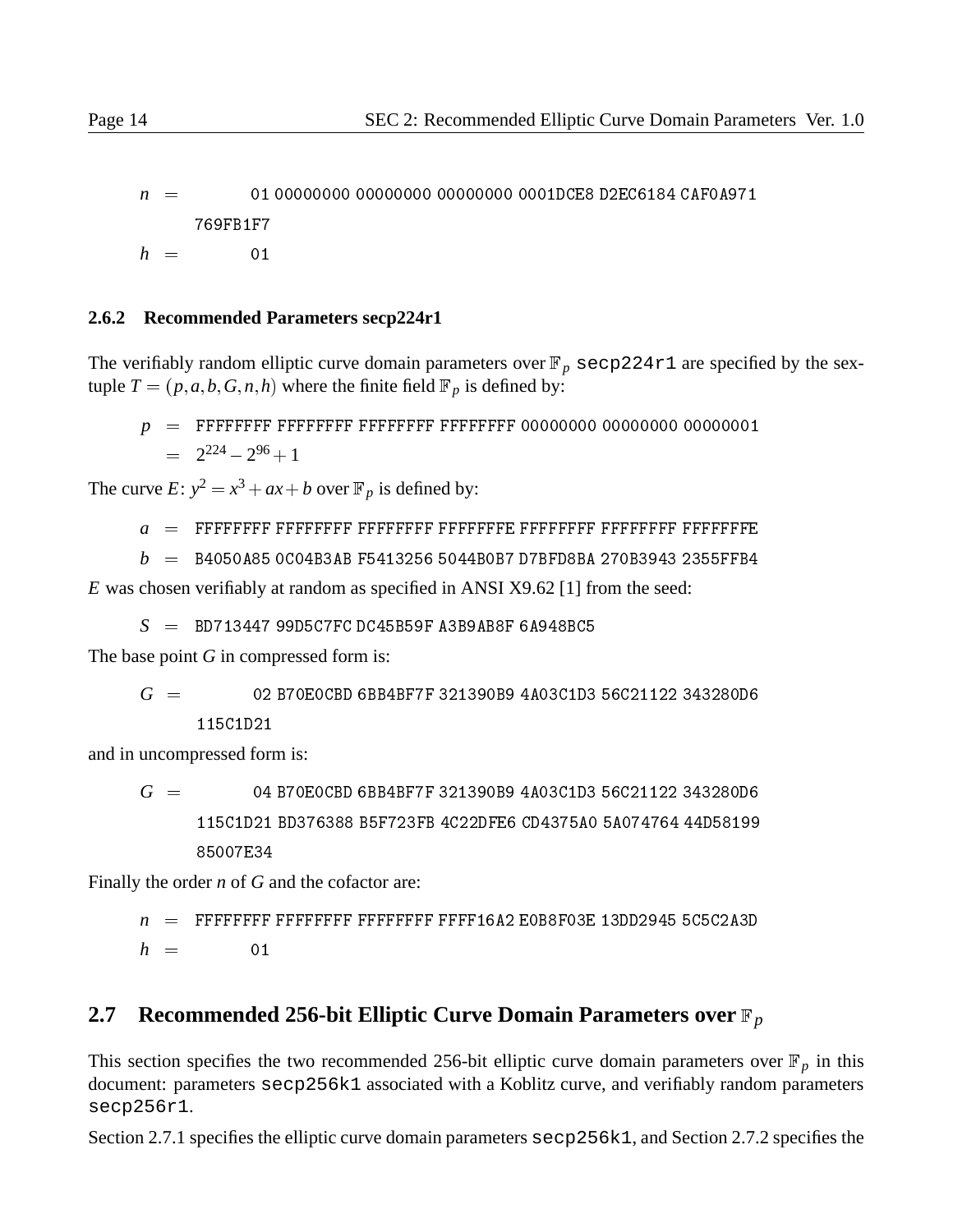elliptic curve domain parameters secp256r1.

#### **2.7.1 Recommended Parameters secp256k1**

The elliptic curve domain parameters over  $\mathbb{F}_p$  associated with a Koblitz curve  $\sec p 256k1$  are specified by the sextuple  $T = (p, a, b, G, n, h)$  where the finite field  $\mathbb{F}_p$  is defined by:

- *p* <sup>=</sup> FFFFFFFF FFFFFFFF FFFFFFFF FFFFFFFF FFFFFFFF FFFFFFFF FFFFFFFE FFFFFC2F
	- $= 2^{256} 2^{32} 2^9 2^8 2^7 2^6 2^4 1$

The curve  $E: y^2 = x^3 + ax + b$  over  $\mathbb{F}_p$  is defined by:

- *a* <sup>=</sup> 00000000 00000000 00000000 00000000 00000000 00000000 00000000
- *b* <sup>=</sup> 00000000 00000000 00000000 00000000 00000000 00000000 00000000 00000007

The base point *G* in compressed form is:

$$
G~= \qquad \qquad 02\ 79BE667E\ F9DCBBAC\ 55A06295\ CE870B07\ 029BFCDB\ 2DCE28D9 \\ \qquad \qquad 59F2815B\ 16F81798
$$

and in uncompressed form is:

$$
G = 0479BE667E F9DCBBAC 55A06295 CE870BO7 029BFCDB 2DCE28D9
$$
\n
$$
59F2815B 16F81798 483ADA77 26A3C465 5DA4FBFC 0E1108A8 FD17B448
$$
\n
$$
A6855419 9C47D08F FB10D4B8
$$

Finally the order *n* of *G* and the cofactor are:

*n* <sup>=</sup> FFFFFFFF FFFFFFFF FFFFFFFF FFFFFFFE BAAEDCE6 AF48A03B BFD25E8C D0364141

 $h = 01$ 

#### **2.7.2 Recommended Parameters secp256r1**

The verifiably random elliptic curve domain parameters over  $\mathbb{F}_p$  secp256r1 are specified by the sextuple  $T = (p, a, b, G, n, h)$  where the finite field  $\mathbb{F}_p$  is defined by: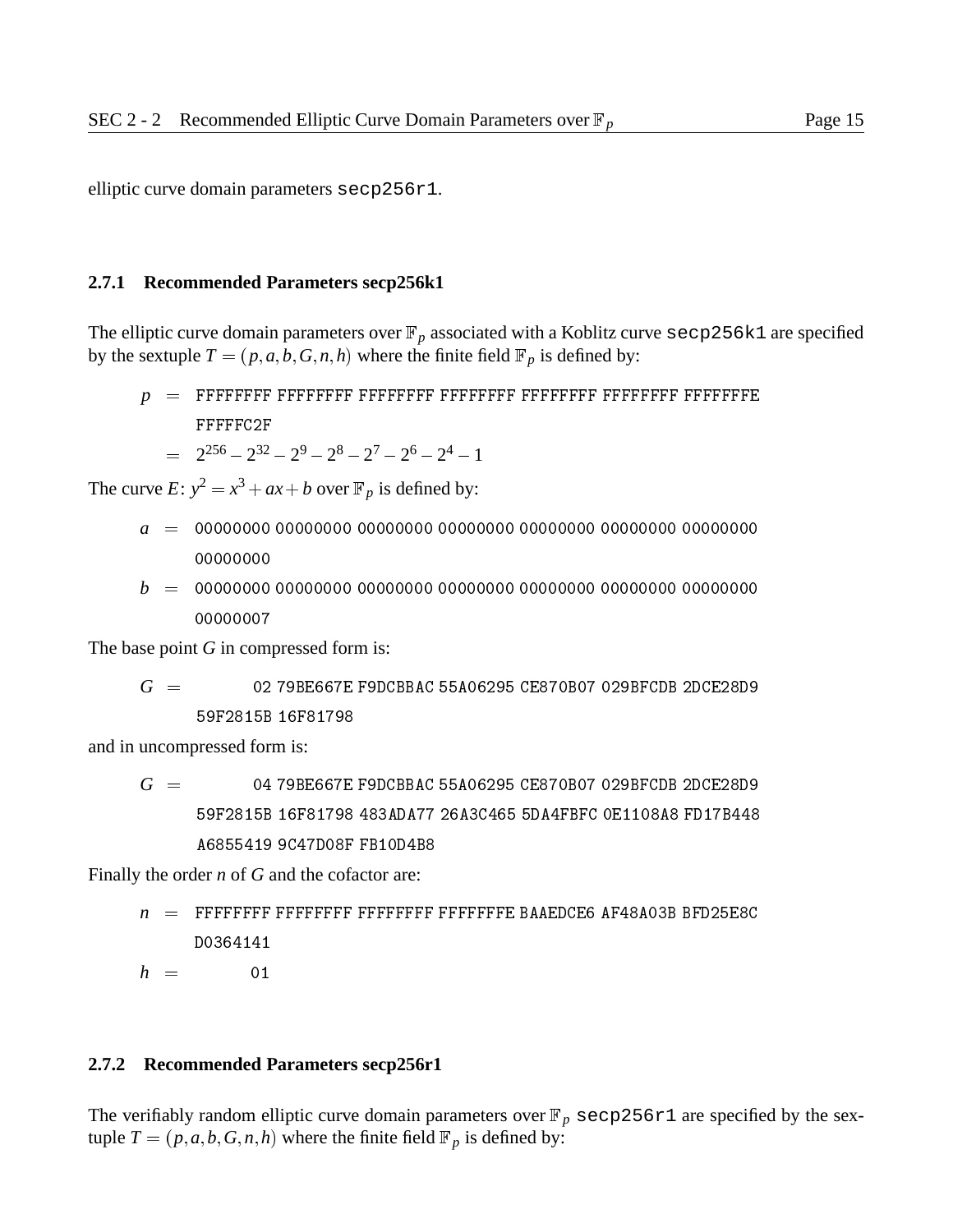*p* <sup>=</sup> FFFFFFFF 00000001 00000000 00000000 00000000 FFFFFFFF FFFFFFFF FFFFFFFF

$$
= 2^{224}(2^{32} - 1) + 2^{192} + 2^{96} - 1
$$

The curve  $E: y^2 = x^3 + ax + b$  over  $\mathbb{F}_p$  is defined by:

- *a* <sup>=</sup> FFFFFFFF 00000001 00000000 00000000 00000000 FFFFFFFF FFFFFFFF **FFFFFFFC**
- $b = 5A$ C635D8 AA3A93E7 B3EBBD55 769886BC 651D06B0 CC53B0F6 3BCE3C3E 27D2604B

*E* was chosen verifiably at random as specified in ANSI X9.62 [1] from the seed:

*S* <sup>=</sup> C49D3608 86E70493 6A6678E1 139D26B7 819F7E90

The base point *G* in compressed form is:

$$
G\,\,=\qquad \qquad 03\,\,6B17D1F2\,\,E12C4247\,\,F8BCE6E5\,\,63A440F2\,\,77037D81\,\,2DEB33A0
$$
   
\n
$$
F4A13945\,\,D898C296
$$

and in uncompressed form is:

$$
G = 04 6B17D1F2 E12C4247 F8BCE6E5 63A440F2 77037D81 2DEB33A0
$$
  
\n
$$
F4A13945 D898C296 4FE342E2 FE1A7F9B 8EE7EBAA 7C0F9E16 2BCE3357
$$
  
\n
$$
6B315ECE CBB64068 37BF51F5
$$

Finally the order *n* of *G* and the cofactor are:

- *n* <sup>=</sup> FFFFFFFF 00000000 FFFFFFFF FFFFFFFF BCE6FAAD A7179E84 F3B9CAC2 FC632551
- $h = 01$

## **2.8 Recommended 384-bit Elliptic Curve Domain Parameters over**  $\mathbb{F}_p$

This section specifies the recommended 384-bit elliptic curve domain parameters over  $\mathbb{F}_p$  in this document: verifiably random parameters secp384r1.

Section 2.8.1 specifies the elliptic curve domain parameters secp384r1.

#### **2.8.1 Recommended Parameters secp384r1**

The verifiably random elliptic curve domain parameters over  $\mathbb{F}_p$  secp384r1 are specified by the sextuple  $T = (p, a, b, G, n, h)$  where the finite field  $\mathbb{F}_p$  is defined by: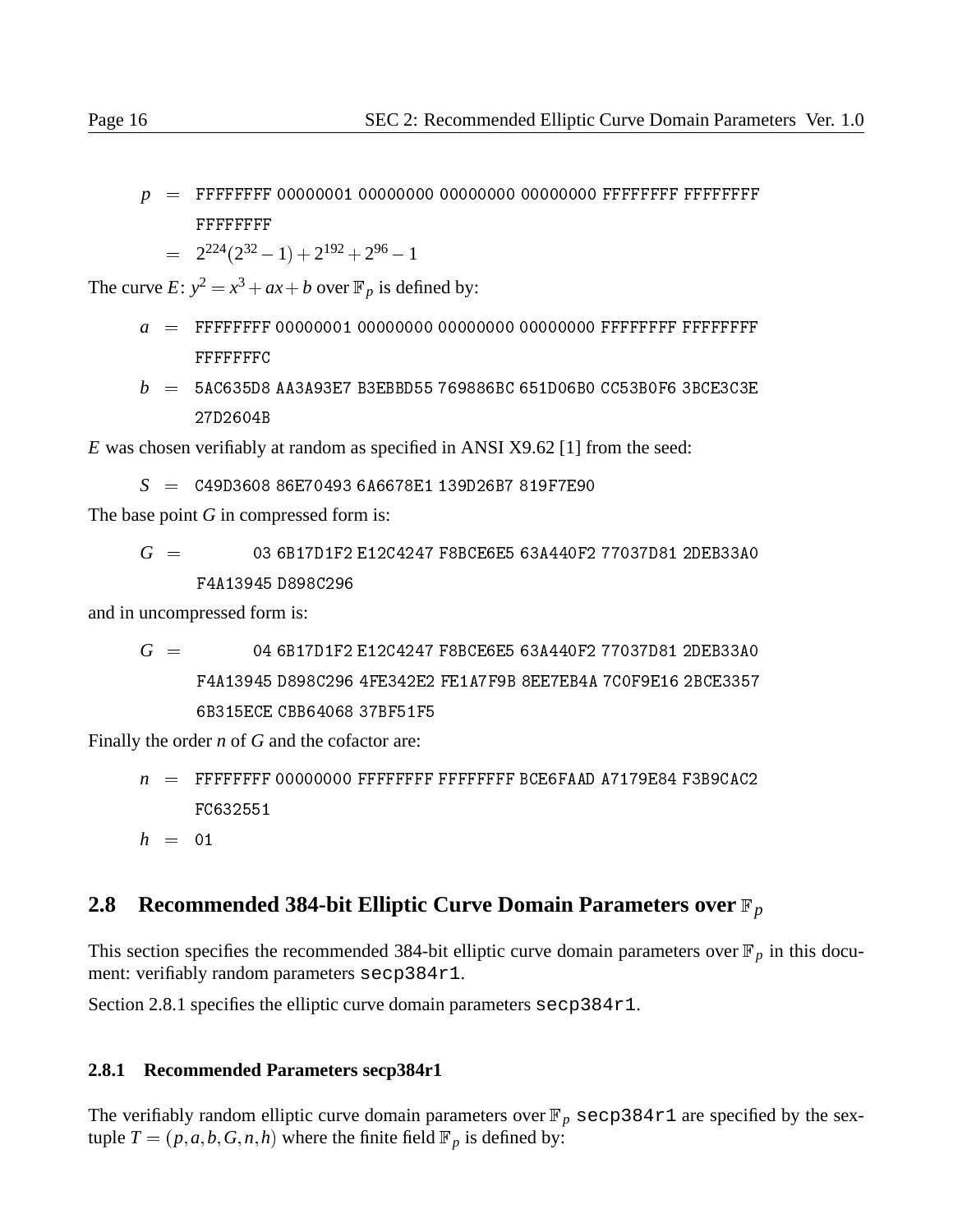#### *p* <sup>=</sup> FFFFFFFF FFFFFFFF FFFFFFFF FFFFFFFF FFFFFFFF FFFFFFFF FFFFFFFF

FFFFFFFE FFFFFFFF 00000000 00000000 FFFFFFFF

$$
= 2^{384} - 2^{128} - 2^{96} + 2^{32} - 1
$$

The curve  $E: y^2 = x^3 + ax + b$  over  $\mathbb{F}_p$  is defined by:

- *a* <sup>=</sup> FFFFFFFF FFFFFFFF FFFFFFFF FFFFFFFF FFFFFFFF FFFFFFFF FFFFFFFF
- $b = B3312FA7 E23EE7E4 988E056B E3F82D19 181D9C6E FE814112 0314088F$ 5013875A C656398D 8A2ED19D 2A85C8ED D3EC2AEF

*E* was chosen verifiably at random as specified in ANSI X9.62 [1] from the seed:

*S* <sup>=</sup> A335926A A319A27A 1D00896A 6773A482 7ACDAC73

The base point *G* in compressed form is:

$$
G~= ~~03\; \text{AAS7CA22}\; \text{BESB0537}\; 8 \text{EB1C71E}\; F320 \text{AD74}\; 6 \text{E1D3B62}\; 8 \text{BA79B98} \\ 59 \text{F741E0}\; 82542 \text{A38}\; 5502 \text{F25D}\; \text{BF55296C}\; 3 \text{A545E38}\; 72760 \text{AB7}
$$

and in uncompressed form is:

*G* <sup>=</sup> 04 AA87CA22 BE8B0537 8EB1C71E F320AD74 6E1D3B62 8BA79B98 59F741E0 82542A38 5502F25D BF55296C 3A545E38 72760AB7 3617DE4A 0A60B1CE 1D7E819D 7A431D7C 90EA0E5F

Finally the order *n* of *G* and the cofactor are:

*n* <sup>=</sup> FFFFFFFF FFFFFFFF FFFFFFFF FFFFFFFF FFFFFFFF FFFFFFFF C7634D81 F4372DDF 581A0DB2 48B0A77A ECEC196A CCC52973

 $h = 01$ 

#### **2.9 Recommended 521-bit Elliptic Curve Domain Parameters over**  $\mathbb{F}_p$

This section specifies the recommended 521-bit elliptic curve domain parameters over  $\mathbb{F}_p$  in this document: verifiably random parameters secp521r1.

Section 2.9.1 specifies the elliptic curve domain parameters secp521r1.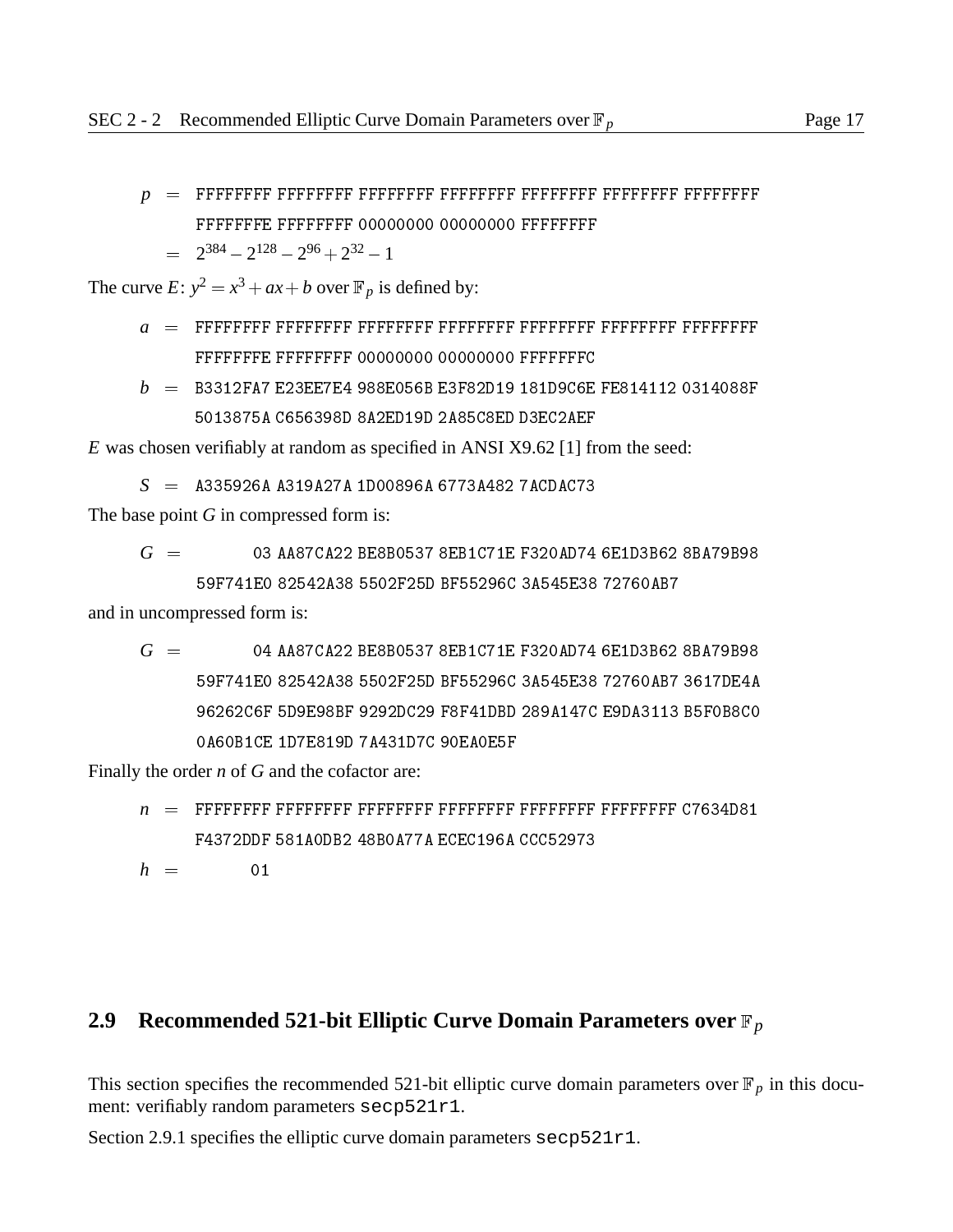#### **2.9.1 Recommended Parameters secp521r1**

The verifiably random elliptic curve domain parameters over  $\mathbb{F}_p$  secp521r1 are specified by the sextuple  $T = (p, a, b, G, n, h)$  where the finite field  $\mathbb{F}_p$  is defined by:

*p* <sup>=</sup> 01FF FFFFFFFF FFFFFFFF FFFFFFFF FFFFFFFF FFFFFFFF FFFFFFFF FFFFFFFF FFFFFFFF FFFFFFFF  $= 2^{521}-1$ 

The curve  $E: y^2 = x^3 + ax + b$  over  $\mathbb{F}_p$  is defined by:

- *a* <sup>=</sup> 01FF FFFFFFFF FFFFFFFF FFFFFFFF FFFFFFFF FFFFFFFF FFFFFFFF FFFFFFFF FFFFFFFF FFFFFFFC
- *b* <sup>=</sup> 0051 953EB961 8E1C9A1F 929A21A0 B68540EE A2DA725B 99B315F3 B8B48991 8EF109E1 56193951 EC7E937B 1652C0BD 3BB1BF07 3573DF88 3D2C34F1 EF451FD4 6B503F00

*E* was chosen verifiably at random as specified in ANSI X9.62 [1] from the seed:

*S* <sup>=</sup> D09E8800 291CB853 96CC6717 393284AA A0DA64BA

The base point *G* in compressed form is:

*G* <sup>=</sup> 0200C6 858E06B7 0404E9CD 9E3ECB66 2395B442 9C648139 053FB521 F828AF60 6B4D3DBA A14B5E77 EFE75928 FE1DC127 A2FFA8DE 3348B3C1 856A429B F97E7E31 C2E5BD66

and in uncompressed form is:

*G* <sup>=</sup> 04 00C6858E 06B70404 E9CD9E3E CB662395 B4429C64 8139053F B521F828 AF606B4D 3DBAA14B 5E77EFE7 5928FE1D C127A2FF A8DE3348 B3C1856A 429BF97E 7E31C2E5 BD660118 39296A78 9A3BC004 5C8A5FB4 2C7D1BD9 98F54449 579B4468 17AFBD17 273E662C 97EE7299 5EF42640

Finally the order *n* of *G* and the cofactor are: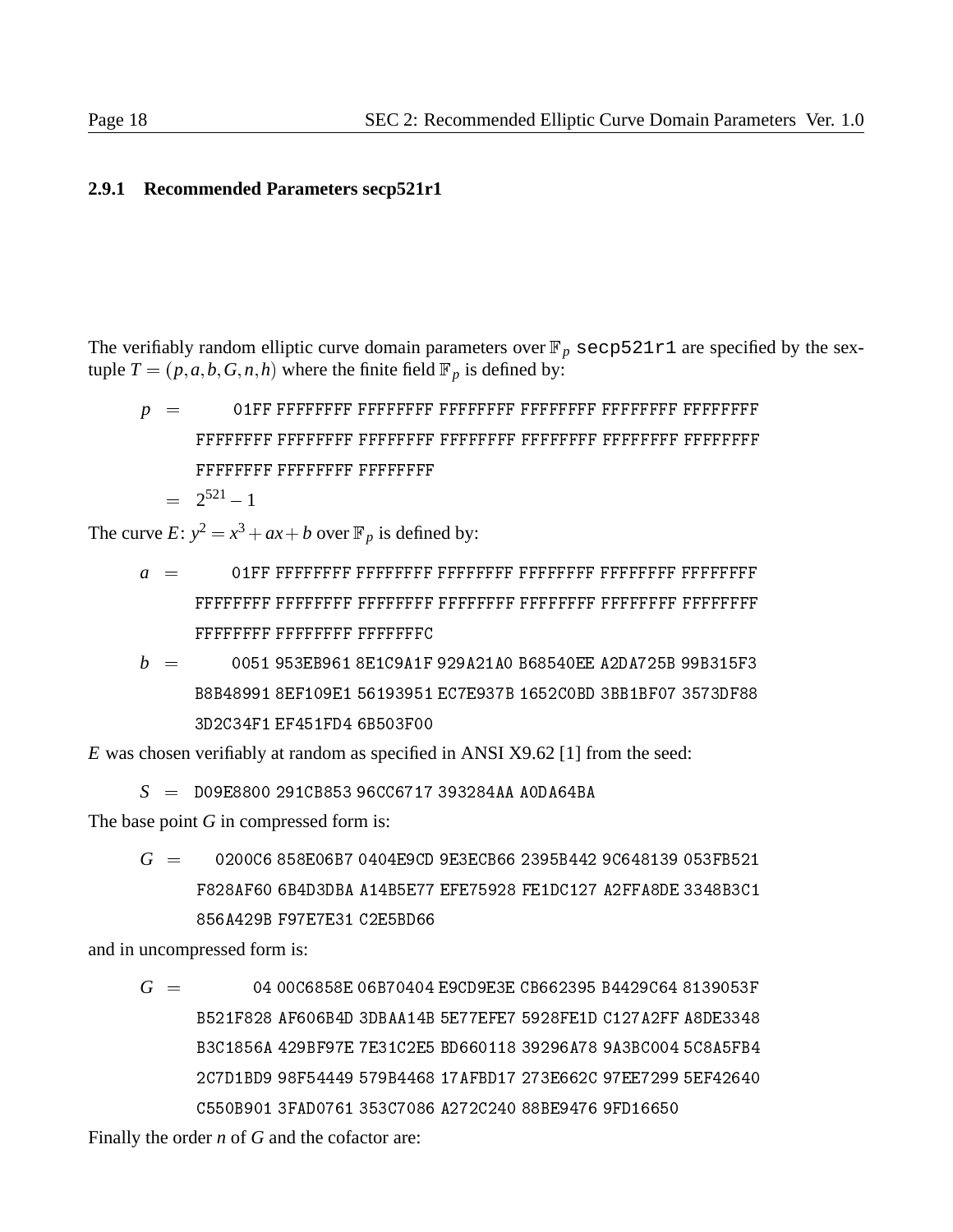- *n* <sup>=</sup> 01FF FFFFFFFF FFFFFFFF FFFFFFFF FFFFFFFF FFFFFFFF FFFFFFFF FFFFFFFF FFFFFFFA 51868783 BF2F966B 7FCC0148 F709A5D0 3BB5C9B8 899C47AE BB6FB71E 91386409
- $h = 01$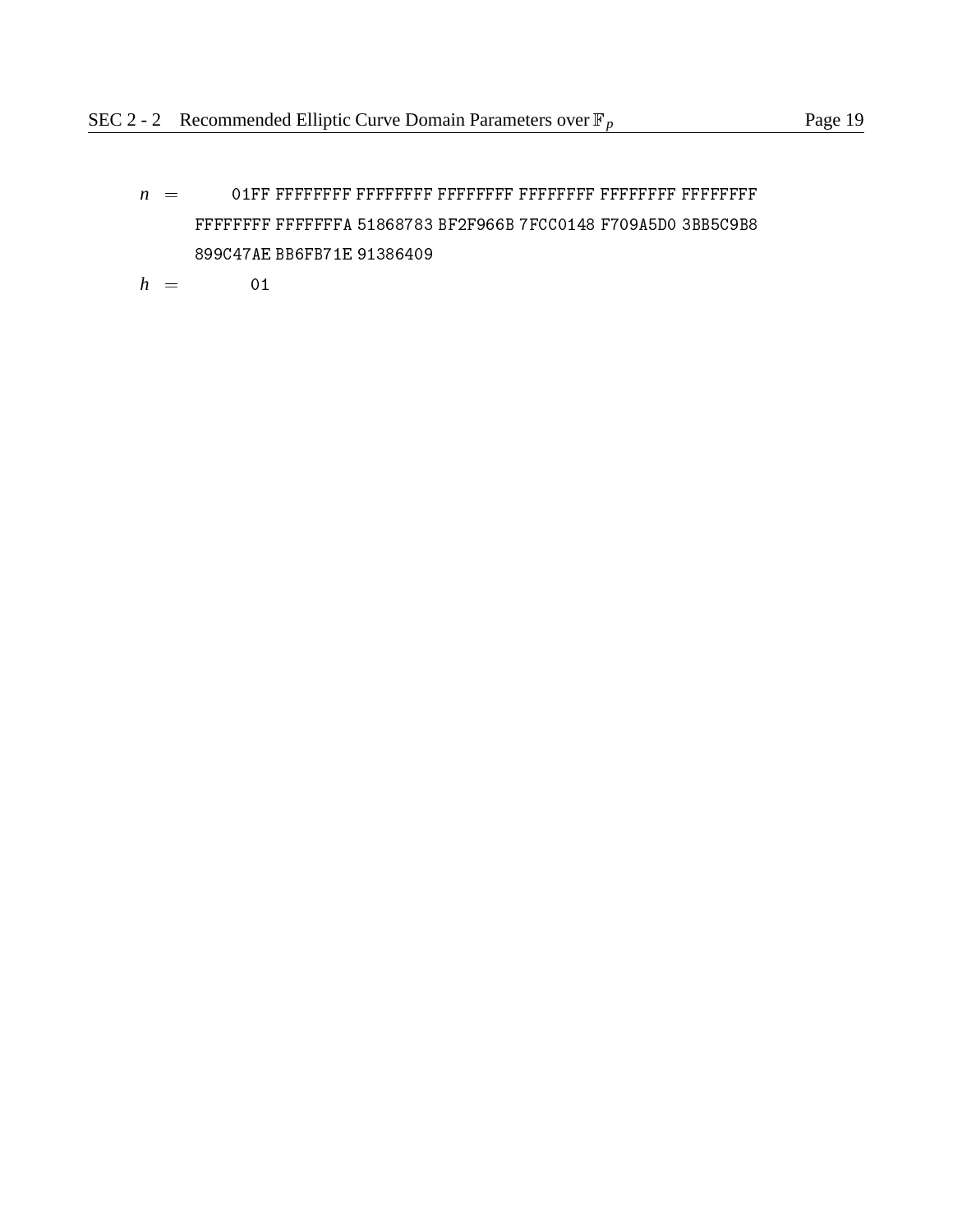## **3** Recommended Elliptic Curve Domain Parameters over  $\mathbb{F}_{2^m}$

This section specifies the elliptic curve domain parameters over  $\mathbb{F}_{2^m}$  recommended in this document.

The section is organized as follows. First Section 3.1 describes relevant properties of the recommended parameters over  $\mathbb{F}_{2^m}$ . Then Section 3.2 specifies recommended 113-bit elliptic curve domain parameters over  $\mathbb{F}_{2^m}$ , Section 3.3 specifies recommended 131-bit elliptic curve domain parameters over  $\mathbb{F}_{2^m}$ , Section 3.4 specifies recommended 163-bit elliptic curve domain parameters over  $\mathbb{F}_{2^m}$ , Section 3.5 specifies recommended 193-bit elliptic curve domain parameters over  $\mathbb{F}_{2^m}$ , Section 3.6 specifies recommended 233-bit elliptic curve domain parameters over  $\mathbb{F}_{2^m}$ , Section 3.7 specifies recommended 239-bit elliptic curve domain parameters over  $\mathbb{F}_{2^m}$ , Section 3.8 specifies recommended 283-bit elliptic curve domain parameters over  $\mathbb{F}_{2^m}$ , Section 3.9 specifies recommended 409-bit elliptic curve domain parameters over  $\mathbb{F}_{2^m}$ , and Section 3.10 specifies recommended 571-bit elliptic curve domain parameters over  $\mathbb{F}_{2^m}$ .

#### **3.1 Properties of Elliptic Curve Domain Parameters over**  $\mathbb{F}_{2^m}$

Following SEC 1 [12], elliptic curve domain parameters over  $\mathbb{F}_{2^m}$  are a septuple:

$$
T = (m, f(x), a, b, G, n, h)
$$

consisting of an integer *m* specifying the finite field  $\mathbb{F}_{2^m}$ , an irreducible binary polynomial  $f(x)$  of degree *m* specifying the polynomial basis representation of  $\mathbb{F}_{2^m}$ , two elements  $a, b \in \mathbb{F}_{2^m}$  specifying an elliptic curve  $E(\mathbb{F}_{2^m})$  defined by the equation:

$$
E: y^2 + x \cdot y = x^3 + a \cdot x^2 + b \text{ in } \mathbb{F}_{2^m},
$$

a base point  $G = (x_G, y_G)$  on  $E(\mathbb{F}_{2^m})$ , a prime *n* which is the order of *G*, and an integer *h* which is the cofactor  $h = \#E(\mathbb{F}_{2^m})/n$ .

When elliptic curve domain parameters over  $\mathbb{F}_{2^m}$  are specified in this document, *m* is represented directly as an integer,  $f(x)$  is represented directly as a polynomial, and the remaining components are represented as octet strings converted using the conventions specified in SEC 1 [12].

Again following SEC 1 [12], elliptic curve domain parameters over  $\mathbb{F}_{2^m}$  must have:

*m*  $\in$  {113, 131, 163, 193, 233, 239, 283, 409, 571}.

Furthermore elliptic curve domain parameters over  $\mathbb{F}_{2^m}$  must use the reduction polynomials listed in Table 3 below.

This restriction is designed to encourage interoperability while allowing implementers to supply efficient implementations at commonly required security levels.

Here recommended elliptic curve domain parameters are supplied at each of the sizes allowed by SEC 1.

The elliptic curve domain parameters over  $\mathbb{F}_{2^m}$  supplied at each security level typically consist of examples of two different types of parameters — one type being parameters associated with a Koblitz curve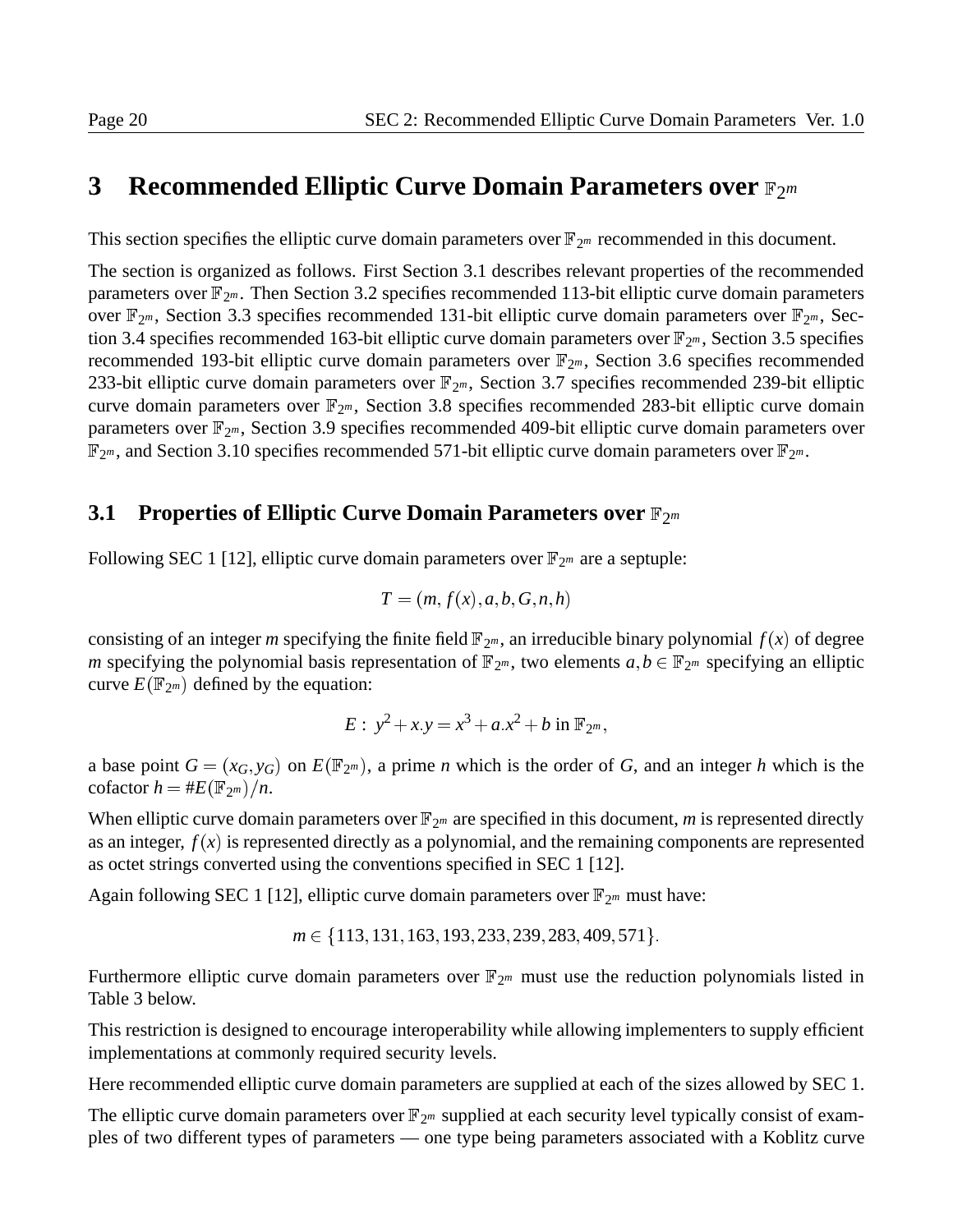| Field                  | Reduction Polynomial(s)                                  |
|------------------------|----------------------------------------------------------|
| $\mathbb{F}_{2^{113}}$ | $f(x) = x^{113} + x^9 + 1$                               |
| $\mathbb{F}_{2^{131}}$ | $f(x) = x^{131} + x^8 + x^3 + x^2 + 1$                   |
| $\mathbb{F}_{2^{163}}$ | $f(x) = x^{163} + x^7 + x^6 + x^3 + 1$                   |
| $\mathbb{F}_{2^{193}}$ | $f(x) = x^{193} + x^{15} + 1$                            |
| $\mathbb{F}_{2^{233}}$ | $f(x) = x^{233} + x^{74} + 1$                            |
| $\mathbb{F}_{2^{239}}$ | $f(x) = x^{239} + x^{36} + 1$ or $x^{239} + x^{158} + 1$ |
| $\mathbb{F}_{2^{283}}$ | $f(x) = x^{283} + x^{12} + x^7 + x^5 + 1$                |
| $\mathbb{F}_{2^{409}}$ | $f(x) = x^{409} + x^{87} + 1$                            |
| $\mathbb{F}_{2^{571}}$ | $f(x) = x^{571} + x^{10} + x^5 + x^2 + 1$                |

Table 3: Representations of  $\mathbb{F}_{2^m}$ 

and the other type being parameters chosen verifiably at random — although only verifiably random parameters are supplied at export strength.

Parameters associated with a Koblitz curve admit especially efficient implementation. Koblitz curves over  $\mathbb{F}_{2^m}$  are binary anomalous curves which have  $a, b \in \{0, 1\}$  [9].

Verifiably random parameters offer some additional conservative features. These parameters are chosen from a seed using SHA-1 as specified in ANSI X9.62 [1]. This process ensures that the parameters cannot be predetermined. The parameters are therefore extremely unlikely to be susceptible to future special-purpose attacks, and no trapdoors can have been placed in the parameters during their generation. When elliptic curve domain parameters are chosen verifiably at random, the seed *S* used to generate the parameters may optionally be stored along with the parameters so that users can verify the parameters were chosen verifiably at random.

The recommended verifiably random parameters were chosen by repeatedly selecting a random seed and counting the points on the corresponding curve using Schoof's algorithm until appropriate parameters were found. The parameters were chosen so that either *a* is random or  $a = 1$ . For a given *m*, approximately half the isomorphism classes of elliptic curves over  $\mathbb{F}_{2^m}$  contain a curve with  $a = 1$ .

See SEC 1 [12] for further guidance on the selection of elliptic curve domain parameters over  $\mathbb{F}_{2^m}$ .

The example elliptic curve domain parameters over  $\mathbb{F}_{2^m}$  have been given nicknames to enable them to be easily identified. The nicknames were chosen as follows. Each name begins with sec to denote 'Standards for Efficient Cryptography', followed by a t to denote parameters over  $\mathbb{F}_{2^m}$ , followed by a number denoting the field size *m*, followed by a k to denote parameters associated with a Koblitz curve or an  $r$  to denote verifiably random parameters, followed by a sequence number.

Table 4 summarizes salient properties of the recommended elliptic curve domain parameters over  $\mathbb{F}_{2^m}$ .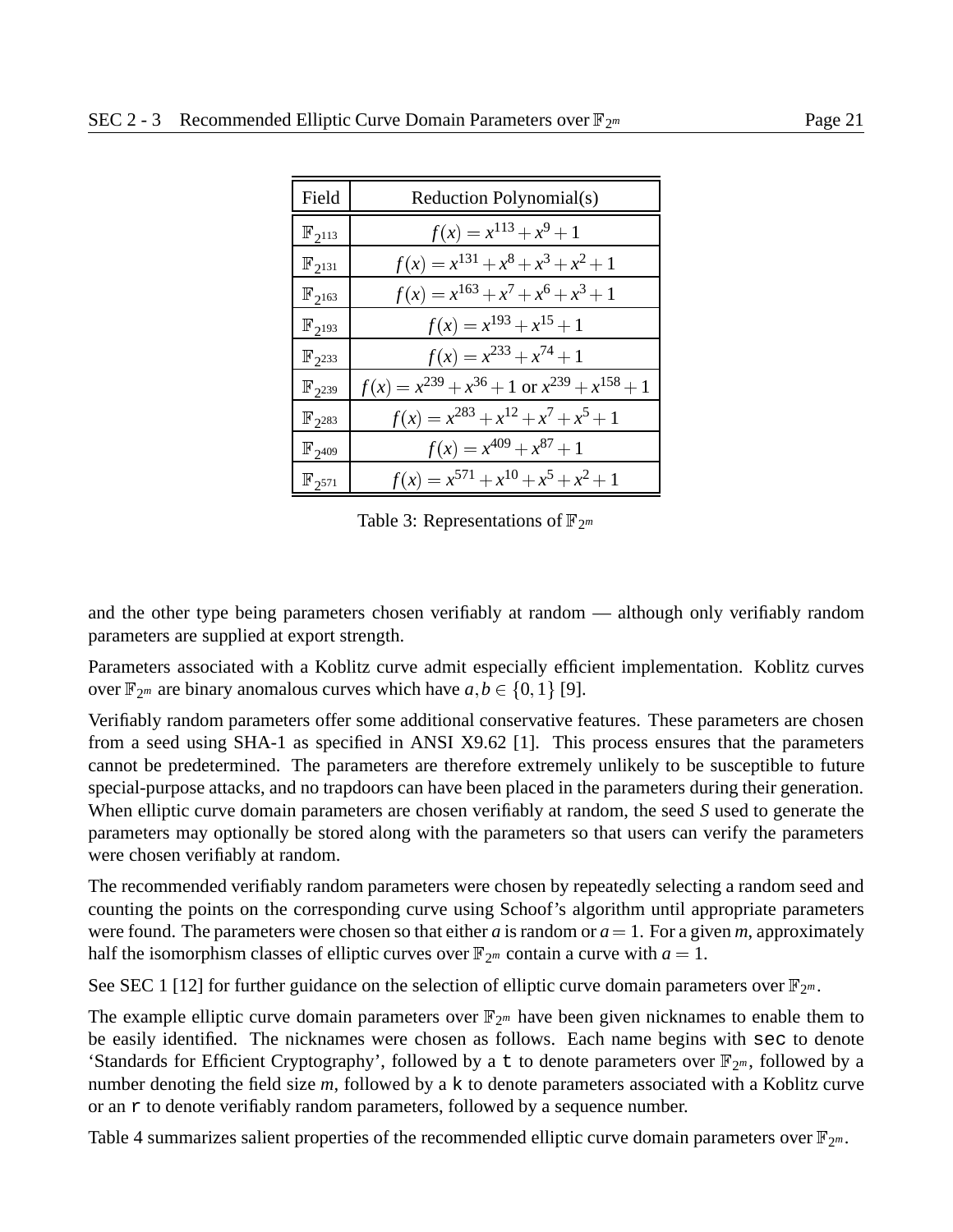| Parameters | Section | Strength | Size | <b>RSA/DSA</b> | Koblitz or<br>random |
|------------|---------|----------|------|----------------|----------------------|
| sect113r1  | 3.2.1   | 56       | 113  | 512            | $\mathbf{r}$         |
| sect113r2  | 3.2.2   | 56       | 113  | 512            | r                    |
| sect131r1  | 3.3.1   | 64       | 131  | 704            | $\mathbf{r}$         |
| sect131r2  | 3.3.2   | 64       | 131  | 704            | $\mathbf{r}$         |
| sect163k1  | 3.4.1   | 80       | 163  | 1024           | k                    |
| sect163r1  | 3.4.2   | 80       | 163  | 1024           | $\mathbf{r}$         |
| sect163r2  | 3.4.3   | 80       | 163  | 1024           | $\mathbf{r}$         |
| sect193r1  | 3.5.1   | 96       | 193  | 1536           | r                    |
| sect193r2  | 3.5.2   | 96       | 193  | 1536           | $\mathbf r$          |
| sect233k1  | 3.6.1   | 112      | 233  | 2240           | $\bf k$              |
| sect233r1  | 3.6.2   | 112      | 233  | 2240           | r                    |
| sect239k1  | 3.7.1   | 115      | 239  | 2304           | k                    |
| sect283k1  | 3.8.1   | 128      | 283  | 3456           | k                    |
| sect283r1  | 3.8.2   | 128      | 283  | 3456           | $\mathbf{r}$         |
| sect409k1  | 3.9.1   | 192      | 409  | 7680           | $\bf k$              |
| sect409r1  | 3.9.2   | 192      | 409  | 7680           | $\mathbf{r}$         |
| sect571k1  | 3.10.1  | 256      | 571  | 15360          | $\bf k$              |
| sect571r1  | 3.10.2  | 256      | 571  | 15360          | $\mathbf r$          |

Table 4: Properties of Recommended Elliptic Curve Domain Parameters over  $\mathbb{F}_{2^m}$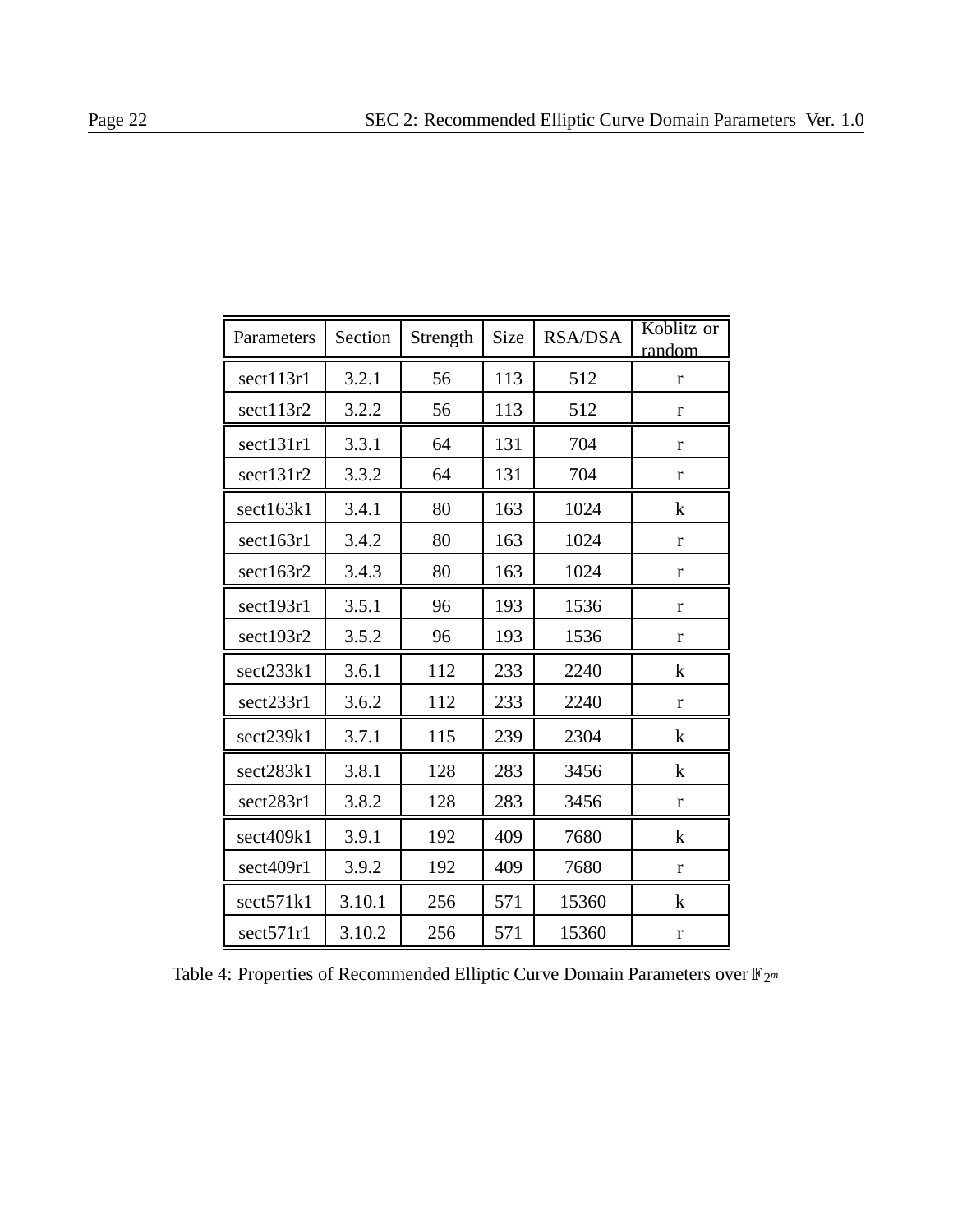Information is represented in Table 4 as follows. The column labelled 'parameters' gives the nickname of the elliptic curve domain parameters. The column labelled 'section' refers to the section of this document where the parameters are specified. The column labelled 'strength' gives the approximate number of bits of security the parameters offer. The column labelled 'size' gives the field size *m*. The column labelled 'RSA/DSA' gives the approximate size of an RSA or DSA modulus at comparable strength. (See SEC 1 [12] for precise technical guidance on the strength of elliptic curve domain parameters.) Finally the column labelled 'Koblitz or random' indicates whether the parameters are associated with a Koblitz curve  $-$  'k'  $-$  or were chosen verifiably at random  $-$  'r'.

| Parameters | Section | <b>ANSI X9.62</b>        | <b>ANSI X9.63</b>        | echeck                   | <b>IEEE P1363</b> | <b>IPSec</b> | <b>NIST</b>              | <b>WAP</b>   |
|------------|---------|--------------------------|--------------------------|--------------------------|-------------------|--------------|--------------------------|--------------|
| sect113r1  | 3.2.1   | $\overline{\phantom{0}}$ | $\overline{\phantom{a}}$ | $\overline{\phantom{a}}$ | $\mathbf{C}$      | $\mathbf c$  | $\overline{\phantom{a}}$ | $\mathbf{r}$ |
| sect113r2  | 3.2.2   | $\overline{\phantom{a}}$ | $\overline{\phantom{a}}$ | $\overline{\phantom{a}}$ | $\mathbf C$       | $\mathbf c$  | $\overline{\phantom{a}}$ | $\mathbf C$  |
| sect131r1  | 3.3.1   | $\qquad \qquad -$        | $\overline{\phantom{a}}$ | $\overline{\phantom{a}}$ | $\mathbf{C}$      | $\mathbf c$  | $\overline{\phantom{a}}$ | $\mathbf C$  |
| sect131r2  | 3.3.2   | $\overline{\phantom{0}}$ |                          | $\overline{\phantom{a}}$ | $\mathbf{C}$      | $\mathbf c$  | $\qquad \qquad -$        | $\mathbf{C}$ |
| sect163k1  | 3.4.1   | $\mathbf C$              | $\mathbf{r}$             | $\mathbf{r}$             | $\mathbf{C}$      | $\mathbf{r}$ | $\mathbf{r}$             | $\mathbf{r}$ |
| sect163r1  | 3.4.2   | $\mathbf{C}$             | $\mathbf{C}$             | $\bf r$                  | $\mathbf{C}$      | $\mathbf{r}$ | $\overline{\phantom{a}}$ | $\mathbf{C}$ |
| sect163r2  | 3.4.3   | $\mathbf{C}$             | $\bf r$                  | $\mathbf{r}$             | $\mathbf{C}$      | $\mathbf c$  | $\mathbf{r}$             | $\mathbf C$  |
| sect193r1  | 3.5.1   | $\mathbf{C}$             | $\mathbf r$              | $\mathbf{C}$             | $\mathbf{C}$      | $\mathbf C$  | $\overline{\phantom{a}}$ | $\mathbf{C}$ |
| sect193r2  | 3.5.2   | $\mathbf c$              | $\bf r$                  | $\mathbf{C}$             | $\mathbf c$       | $\mathbf c$  | $\overline{\phantom{a}}$ | $\mathbf{C}$ |
| sect233k1  | 3.6.1   | $\mathbf C$              | $\bf r$                  | $\mathbf{C}$             | $\mathbf C$       | $\mathbf c$  | $\mathbf{r}$             | $\mathbf C$  |
| sect233r1  | 3.6.2   | $\mathbf{C}$             | $\bf r$                  | $\mathbf c$              | $\mathbf{C}$      | $\mathbf c$  | $\bf r$                  | $\mathbf{C}$ |
| sect239k1  | 3.7.1   | $\mathbf{C}$             | $\mathbf{C}$             | $\mathbf C$              | $\mathbf{C}$      | $\mathbf C$  | $\overline{\phantom{a}}$ | $\mathbf C$  |
| sect283k1  | 3.8.1   | $\mathbf{C}$             | $\mathbf r$              | $\bf r$                  | $\mathbf{C}$      | $\mathbf r$  | $\bf r$                  | $\mathbf C$  |
| sect283r1  | 3.8.2   | $\mathbf c$              | $\bf r$                  | $\mathbf{r}$             | $\mathbf{C}$      | r            | r                        | $\mathbf c$  |
| sect409k1  | 3.9.1   | $\mathbf{C}$             | $\bf r$                  | $\mathbf{c}$             | $\mathbf c$       | $\mathbf{C}$ | $\mathbf{r}$             | $\mathbf{C}$ |
| sect409r1  | 3.9.2   | $\mathbf C$              | $\bf r$                  | $\mathbf c$              | $\mathbf C$       | $\mathbf c$  | $\bf r$                  | $\mathbf C$  |
| sect571k1  | 3.10.1  | $\mathbf{C}$             | $\bf r$                  | $\mathbf{C}$             | $\mathbf{C}$      | $\mathbf C$  | $\bf r$                  | $\mathbf C$  |
| sect571r1  | 3.10.2  | $\mathbf{C}$             | $\mathbf r$              | $\mathbf C$              | $\mathbf C$       | $\mathbf{C}$ | $\bf r$                  | $\mathbf C$  |

Table 5: Status of Recommended Elliptic Curve Domain Parameters over  $\mathbb{F}_{2^m}$ 

Table 5 summarizes the status of the recommended elliptic curve domain parameters over  $\mathbb{F}_{2^m}$  with respect to their alignment with other standards.

Information is represented in Table 5 as follows. The column labelled 'parameters' gives the nickname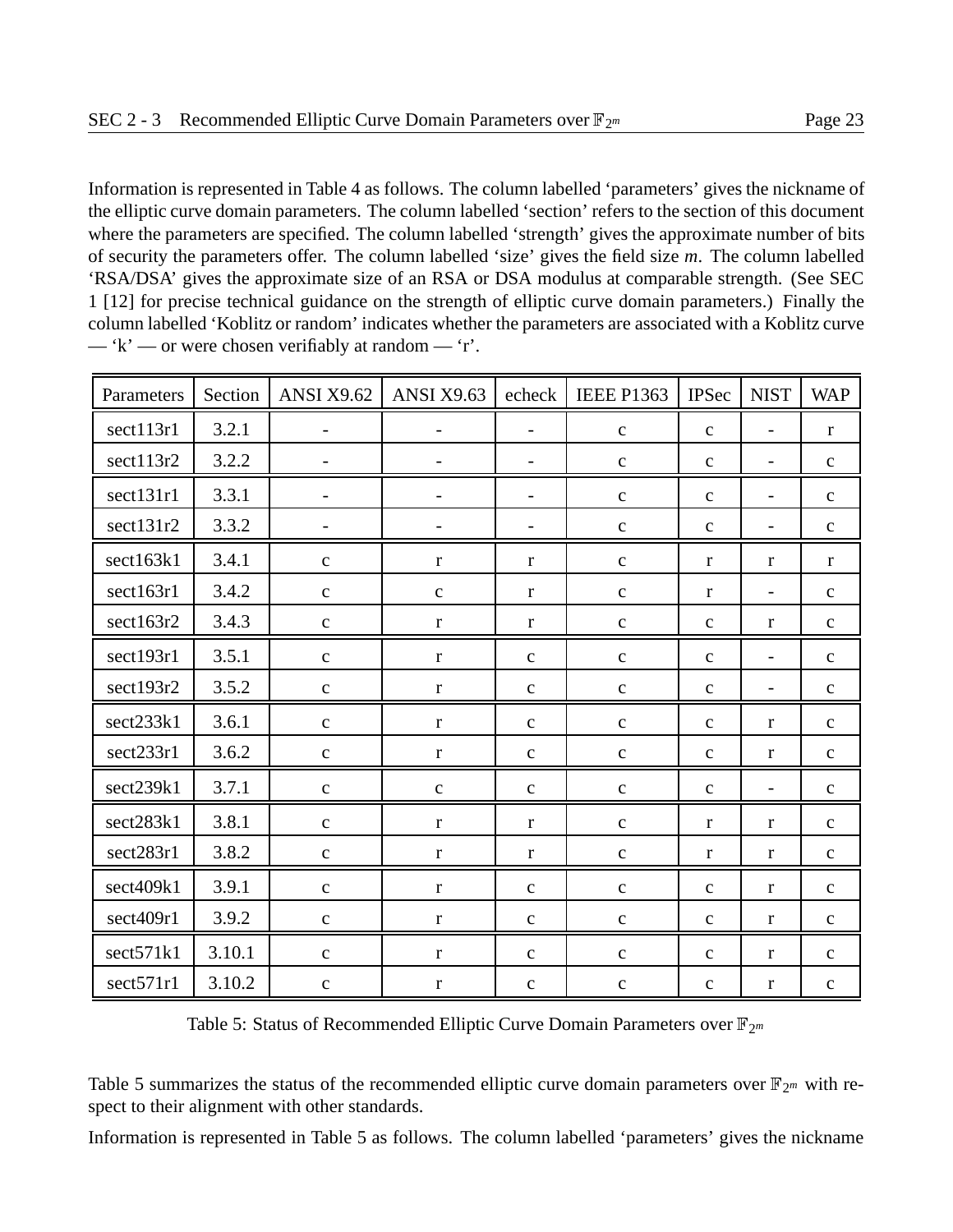of the elliptic curve domain parameters. The column labelled 'section' refers to the section of this document where the parameters are specified. The remaining columns give the status of the parameters with respect to various other standards which specify mechanisms based on elliptic curve cryptography: 'ANSI X9.62' refers to the ANSI X9.62 standard [1], 'ANSI X9.63' refers to the draft ANSI X9.63 standard [3], 'echeck' refers to the draft FSML standard [6], 'IEEE P1363' refers to the draft IEEE P1363 standard [8], 'IPSec' refers to the recent internet draft related to ECC [11] submitted to the IETF's IPSec working group, 'NIST' refers to the list of recommended parameters recently released by the U.S. government [5], and 'WAP' refers to the Wireless Application Forum's WTLS standard [13]. In these columns, a '-' denotes parameters non-conformant with the standard, a 'c' denotes parameters conformant with the standard, and an 'r' denotes parameters explicitly recommended in the standard.

Note that ANSI X9.62 is currently being updated. The set of recommended parameters in the proposed ANSI X9.62-1 [2] is identical to the set of recommended parameters in this document.

## **3.2 Recommended 113-bit Elliptic Curve Domain Parameters over**  $\mathbb{F}_{2^m}$

This section specifies the two recommended 113-bit elliptic curve domain parameters over  $\mathbb{F}_{2^m}$  in this document: verifiably random parameters sect113r1, and verifiably random parameters sect113r2.

Section 3.2.1 specifies the elliptic curve domain parameters sect 113r1, and Section 3.2.2 specifies the elliptic curve domain parameters sect113r2.

#### **3.2.1 Recommended Parameters sect113r1**

The verifiably random elliptic curve domain parameters over  $\mathbb{F}_{2^m}$  sect113r1 are specified by the septuple  $T = (m, f(x), a, b, G, n, h)$  where  $m = 113$  and the representation of  $\mathbb{F}_{2^{113}}$  is defined by:

$$
f(x) = x^{113} + x^9 + 1
$$

The curve  $E: y^2 + xy = x^3 + ax^2 + b$  over  $\mathbb{F}_{2^m}$  is defined by:

*a* <sup>=</sup> 003088 250CA6E7 C7FE649C E85820F7

*b* <sup>=</sup> 00E8BE E4D3E226 0744188B E0E9C723

*E* was chosen verifiably at random as specified in ANSI X9.62 [1] from the seed:

*S* <sup>=</sup> 10E723AB 14D696E6 76875615 1756FEBF 8FCB49A9

The base point *G* in compressed form is:

*G* <sup>=</sup> 03009D73 616F35F4 AB1407D7 3562C10F

and in uncompressed form is:

*G* <sup>=</sup> 04009D 73616F35 F4AB1407 D73562C1 0F00A528 30277958 EE84D131

5ED31886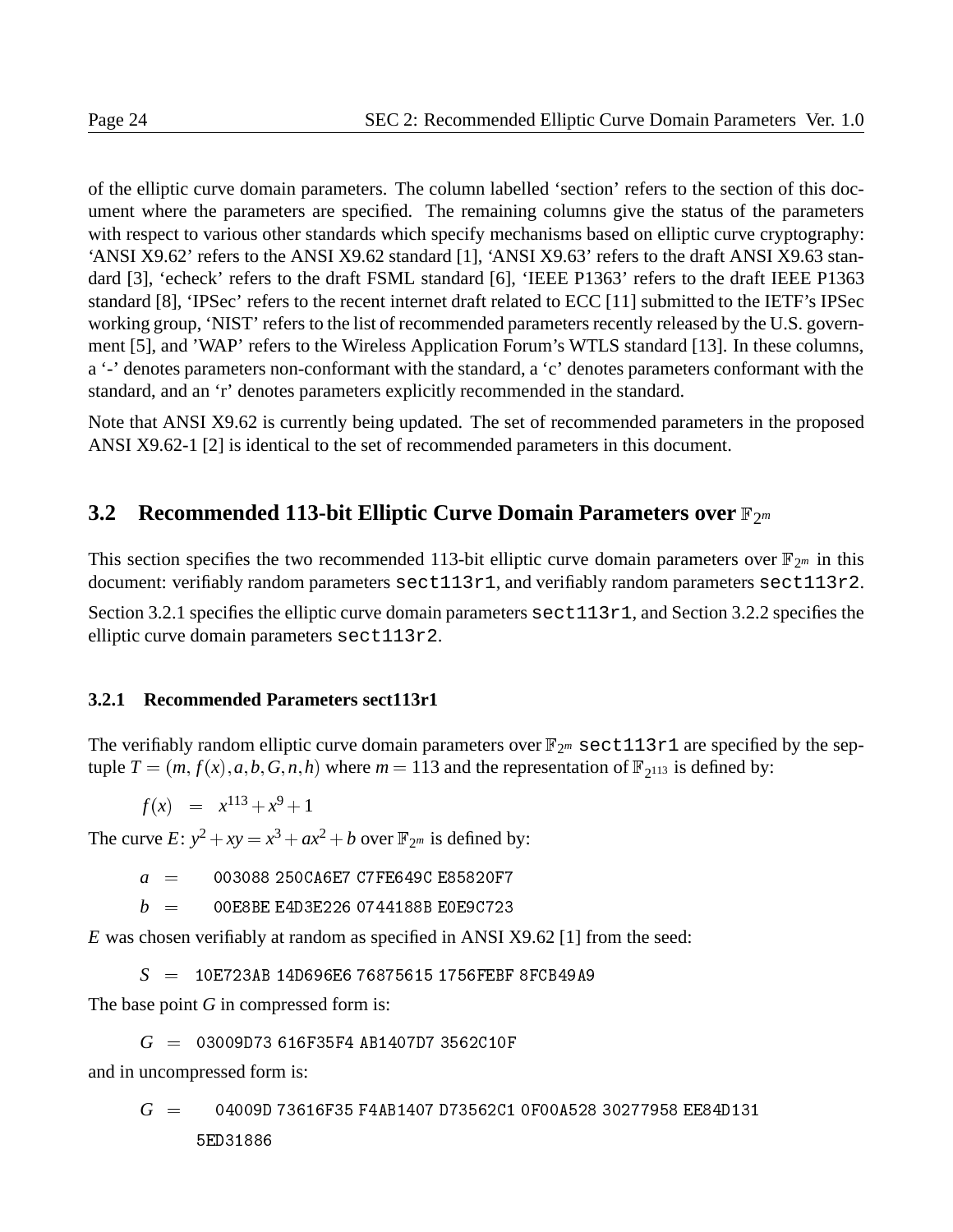Finally the order *n* of *G* and the cofactor are:

*n* <sup>=</sup> 010000 00000000 00D9CCEC 8A39E56F

 $h = 02$ 

#### **3.2.2 Recommended Parameters sect113r2**

The verifiably random elliptic curve domain parameters over  $\mathbb{F}_{2^m}$  sect113r2 are specified by the septuple  $T = (m, f(x), a, b, G, n, h)$  where  $m = 113$  and the representation of  $\mathbb{F}_{2^{113}}$  is defined by:

 $f(x) = x^{113} + x^9 + 1$ 

The curve *E*:  $y^2 + xy = x^3 + ax^2 + b$  over  $\mathbb{F}_{2^m}$  is defined by:

 $a = 006899$  18DBEC7E 5A0DD6DF C0AA55C7

 $b = 0095E9$  A9EC9B29 7BD4BF36 E059184F

*E* was chosen verifiably at random as specified in ANSI X9.62 [1] from the seed:

*S* <sup>=</sup> 10C0FB15 760860DE F1EEF4D6 96E67687 5615175D

The base point *G* in compressed form is:

*G* <sup>=</sup> 0301A57A 6A7B26CA 5EF52FCD B8164797

and in uncompressed form is:

# *G* <sup>=</sup> 0401A5 7A6A7B26 CA5EF52F CDB81647 9700B3AD C94ED1FE 674C06E6

Finally the order *n* of *G* and the cofactor are:

*n* <sup>=</sup> 010000 00000000 0108789B 2496AF93

 $h = 02$ 

#### **3.3 Recommended 131-bit Elliptic Curve Domain Parameters over**  $\mathbb{F}_{2^m}$

This section specifies the two recommended 131-bit elliptic curve domain parameters over  $\mathbb{F}_{2^m}$  in this document: verifiably random parameters sect131r1, and verifiably random parameters sect131r2.

Section 3.3.1 specifies the elliptic curve domain parameters  $\text{sect131r1}$ , and Section 3.3.2 specifies the elliptic curve domain parameters sect131r2.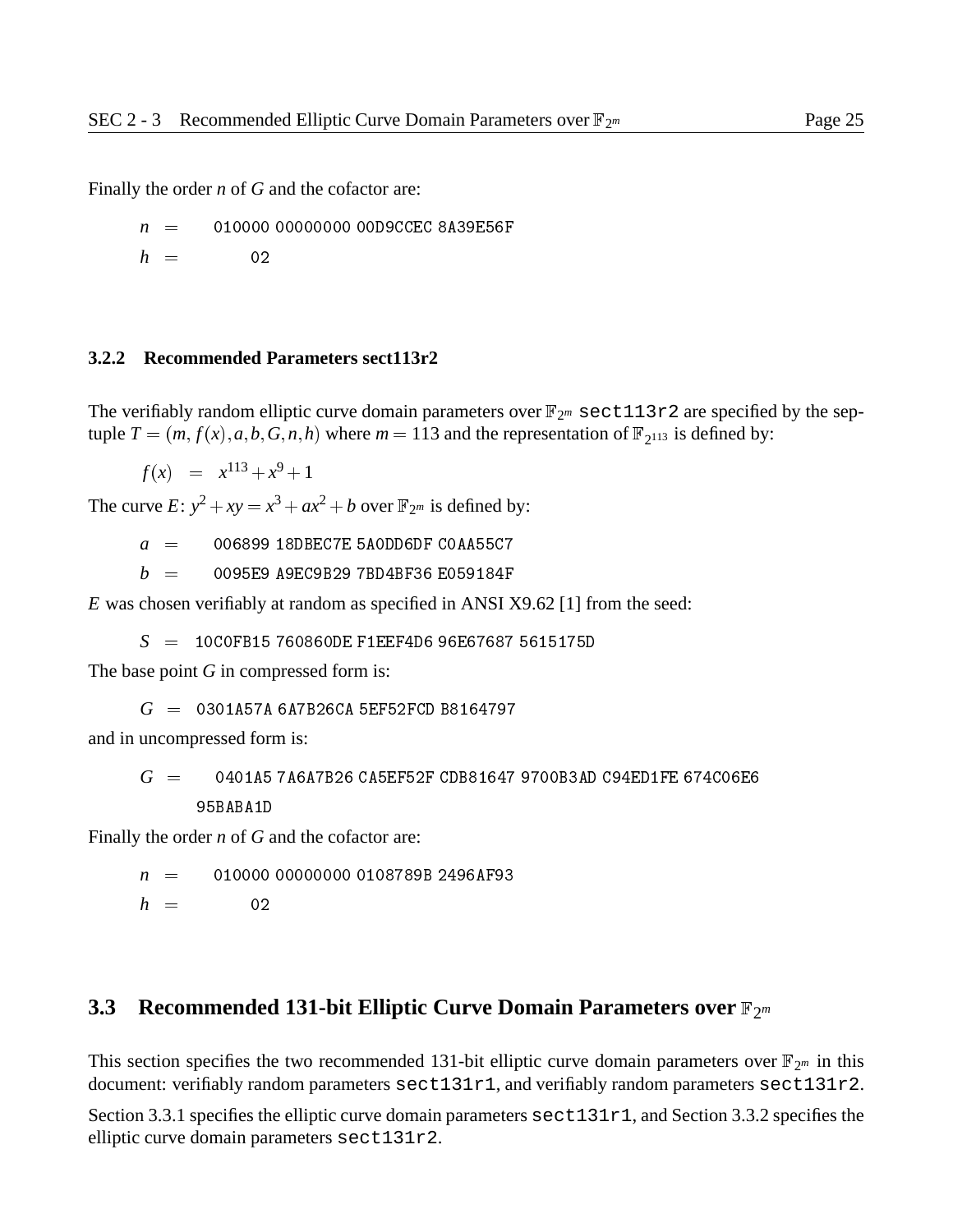#### **3.3.1 Recommended Parameters sect131r1**

The verifiably random elliptic curve domain parameters over  $\mathbb{F}_{2^m}$  sect131r1 are specified by the septuple  $T = (m, f(x), a, b, G, n, h)$  where  $m = 131$  and the representation of  $\mathbb{F}_{2^{131}}$  is defined by:

$$
f(x) = x^{131} + x^8 + x^3 + x^2 + 1
$$

The curve  $E: y^2 + xy = x^3 + ax^2 + b$  over  $\mathbb{F}_{2^m}$  is defined by:

*a* <sup>=</sup> 07 A11B09A7 6B562144 418FF3FF 8C2570B8

 $b = 02\,17C05610\,884B63B9\,C6C72916\,78F9D341$ 

*E* was chosen verifiably at random as specified in ANSI X9.62 [1] from the seed:

*S* <sup>=</sup> 4D696E67 68756151 75985BD3 ADBADA21 B43A97E2

The base point *G* in compressed form is:

$$
G = 0300 81 BAF91F DF9833C4 OF9C1813 43638399
$$

and in uncompressed form is:

*G* <sup>=</sup> 040081 BAF91FDF 9833C40F 9C181343 63839907 8C6E7EA3 8C001F73 C8134B1B 4EF9E150

Finally the order *n* of *G* and the cofactor are:

*n* <sup>=</sup> 04 00000000 00000002 3123953A 9464B54D

 $h = 02$ 

#### **3.3.2 Recommended Parameters sect131r2**

The verifiably random elliptic curve domain parameters over  $\mathbb{F}_{2^m}$  sect131r2 are specified by the septuple  $T = (m, f(x), a, b, G, n, h)$  where  $m = 131$  and the representation of  $\mathbb{F}_{2^{131}}$  is defined by:

 $f(x) = x^{131} + x^8 + x^3 + x^2 + 1$ 

The curve *E*:  $y^2 + xy = x^3 + ax^2 + b$  over  $\mathbb{F}_{2^m}$  is defined by:

*a* <sup>=</sup> 03 E5A88919 D7CAFCBF 415F07C2 176573B2

 $b = 04 B8266A46 C55657AC734CE38F018F2192$ 

*E* was chosen verifiably at random as specified in ANSI X9.62 [1] from the seed:

*S* <sup>=</sup> 985BD3AD BAD4D696 E6768756 15175A21 B43A97E3

The base point *G* in compressed form is:

*G* <sup>=</sup> 0303 56DCD8F2 F95031AD 652D2395 1BB366A8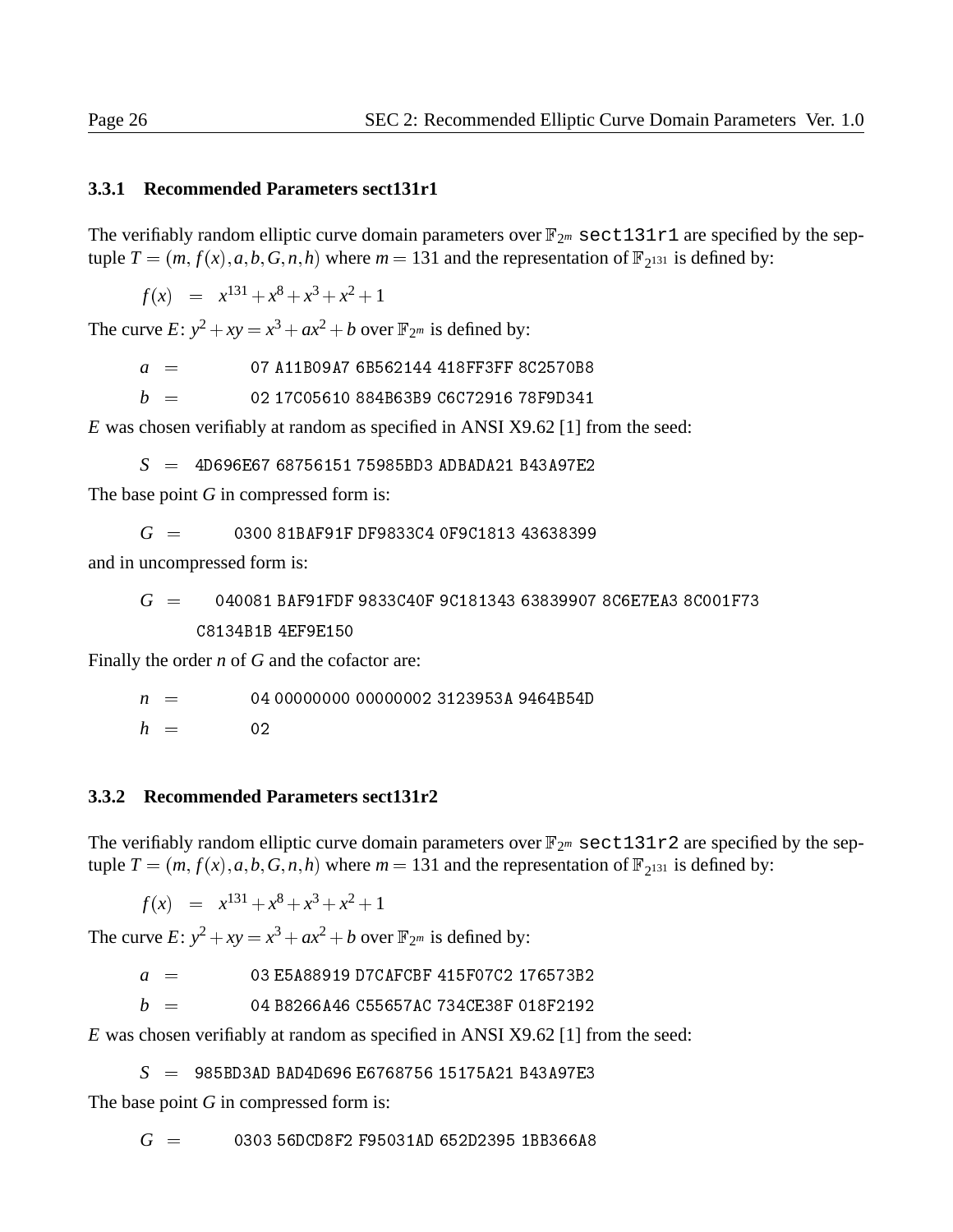*G* <sup>=</sup> 040356 DCD8F2F9 5031AD65 2D23951B B366A806 48F06D86 7940A536

6D9E265D E9EB240F

Finally the order *n* of *G* and the cofactor are:

*n* <sup>=</sup> 04 00000000 00000001 6954A233 049BA98F

 $h = 02$ 

## **3.4 Recommended 163-bit Elliptic Curve Domain Parameters over**  $\mathbb{F}_{2^m}$

This section specifies the three recommended 163-bit elliptic curve domain parameters over  $\mathbb{F}_{2^m}$  in this document: parameters sect163k1 associated with a Koblitz curve, verifiably random parameters sect163r1, and verifiably random parameters sect163r2.

Section 3.4.1 specifies the elliptic curve domain parameters sect163k1, Section 3.4.2 specifies the elliptic curve domain parameters  $sect163r1$ , and Section 3.4.3 specifies the elliptic curve domain parameters sect163r2.

#### **3.4.1 Recommended Parameters sect163k1**

The elliptic curve domain parameters over  $\mathbb{F}_{2^m}$  associated with a Koblitz curve sect163k1 are specified by the septuple  $T = (m, f(x), a, b, G, n, h)$  where  $m = 163$  and the representation of  $\mathbb{F}_{2^{163}}$  is defined by:

 $f(x) = x^{163} + x^7 + x^6 + x^3 + 1$ 

The curve  $E: y^2 + xy = x^3 + ax^2 + b$  over  $\mathbb{F}_{2^m}$  is defined by:

*a* <sup>=</sup> 00 00000000 00000000 00000000 00000000 00000001

*b* <sup>=</sup> 00 00000000 00000000 00000000 00000000 00000001

The base point *G* in compressed form is:

*G* <sup>=</sup> 0302 FE13C053 7BBC11AC AA07D793 DE4E6D5E 5C94EEE8

and in uncompressed form is:

$$
G~=~~0402FE~13C0537B~BC11ACAA~07D793DE~4E6D5E5C~94EEE802~89070FB0
$$
5D38FF58~321F2E80~0536D538 CCDAA3D9

Finally the order *n* of *G* and the cofactor are:

*n* <sup>=</sup> 04 00000000 00000000 00020108 A2E0CC0D 99F8A5EF

 $h = 02$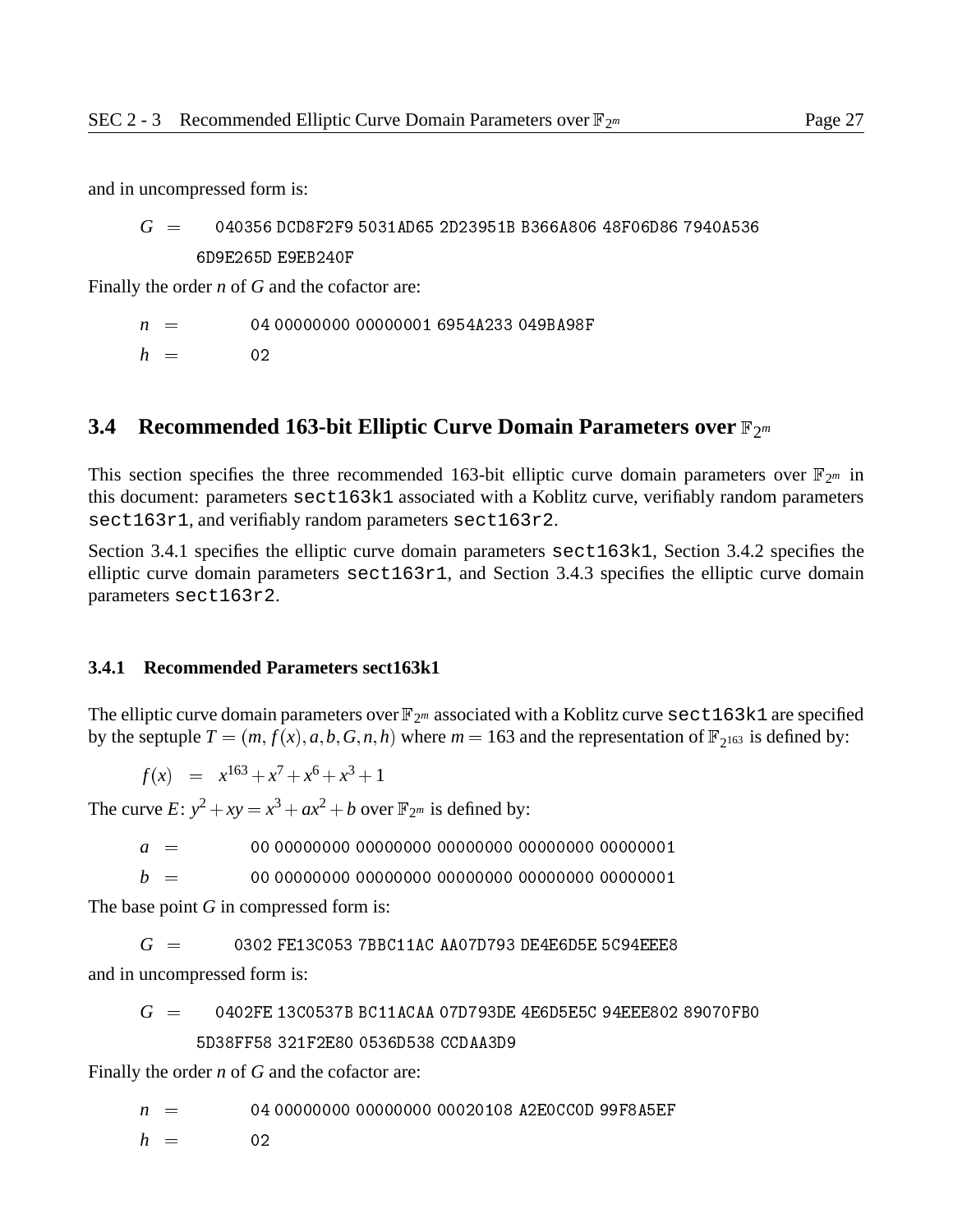#### **3.4.2 Recommended Parameters sect163r1**

The verifiably random elliptic curve domain parameters over  $\mathbb{F}_{2^m}$  sect163r1 are specified by the septuple  $T = (m, f(x), a, b, G, n, h)$  where  $m = 163$  and the representation of  $\mathbb{F}_{2^{163}}$  is defined by:

$$
f(x) = x^{163} + x^7 + x^6 + x^3 + 1
$$

The curve  $E: y^2 + xy = x^3 + ax^2 + b$  over  $\mathbb{F}_{2^m}$  is defined by:

*a* <sup>=</sup> 07 B6882CAA EFA84F95 54FF8428 BD88E246 D2782AE2

 $b = 07 13612$ DCD DCB40AAB 946BDA29 CA91F73A F958AFD9

*E* was chosen verifiably at random from the seed:

*S* <sup>=</sup> 24B7B137 C8A14D69 6E676875 6151756F D0DA2E5C

However for historical reasons the method used to generate *E* from *S* differs slightly from the method described in ANSI X9.62 [1]. Specifically the coefficient *b* produced from *S* is the reverse of the coefficient that would have been produced by the method described in ANSI X9.62.

The base point *G* in compressed form is:

$$
G \hspace{2.05cm} = \hspace{2.25cm} 0303 \hspace{1.25cm} 69979697 \hspace{1.25cm} \text{AB}438977 \hspace{1.25cm} 89566789 \hspace{1.25cm} 567 \text{F}787 \text{A} \hspace{1.25cm} 7876 \text{A}654
$$

and in uncompressed form is:

*G* <sup>=</sup> 040369 979697AB 43897789 56678956 7F787A78 76A65400 435EDB42 EFAFB298 9D51FEFC E3C80988 F41FF883

Finally the order *n* of *G* and the cofactor are:

 $n = 03$  FFFFFFFF FFFFFFFF FFFF48AA B689C29C A710279B  $h = 02$ 

#### **3.4.3 Recommended Parameters sect163r2**

The verifiably random elliptic curve domain parameters over  $\mathbb{F}_{2^m}$  sect163r2 are specified by the septuple  $T = (m, f(x), a, b, G, n, h)$  where  $m = 163$  and the representation of  $\mathbb{F}_{2^{163}}$  is defined by:

$$
f(x) = x^{163} + x^7 + x^6 + x^3 + 1
$$

The curve  $E: y^2 + xy = x^3 + ax^2 + b$  over  $\mathbb{F}_{2^m}$  is defined by:

*a* <sup>=</sup> 00 00000000 00000000 00000000 00000000 00000001

 $b = 020$ A601907 B8C953CA 1481EB10 512F7874 4A3205FD

*E* was chosen verifiably at random from the seed:

*S* <sup>=</sup> 85E25BFE 5C86226C DB12016F 7553F9D0 E693A268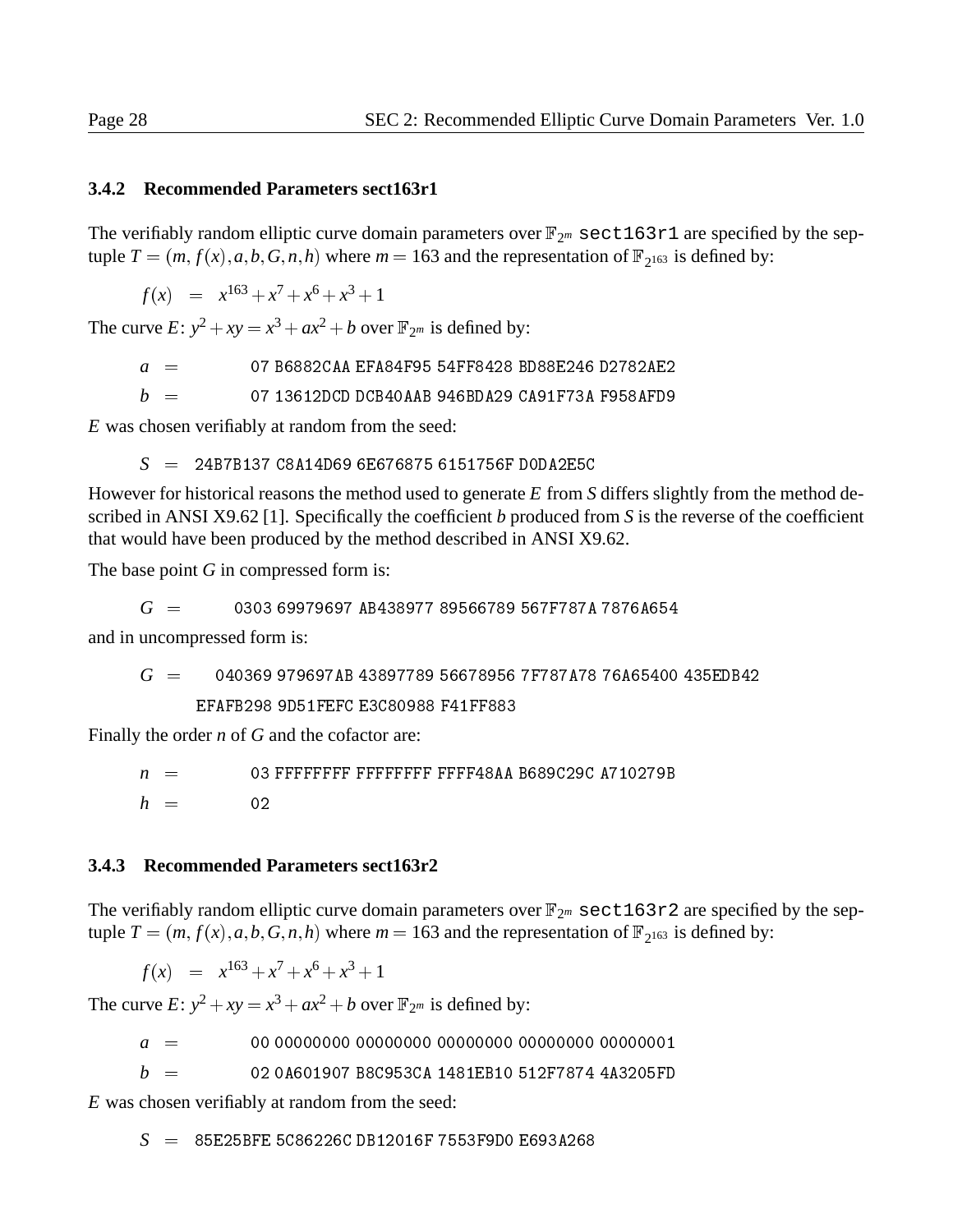*E* was selected from *S* as specified in ANSI X9.62 [1] in normal basis representation and converted into polynomial basis representation.

The base point *G* in compressed form is:

*G* <sup>=</sup> 0303 F0EBA162 86A2D57E A0991168 D4994637 E8343E36

and in uncompressed form is:

$$
G = 0403F0 EBA16286 A2D57EA0 991168D4 994637E8 343E3600 D51FBC6C
$$
  
71A0094F A2CDD545 B11C5COC 797324F1

Finally the order *n* of *G* and the cofactor are:

*n* <sup>=</sup> 04 00000000 00000000 000292FE 77E70C12 A4234C33  $h = 02$ 

#### **3.5 Recommended 193-bit Elliptic Curve Domain Parameters over**  $\mathbb{F}_{2^m}$

This section specifies the two recommended 193-bit elliptic curve domain parameters over  $\mathbb{F}_{2^m}$  in this document: verifiably random parameters sect193r1, and verifiably random parameters sect193r1.

Section 3.5.1 specifies the elliptic curve domain parameters sect 193r1, and Section 3.5.2 specifies the elliptic curve domain parameters sect193r2.

#### **3.5.1 Recommended Parameters sect193r1**

The verifiably random elliptic curve domain parameters over  $\mathbb{F}_{2^m}$  sect193r1 are specified by the septuple  $T = (m, f(x), a, b, G, n, h)$  where  $m = 193$  and the representation of  $\mathbb{F}_{2^{193}}$  is defined by:

$$
f(x) = x^{193} + x^{15} + 1
$$

The curve  $E: y^2 + xy = x^3 + ax^2 + b$  over  $\mathbb{F}_{2^m}$  is defined by:

*a* <sup>=</sup> 00 17858FEB 7A989751 69E171F7 7B4087DE 098AC8A9 11DF7B01

*b* <sup>=</sup> 00 FDFB49BF E6C3A89F ACADAA7A 1E5BBC7C C1C2E5D8 31478814

*E* was chosen verifiably at random as specified in ANSI X9.62 [1] from the seed:

*S* <sup>=</sup> 103FAEC7 4D696E67 68756151 75777FC5 B191EF30

The base point *G* in compressed form is:

*G* <sup>=</sup> 0301 F481BC5F 0FF84A74 AD6CDF6F DEF4BF61 79625372 D8C0C5E1 and in uncompressed form is: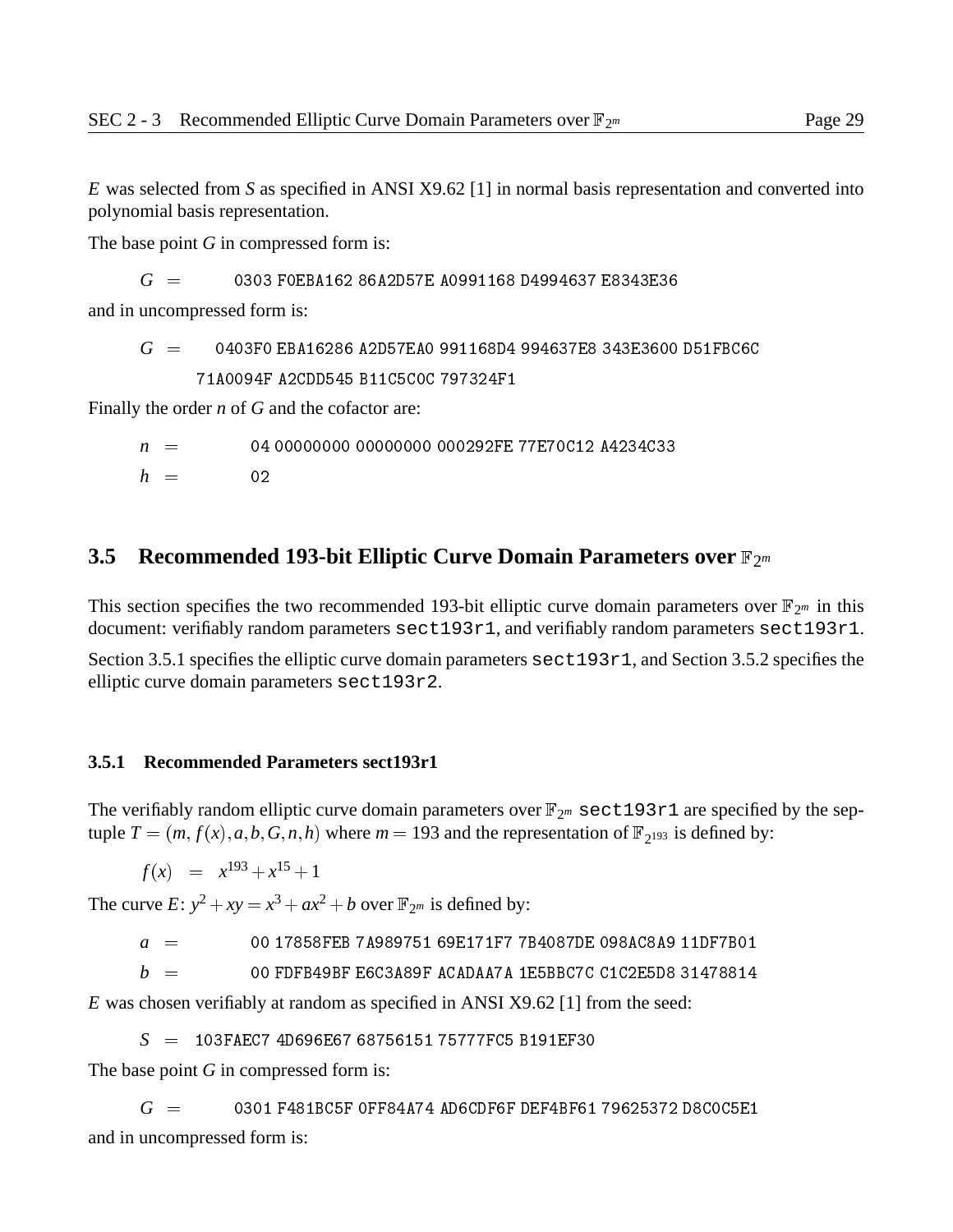Finally the order *n* of *G* and the cofactor are:

*n* <sup>=</sup> 01 00000000 00000000 00000000 C7F34A77 8F443ACC 920EBA49  $h = 02$ 

#### **3.5.2 Recommended Parameters sect193r2**

The verifiably random elliptic curve domain parameters over  $\mathbb{F}_{2^m}$  sect193r2 are specified by the septuple  $T = (m, f(x), a, b, G, n, h)$  where  $m = 193$  and the representation of  $\mathbb{F}_{2^{193}}$  is defined by:

 $f(x) = x^{193} + x^{15} + 1$ 

The curve  $E: y^2 + xy = x^3 + ax^2 + b$  over  $\mathbb{F}_{2^m}$  is defined by:

*a* <sup>=</sup> 01 63F35A51 37C2CE3E A6ED8667 190B0BC4 3ECD6997 7702709B

 $b = 00 \, \text{C}9B\text{B}9E\text{S}927D\text{4}D\text{6}4C\,377E\text{2}AB2\,856\text{A}5B\text{1}6E\text{S}2F\text{B}7F\text{6}1D\text{4}31\text{6}A\text{E}$ 

*E* was chosen verifiably at random as specified in ANSI X9.62 [1] from the seed:

*S* <sup>=</sup> 10B7B4D6 96E67687 56151751 37C8A16F D0DA2211

The base point *G* in compressed form is:

 $G = 0300$  D9B67D19 2E0367C8 03F39E1A 7E82CA14 A651350A AE617E8F and in uncompressed form is:

*G* <sup>=</sup> 0400D9 B67D192E 0367C803 F39E1A7E 82CA14A6 51350AAE 617E8F01 CE943356 07C304AC 29E7DEFB D9CA01F5 96F92722 4CDECF6C

Finally the order *n* of *G* and the cofactor are:

*n* <sup>=</sup> 01 00000000 00000000 00000001 5AAB561B 005413CC D4EE99D5

 $h = 02$ 

## **3.6 Recommended 233-bit Elliptic Curve Domain Parameters over**  $\mathbb{F}_{2^m}$

This section specifies the two recommended 233-bit elliptic curve domain parameters over  $\mathbb{F}_{2^m}$  in this document: parameters sect233k1 associated with a Koblitz curve, and verifiably random parameters sect233r1.

Section 3.6.1 specifies the elliptic curve domain parameters sect 233k1, and Section 3.6.2 specifies the elliptic curve domain parameters sect233r1.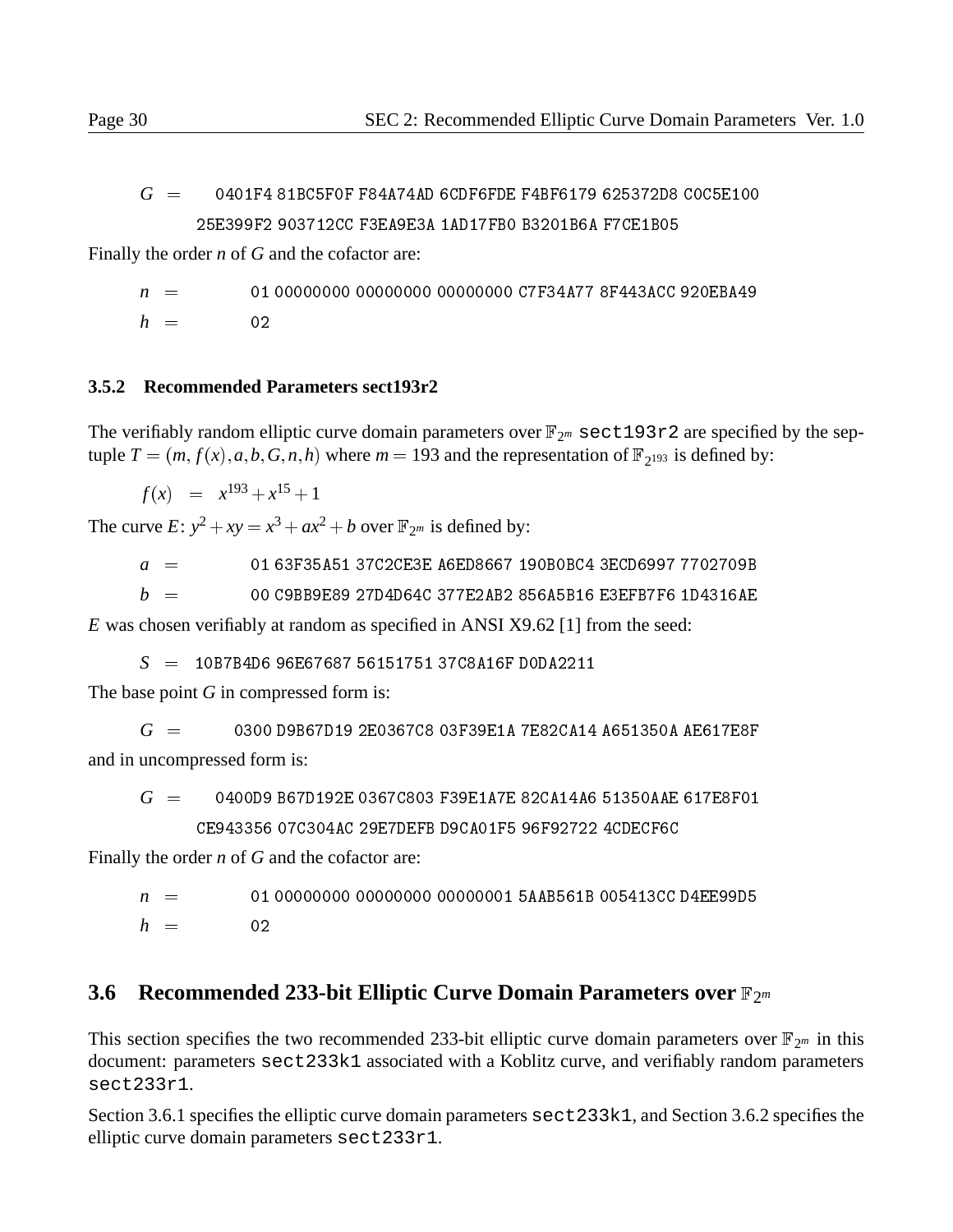#### **3.6.1 Recommended Parameters sect233k1**

The elliptic curve domain parameters over  $\mathbb{F}_{2^m}$  associated with a Koblitz curve sect 233k1 are specified by the septuple  $T = (m, f(x), a, b, G, n, h)$  where  $m = 233$  and the representation of  $\mathbb{F}_{2^{233}}$  is defined by:

 $f(x) = x^{233} + x^{74} + 1$ 

The curve  $E: y^2 + xy = x^3 + ax^2 + b$  over  $\mathbb{F}_{2^m}$  is defined by:

- *a* <sup>=</sup> 0000 00000000 00000000 00000000 00000000 00000000 00000000 00000000
- *b* <sup>=</sup> 0000 00000000 00000000 00000000 00000000 00000000 00000000 00000001

The base point *G* in compressed form is:

$$
G = 020172 32BAB53A 7E731AF1 29F22FF4 149563A4 19C26BF5 0A4C9D6E
$$
  
EFAD6126

and in uncompressed form is:

$$
G = 04 017232BA 853A7E73 1AF129F2 2FF41495 63A419C2 6BF50A4C
$$
\n
$$
9D6EEFAD 612601DB 537DECE8 19B7F70F 555A67C4 27A8CDBF18AEB9B
$$
\n
$$
56E0C11056FAE6A3
$$

Finally the order *n* of *G* and the cofactor are:

*n* <sup>=</sup> 80 00000000 00000000 00000000 00069D5B B915BCD4 6EFB1AD5 F173ABDF  $h = 04$ 

#### **3.6.2 Recommended Parameters sect233r1**

The verifiably random elliptic curve domain parameters over  $\mathbb{F}_{2^m}$  sect233r1 are specified by the septuple  $T = (m, f(x), a, b, G, n, h)$  where  $m = 233$  and the representation of  $\mathbb{F}_{2^{233}}$  is defined by:

$$
f(x) = x^{233} + x^{74} + 1
$$

The curve  $E: y^2 + xy = x^3 + ax^2 + b$  over  $\mathbb{F}_{2^m}$  is defined by:

*a* <sup>=</sup> 0000 00000000 00000000 00000000 00000000 00000000 00000000

$$
b = 0066 647 \text{EDE6C} 332 \text{CTF8C} 0923 \text{BB58} 213 \text{B}333 \text{B} 20 \text{E9CE42} 81 \text{FE115F}
$$
  
7D8F90AD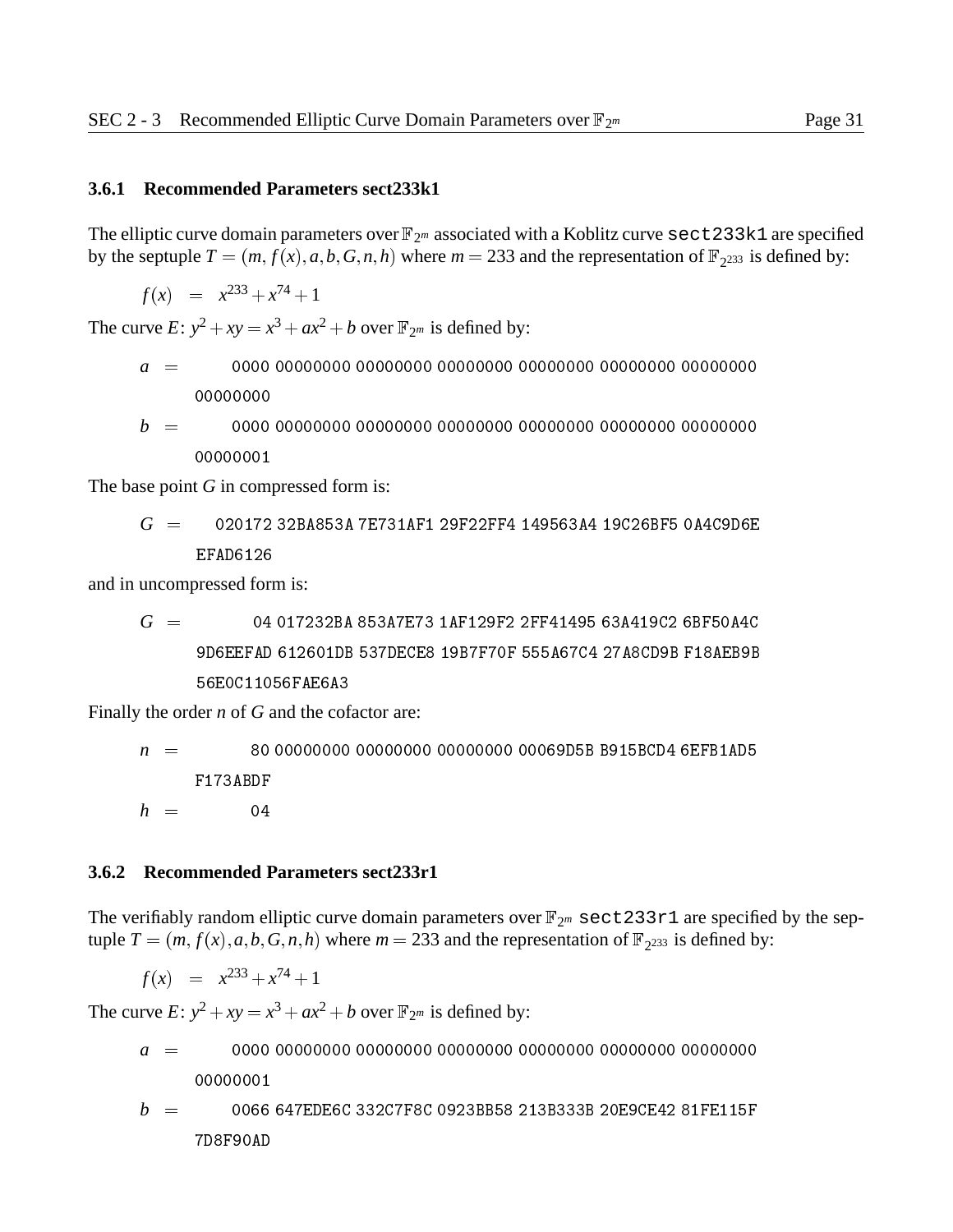*E* was chosen verifiably at random from the seed:

*S* <sup>=</sup> 74D59FF0 7F6B413D 0EA14B34 4B20A2DB 049B50C3

*E* was selected from *S* as specified in ANSI X9.62 [1] in normal basis representation and converted into polynomial basis representation.

The base point *G* in compressed form is:

$$
G~=~~0300FA C9DFCBAC 8313BB21 39F1BB75 5FEF65BC 391F8B36 F8F8EB73
$$
  
\n71FD558B

and in uncompressed form is:

$$
G = 0400FAC9DF CBAC8313 BB2139F1 BB755FEF 65BC391F 8B36F8F8
$$
   
\nEB7371FD 558B0100 6A08A419 03350678 E58528BE BFBAOBEF F867A7CA 36716F7E 01F81052

Finally the order *n* of *G* and the cofactor are:

*n* <sup>=</sup> 0100 00000000 00000000 00000000 0013E974 E72F8A69 22031D26 03CFF0D7

 $h = 02$ 

## **3.7 Recommended 239-bit Elliptic Curve Domain Parameters over**  $\mathbb{F}_{2^m}$

This section specifies the recommended 239-bit elliptic curve domain parameters over  $\mathbb{F}_{2^m}$  in this document: parameters sect239k1 associated with a Koblitz curve.

Section 3.7.1 specifies the elliptic curve domain parameters sect239k1.

#### **3.7.1 Recommended Parameters sect239k1**

The elliptic curve domain parameters over  $\mathbb{F}_{2^m}$  associated with a Koblitz curve sect 239k1 are specified by the septuple  $T = (m, f(x), a, b, G, n, h)$  where  $m = 239$  and the representation of  $\mathbb{F}_{2^{239}}$  is defined by:

$$
f(x) = x^{239} + x^{158} + 1
$$

The curve  $E: y^2 + xy = x^3 + ax^2 + b$  over  $\mathbb{F}_{2^m}$  is defined by:

- *a* <sup>=</sup> 0000 00000000 00000000 00000000 00000000 00000000 00000000
- *b* <sup>=</sup> 0000 00000000 00000000 00000000 00000000 00000000 00000000 00000001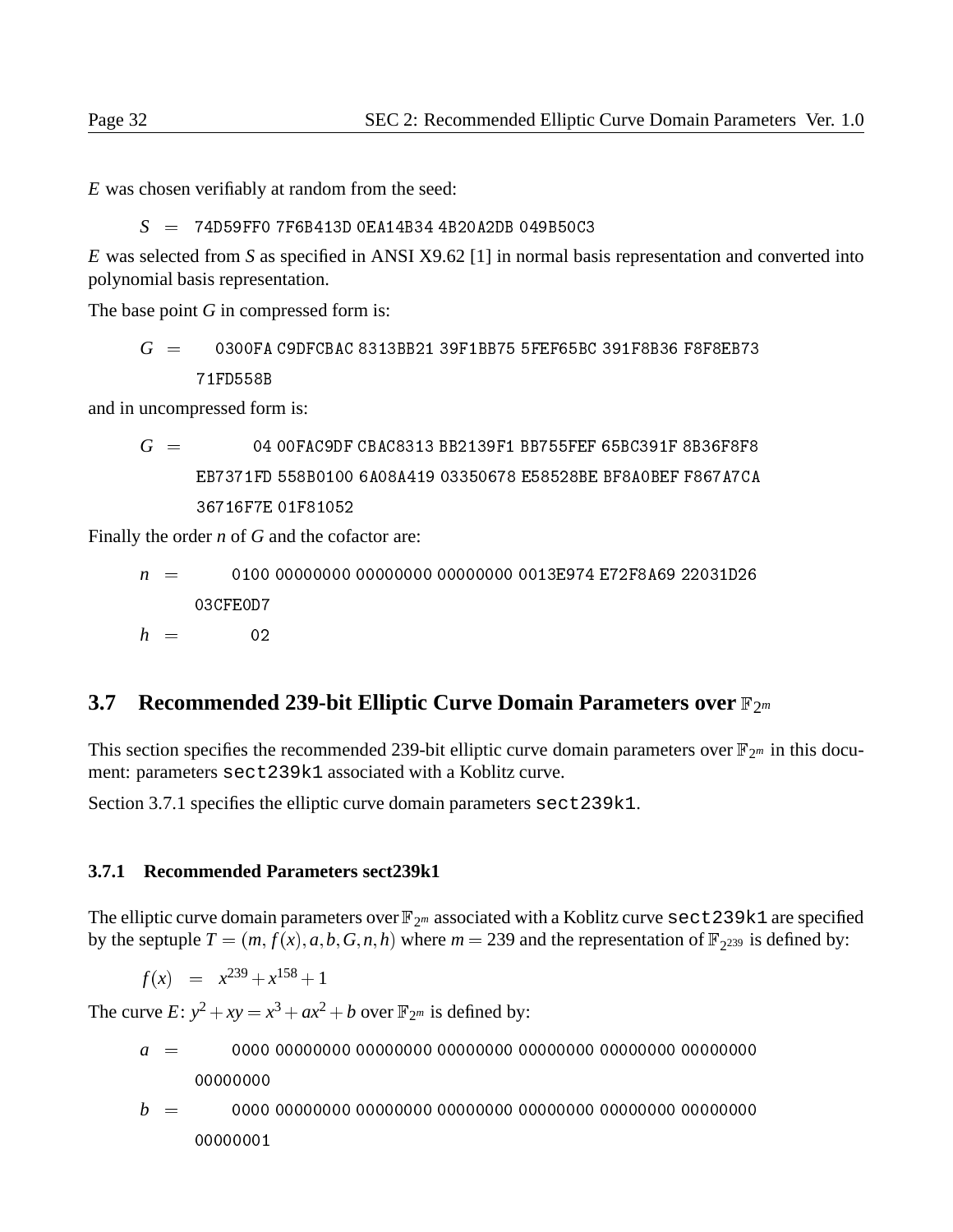The base point *G* in compressed form is:

$$
G~=~~0329A0~B6A887A9~83E97309~88A68727~A8B2D126~C44CC2CC~7B2A6555
$$
  
193035DC

and in uncompressed form is:

$$
G = 04\ 29A0B6A8\ 87A983E9\ 730988A6\ 8727A8B2\ D126C44C\ C2CC7B2A\ 65551930\ 35DC7631\ 0804F12E\ 549BDB01\ 1C103089\ E73510AC\ B275FC31\ 2A5DC6B7\ 6553F0CA
$$

Finally the order *n* of *G* and the cofactor are:

$$
n = 2000 00000000 00000000 00000000 005A79FE CG7CBE9 1F1C1DAB00E478A5
$$
h = 04
$$
$$

#### **3.8 Recommended 283-bit Elliptic Curve Domain Parameters over**  $\mathbb{F}_{2^m}$

This section specifies the two recommended 283-bit elliptic curve domain parameters over  $\mathbb{F}_{2^m}$  in this document: parameters sect283k1 associated with a Koblitz curve, and verifiably random parameters sect283r1.

Section 3.8.1 specifies the elliptic curve domain parameters sect283k1, and Section 3.8.2 specifies the elliptic curve domain parameters sect283r1.

#### **3.8.1 Recommended Parameters sect283k1**

The elliptic curve domain parameters over  $\mathbb{F}_{2^m}$  associated with a Koblitz curve sect 283k1 are specified by the septuple  $T = (m, f(x), a, b, G, n, h)$  where  $m = 283$  and the representation of  $\mathbb{F}_{2^{283}}$  is defined by:

$$
f(x) = x^{283} + x^{12} + x^7 + x^5 + 1
$$

The curve  $E: y^2 + xy = x^3 + ax^2 + b$  over  $\mathbb{F}_{2^m}$  is defined by:

- *a* <sup>=</sup> 00000000 00000000 00000000 00000000 00000000 00000000 00000000
- *b* <sup>=</sup> 00000000 00000000 00000000 00000000 00000000 00000000 00000000 00000000 00000001

The base point *G* in compressed form is:

$$
G = 02 0503213F 78CA4488 3F1A3B81 62F188E5 53CD265F 23C1567A
$$
  
16876913 B0C2AC24 58492836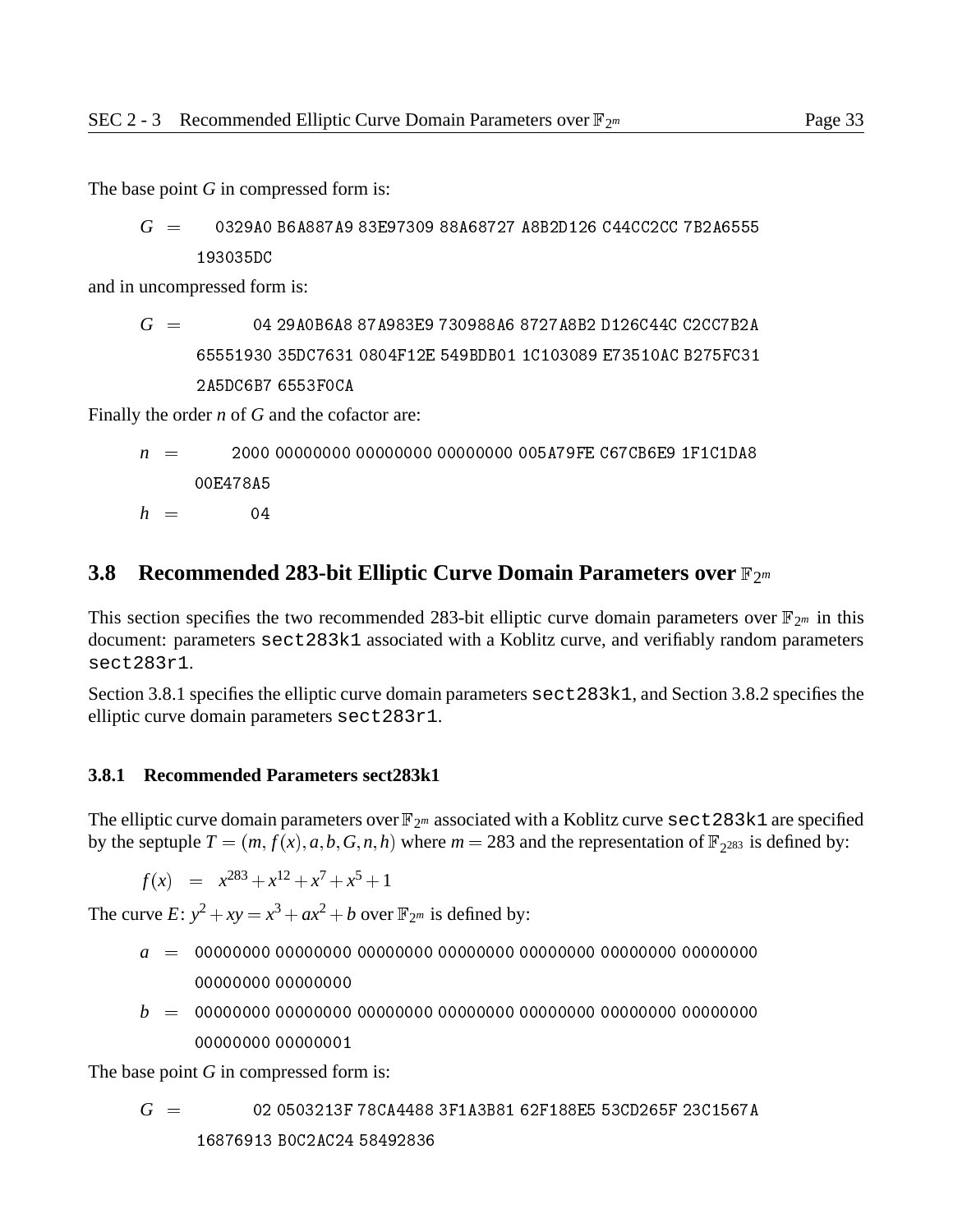and in uncompressed form is:

*G* <sup>=</sup> 04 0503213F 78CA4488 3F1A3B81 62F188E5 53CD265F 23C1567A 16876913 B0C2AC24 58492836 01CCDA38 0F1C9E31 8D90F95D 07E5426F E87E45C0 E8184698 E4596236 4E341161 77DD2259

Finally the order *n* of *G* and the cofactor are:

$$
n = 01 \text{FPFFF} \text{FPFFF} \text{FPFFF} \text{FPFFFF} \text{FPFFFF} \text{FPFFE9AE} \text{2ED07577 } 265 \text{DFFT} \text{FPF9451E06 } 1 \text{E163C61}
$$

 $h = 04$ 

#### **3.8.2 Recommended Parameters sect283r1**

The verifiably random elliptic curve domain parameters over  $\mathbb{F}_{2^m}$  sect283r1 are specified by the septuple  $T = (m, f(x), a, b, G, n, h)$  where  $m = 283$  and the representation of  $\mathbb{F}_{2^{283}}$  is defined by:

$$
f(x) = x^{283} + x^{12} + x^7 + x^5 + 1
$$

The curve  $E: y^2 + xy = x^3 + ax^2 + b$  over  $\mathbb{F}_{2^m}$  is defined by:

- *a* <sup>=</sup> 00000000 00000000 00000000 00000000 00000000 00000000 00000000 00000000 00000001
- *b* <sup>=</sup> 027B680A C8B8596D A5A4AF8A 19A0303F CA97FD76 45309FA2 A581485A F6263F31 3B79A2F5

*E* was chosen verifiably at random from the seed:

*S* <sup>=</sup> 77E2B073 70EB0F83 2A6DD5B6 2DFC88CD 06BB84BE

*E* was selected from *S* as specified in ANSI X9.62 [1] in normal basis representation and converted into polynomial basis representation.

The base point *G* in compressed form is:

$$
G~= ~~03~05F93925~8DBTDD90~E1934F8C~70B0DFEC~2EED25B8~557EAC9C~\\ 80E2E198~F8CDBECD~86B12053
$$

and in uncompressed form is:

*G* <sup>=</sup> 04 05F93925 8DB7DD90 E1934F8C 70B0DFEC 2EED25B8 557EAC9C 80E2E198 F8CDBECD 86B12053 03676854 FE24141C B98FE6D4 B20D02B4

Finally the order *n* of *G* and the cofactor are: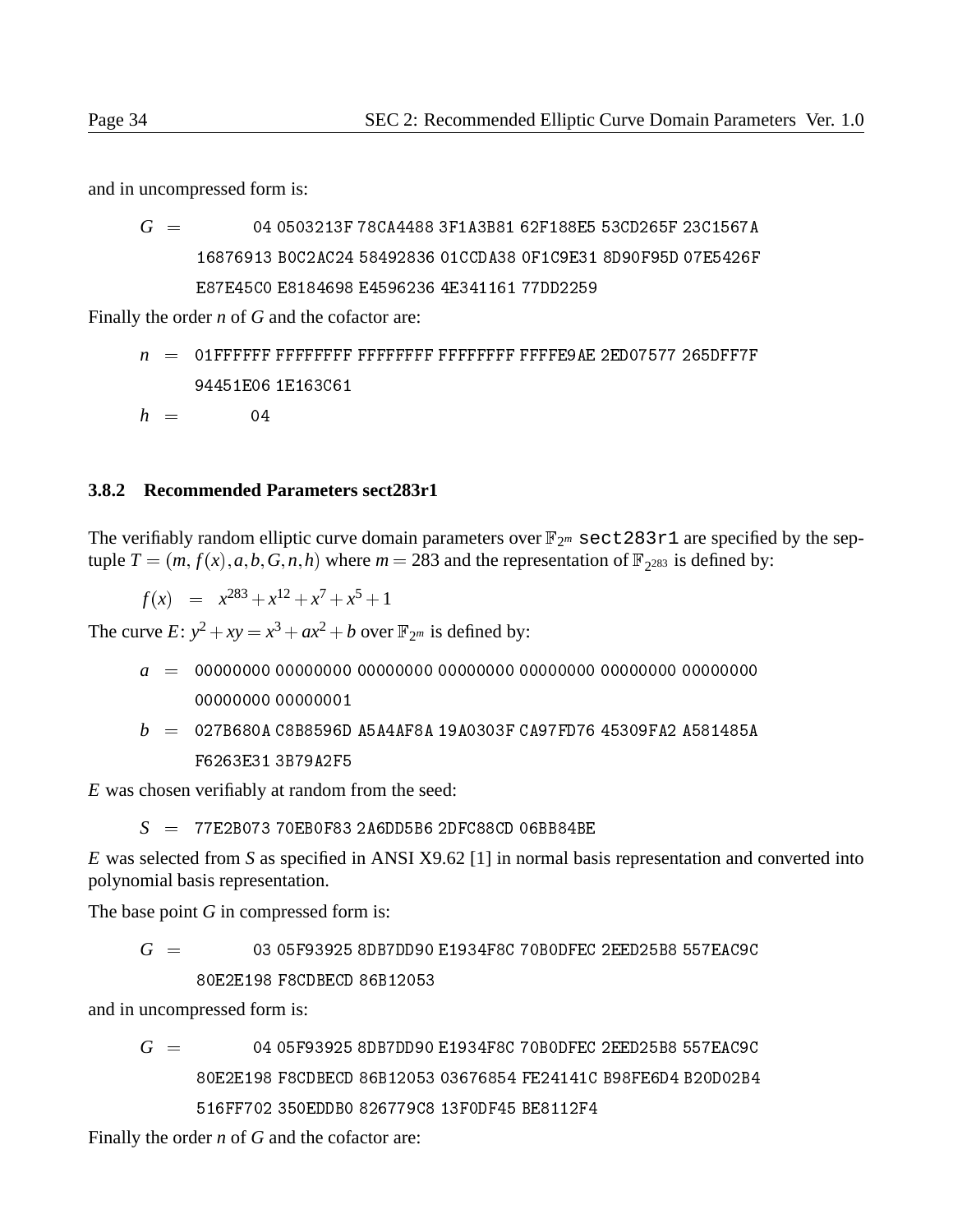*n* <sup>=</sup> 03FFFFFF FFFFFFFF FFFFFFFF FFFFFFFF FFFFEF90 399660FC 938A9016 5B042A7C EFADB307  $h = 02$ 

#### **3.9 Recommended 409-bit Elliptic Curve Domain Parameters over**  $\mathbb{F}_{2^m}$

This section specifies the two recommended 409-bit elliptic curve domain parameters over  $\mathbb{F}_{2^m}$  in this document: parameters sect409k1 associated with a Koblitz curve, and verifiably random parameters sect409r1.

Section 3.9.1 specifies the elliptic curve domain parameters sect409k1, and Section 3.9.2 specifies the elliptic curve domain parameters sect409r1.

#### **3.9.1 Recommended Parameters sect409k1**

The elliptic curve domain parameters over  $\mathbb{F}_{2^m}$  associated with a Koblitz curve sect 409k1 are specified by the septuple  $T = (m, f(x), a, b, G, n, h)$  where  $m = 409$  and the representation of  $\mathbb{F}_{2^{409}}$  is defined by:

$$
f(x) = x^{409} + x^{87} + 1
$$

The curve  $E: y^2 + xy = x^3 + ax^2 + b$  over  $\mathbb{F}_{2^m}$  is defined by:

- *a* <sup>=</sup> 00000000 00000000 00000000 00000000 00000000 00000000 00000000 00000000 00000000 00000000 00000000 00000000 00000000
- *b* <sup>=</sup> 00000000 00000000 00000000 00000000 00000000 00000000 00000000

The base point *G* in compressed form is:

*G* <sup>=</sup> 03 0060F05F 658F49C1 AD3AB189 0F718421 0EFD0987 E307C84C

27ACCFB8 F9F67CC2 C460189E B5AAAA62 EE222EB1 B35540CF E9023746 and in uncompressed form is:

*G* <sup>=</sup> 04 0060F05F 658F49C1 AD3AB189 0F718421 0EFD0987 E307C84C 27ACCFB8 F9F67CC2 C460189E B5AAAA62 EE222EB1 B35540CF E9023746 01E36905 0B7C4E42 ACBA1DAC BF04299C 3460782F 918EA427 E6325165

Finally the order *n* of *G* and the cofactor are: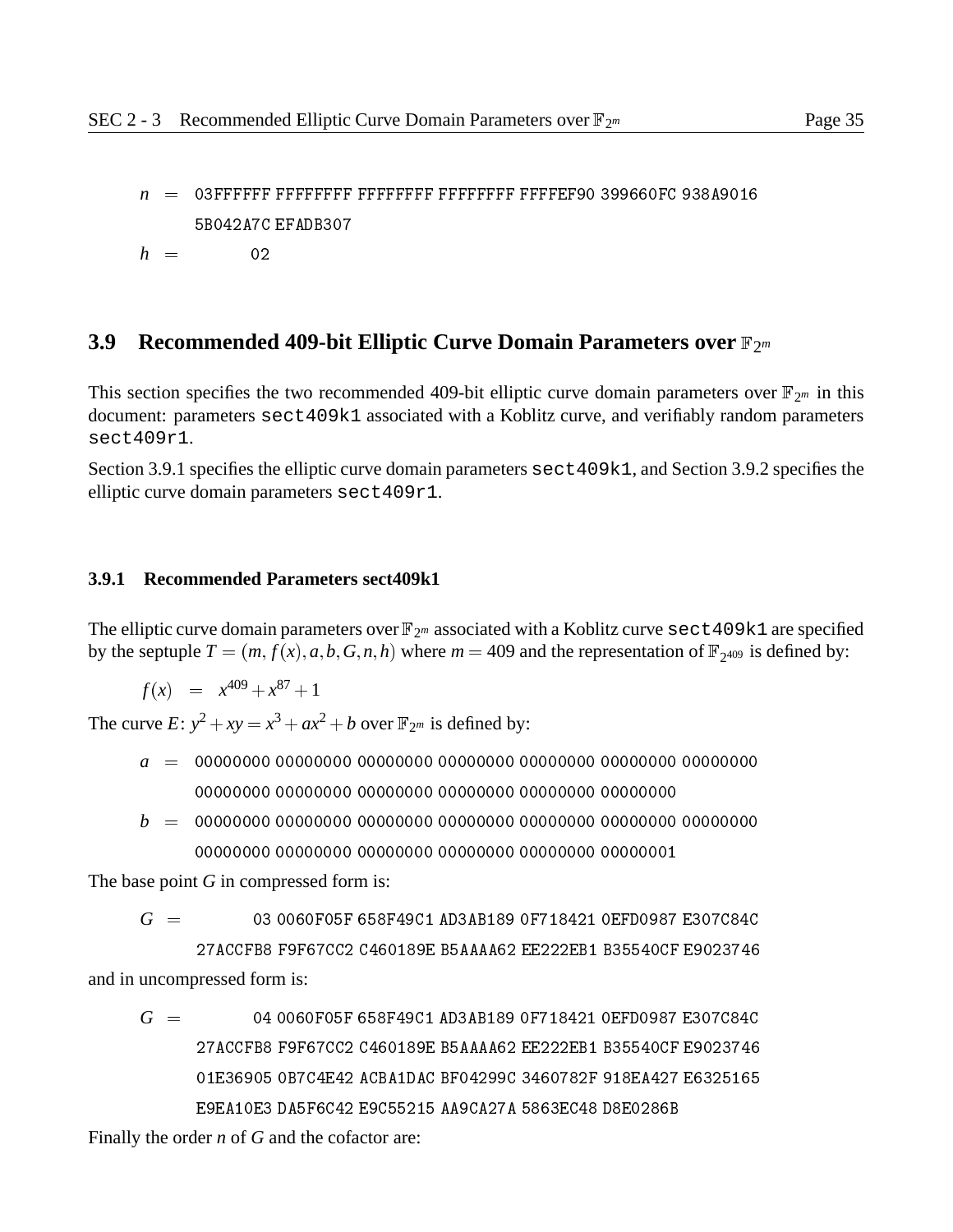*n* <sup>=</sup> 7FFFFF FFFFFFFF FFFFFFFF FFFFFFFF FFFFFFFF FFFFFFFF FFFFFE5F 83B2D4EA 20400EC4 557D5ED3 E3E7CA5B 4B5C83B8 E01E5FCF

 $h = 04$ 

#### **3.9.2 Recommended Parameters sect409r1**

The verifiably random elliptic curve domain parameters over  $\mathbb{F}_{2^m}$  sect409r1 are specified by the septuple  $T = (m, f(x), a, b, G, n, h)$  where  $m = 409$  and the representation of  $\mathbb{F}_{2^{409}}$  is defined by:

 $f(x) = x^{409} + x^{87} + 1$ 

The curve *E*:  $y^2 + xy = x^3 + ax^2 + b$  over  $\mathbb{F}_{2^m}$  is defined by:

- *a* <sup>=</sup> 00000000 00000000 00000000 00000000 00000000 00000000 00000000 00000000 00000000 00000000 00000000 00000000 00000001
- *b* <sup>=</sup> 0021A5C2 C8EE9FEB 5C4B9A75 3B7B476B 7FD6422E F1F3DD67 4761FA99 D6AC27C8 A9A197B2 72822F6C D57A55AA 4F50AE31 7B13545F

*E* was chosen verifiably at random from the seed:

*S* <sup>=</sup> 4099B5A4 57F9D69F 79213D09 4C4BCD4D 4262210B

*E* was selected from *S* as specified in ANSI X9.62 [1] in normal basis representation and converted into polynomial basis representation.

The base point *G* in compressed form is:

*G* <sup>=</sup> 03 015D4860 D088DDB3 496B0C60 64756260 441CDE4A F1771D4D

B01FFE5B 34E59703 DC255A86 8A118051 5603AEAB 60794E54 BB7996A7

and in uncompressed form is:

*G* <sup>=</sup> 04 015D4860 D088DDB3 496B0C60 64756260 441CDE4A F1771D4D B01FFE5B 34E59703 DC255A86 8A118051 5603AEAB 60794E54 BB7996A7

Finally the order *n* of *G* and the cofactor are:

*n* <sup>=</sup> 01000000 00000000 00000000 00000000 00000000 00000000 000001E2 AAD6A612 F33307BE 5FA47C3C 9E052F83 8164CD37 D9A21173

$$
h = 02
$$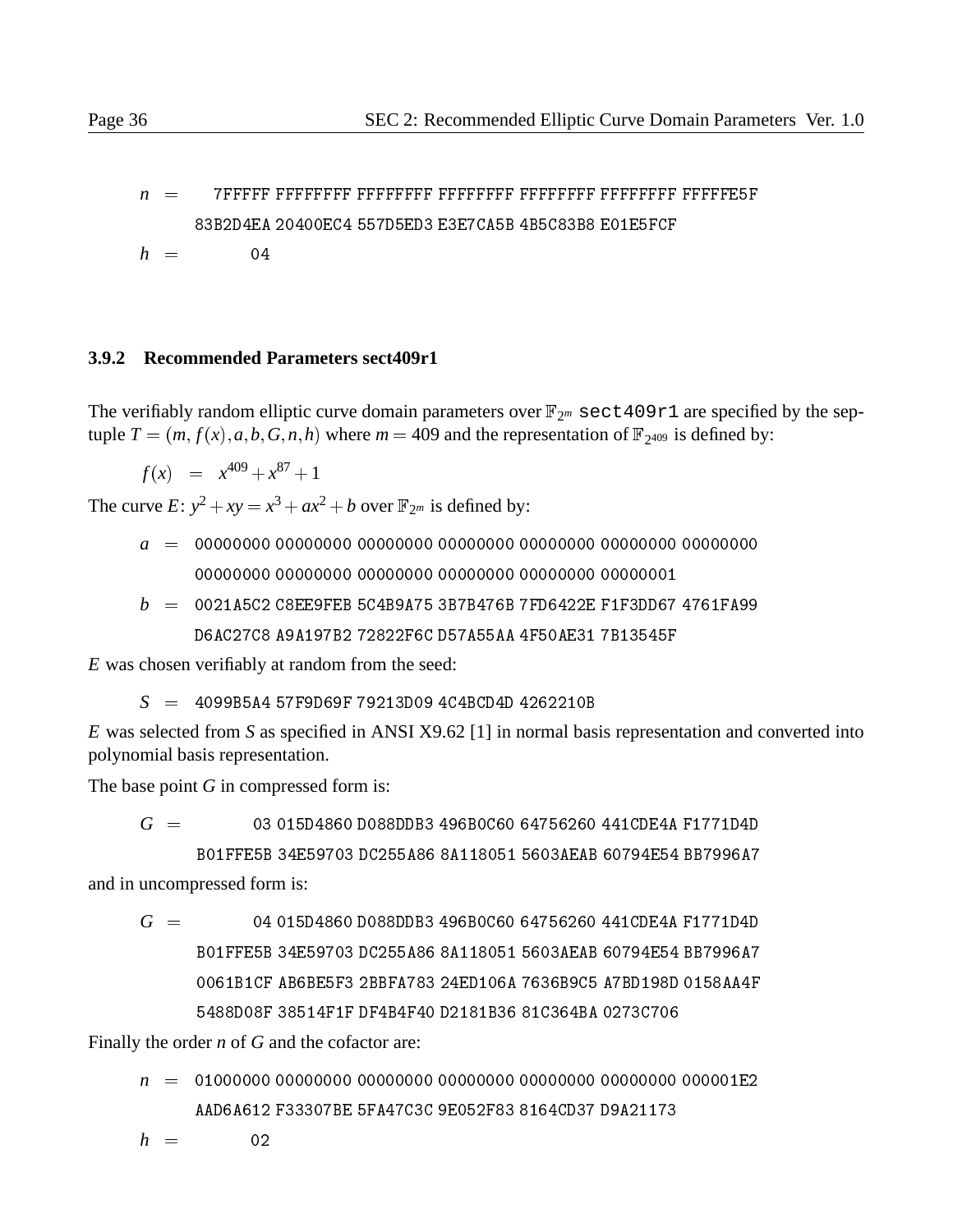#### **3.10 Recommended 571-bit Elliptic Curve Domain Parameters over**  $\mathbb{F}_{2^m}$

This section specifies the two recommended 571-bit elliptic curve domain parameters over  $\mathbb{F}_{2^m}$  in this document: parameters sect571k1 associated with a Koblitz curve, and verifiably random parameters sect571r1.

Section 3.10.1 specifies the elliptic curve domain parameters sect571k1, and Section 3.10.2 specifies the elliptic curve domain parameters sect571r1.

#### **3.10.1 Recommended Parameters sect571k1**

The elliptic curve domain parameters over  $\mathbb{F}_{2^m}$  associated with a Koblitz curve sect571k1 are specified by the septuple  $T = (m, f(x), a, b, G, n, h)$  where  $m = 571$  and the representation of  $\mathbb{F}_{2^{571}}$  is defined by:

$$
f(x) = x^{571} + x^{10} + x^5 + x^2 + 1
$$

The curve  $E: y^2 + xy = x^3 + ax^2 + b$  over  $\mathbb{F}_{2^m}$  is defined by:

- *a* <sup>=</sup> 00000000 00000000 00000000 00000000 00000000 00000000 00000000
- *b* <sup>=</sup> 00000000 00000000 00000000 00000000 00000000 00000000 00000000 00000000 00000000 00000000 00000001

The base point *G* in compressed form is:

*G* <sup>=</sup> 02 026EB7A8 59923FBC 82189631 F8103FE4 AC9CA297 0012D5D4 60248048 01841CA4 43709584 93B205E6 47DA304D B4CEB08C BBD1BA39 494776FB 988B4717 4DCA88C7 E2945283 A01C8972

and in uncompressed form is:

*G* <sup>=</sup> 04 026EB7A8 59923FBC 82189631 F8103FE4 AC9CA297 0012D5D4 60248048 01841CA4 43709584 93B205E6 47DA304D B4CEB08C BBD1BA39 494776FB 988B4717 4DCA88C7 E2945283 A01C8972 0349DC80 7F4FBF37 4F4AEADE 3BCA9531 4DD58CEC 9F307A54 FFC61EFC 006D8A2C 9D4979C0 AC44AEA7 4FBEBBB9 F772AEDC B620B01A 7BA7AF1B 320430C8 591984F6

Finally the order *n* of *G* and the cofactor are: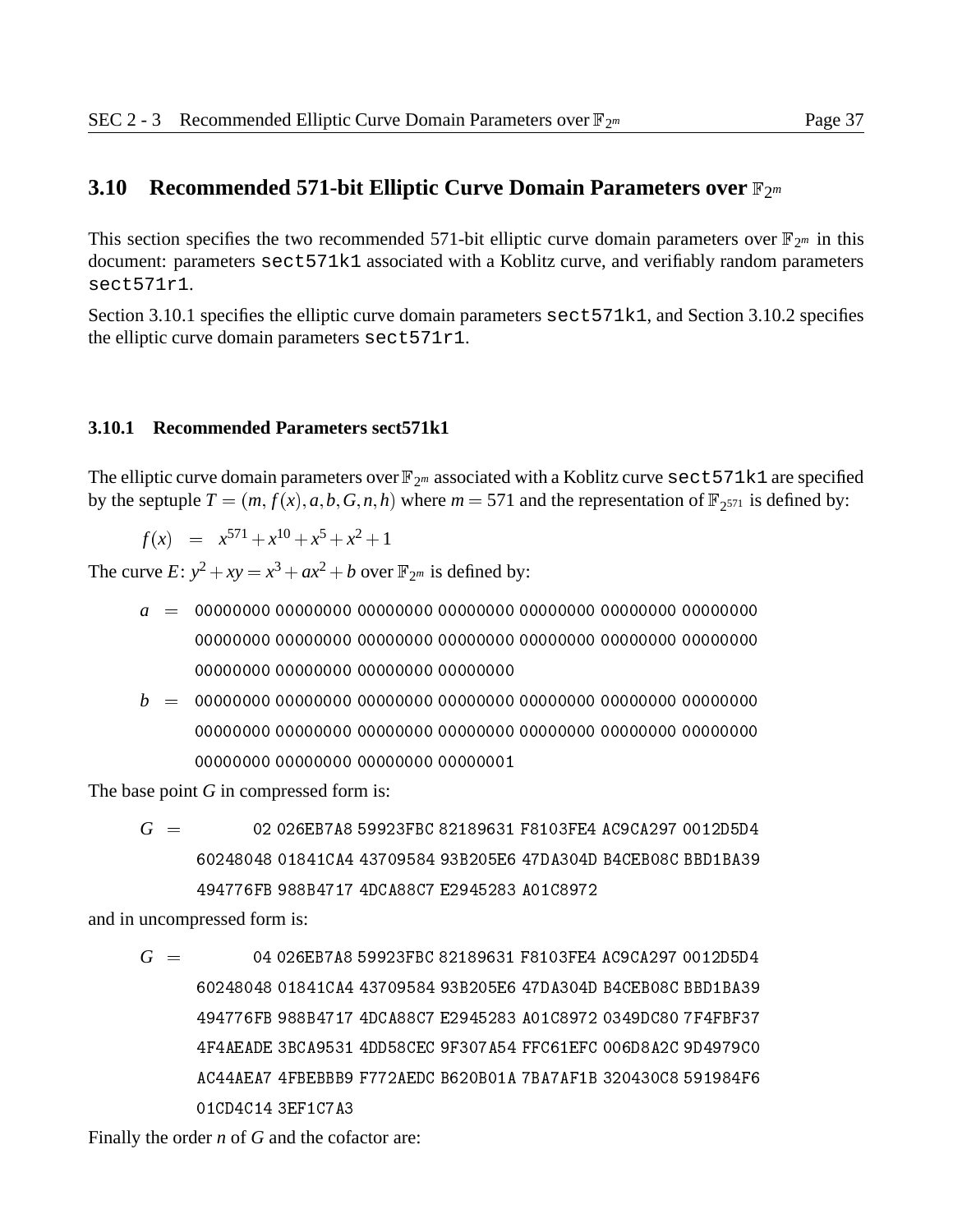*n* <sup>=</sup> 02000000 00000000 00000000 00000000 00000000 00000000 00000000 00000000 00000000 131850E1 F19A63E4 B391A8DB 917F4138 B630D84B E5D63938 1E91DEB4 5CFE778F 637C1001  $h = 04$ 

#### **3.10.2 Recommended Parameters sect571r1**

The verifiably random elliptic curve domain parameters over  $\mathbb{F}_{2^m}$  sect571r1 are specified by the septuple  $T = (m, f(x), a, b, G, n, h)$  where  $m = 571$  and the representation of  $\mathbb{F}_{2^{571}}$  is defined by:

$$
f(x) = x^{571} + x^{10} + x^5 + x^2 + 1
$$

The curve  $E: y^2 + xy = x^3 + ax^2 + b$  over  $\mathbb{F}_{2^m}$  is defined by:

- *a* <sup>=</sup> 00000000 00000000 00000000 00000000 00000000 00000000 00000000 00000000 00000000 00000000 00000000 00000000 00000000 00000000 00000000 00000000 00000000 00000001
- *b* <sup>=</sup> 02F40E7E 2221F295 DE297117 B7F3D62F 5C6A97FF CB8CEFF1 CD6BA8CE 4A9A18AD 84FFABBD 8EFA5933 2BE7AD67 56A66E29 4AFD185A 78FF12AA 520E4DE7 39BACA0C 7FFEFF7F 2955727A

*E* was chosen verifiably at random from the seed:

*S* <sup>=</sup> 2AA058F7 3A0E33AB 486B0F61 0410C53A 7F132310

*E* was selected from *S* as specified in ANSI X9.62 [1] in normal basis representation and converted into polynomial basis representation.

The base point *G* in compressed form is:

*G* <sup>=</sup> 03 0303001D 34B85629 6C16C0D4 0D3CD775 0A93D1D2 955FA80A A5F40FC8 DB7B2ABD BDE53950 F4C0D293 CDD711A3 5B67FB14 99AE6003 8614F139 4ABFA3B4 C850D927 E1E7769C 8EEC2D19

and in uncompressed form is:

*G* <sup>=</sup> 04 0303001D 34B85629 6C16C0D4 0D3CD775 0A93D1D2 955FA80A A5F40FC8 DB7B2ABD BDE53950 F4C0D293 CDD711A3 5B67FB14 99AE6003 8614F139 4ABFA3B4 C850D927 E1E7769C 8EEC2D19 037BF273 42DA639B 6DCCFFFE B73D69D7 8C6C27A6 009CBBCA 1980F853 3921E8A6 84423E43 BAB08A57 6291AF8F 461BB2A8 B3531D2F 0485C19B 16E2F151 6E23DD3C 1A4827AF 1B8AC15B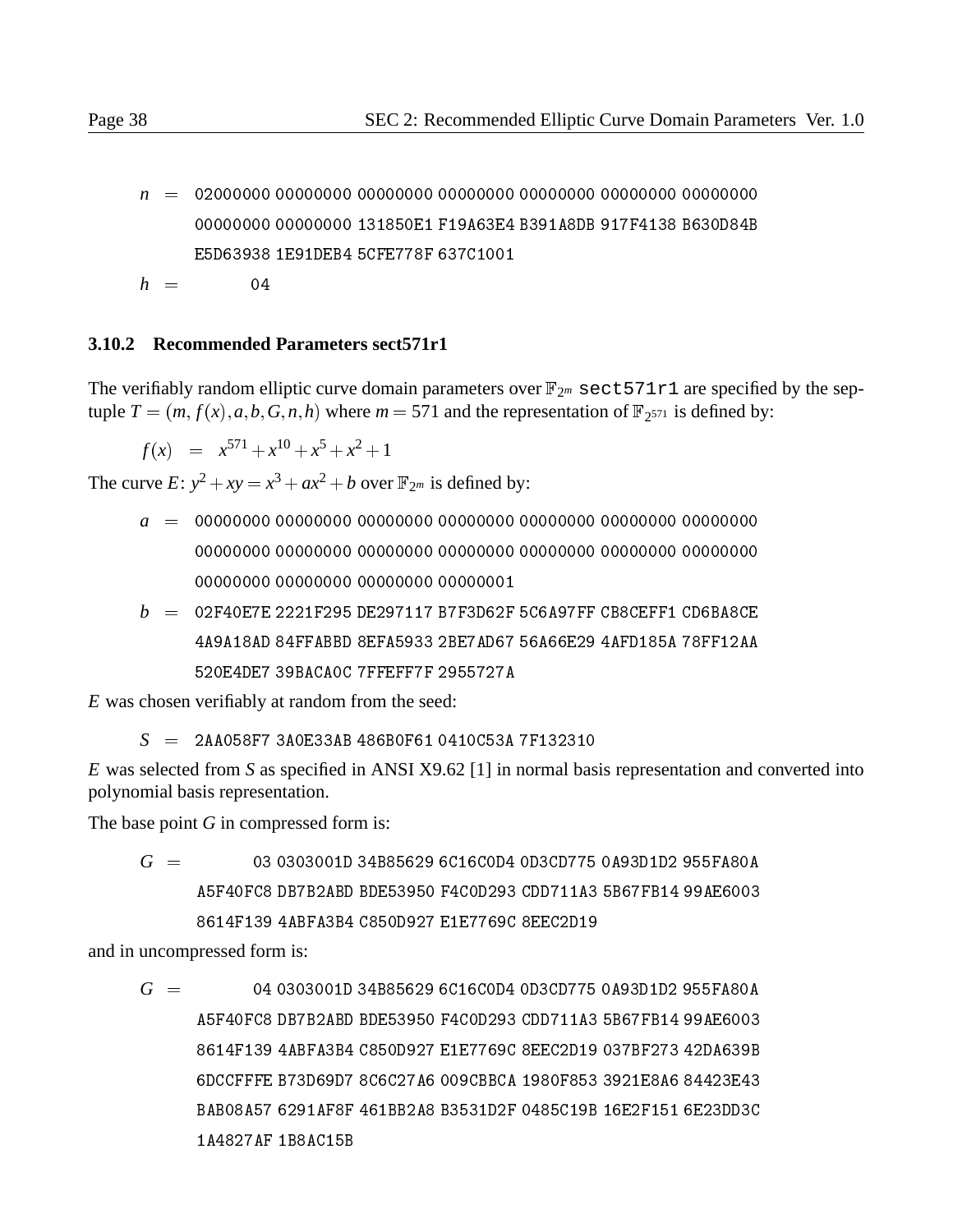Finally the order *n* of *G* and the cofactor are:

*n* <sup>=</sup> 03FFFFFF FFFFFFFF FFFFFFFF FFFFFFFF FFFFFFFF FFFFFFFF FFFFFFFF FFFFFFFF FFFFFFFF E661CE18 FF559873 08059B18 6823851E C7DD9CA1 161DE93D 5174D66E 8382E9BB 2FE84E47

$$
h = 02
$$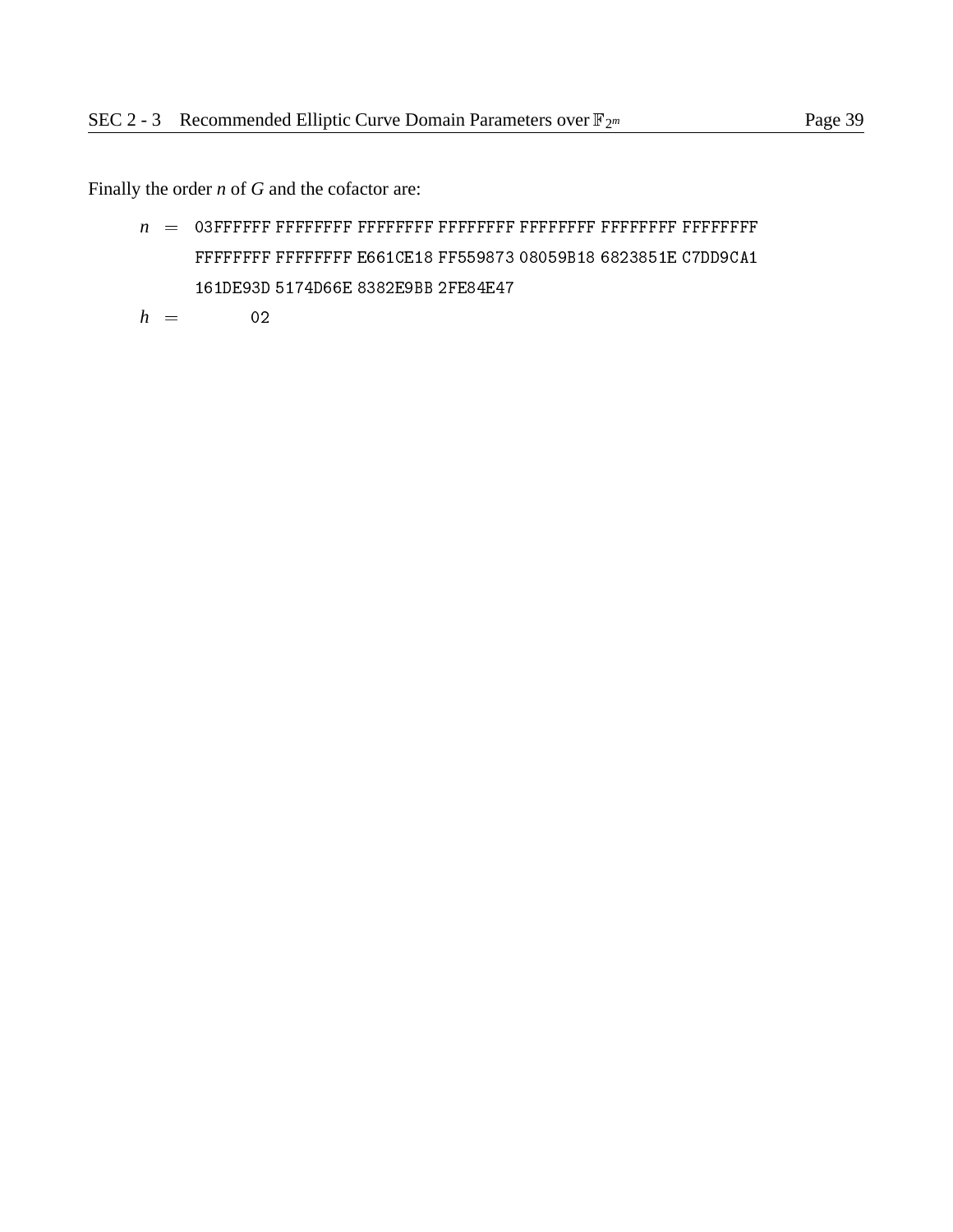## **A ASN.1 Syntax**

This section discusses the representation of elliptic curve domain parameters using ASN.1 syntax and specifies ASN.1 object identifiers for the elliptic curve domain parameters recommended in this document.

## **A.1 Syntax for Elliptic Curve Domain Parameters**

There are a number of ways of representing elliptic curve domain parameters using ASN.1 syntax. The following syntax is recommended in SEC 1 [12] for use in X.509 certificates and elsewhere (following [4]).

```
Parameters{CURVES:IOSet} ::= CHOICE {
    ecParameters ECParameters,
   namedCurve CURVES. & id({IOSet}),
    implicitCA NULL
}
```
where

- ecParameters of type ECParameters indicates that the full elliptic curve domain parameters are given,
- namedCurve of type CURVES indicates that a named curve from the set delimited by Curve-Names is to be used, and
- implicitCA of type NULL indicates that the curve is known implicitly, that is, the actual curve is known to both parties by other means.

The following syntax is then used to describe explicit representations of elliptic curve domain parameters, if need be.

```
ECParameters ::= SEQUENCE {
   version INTEGER { ecpVer1(1) } (ecpVer1),
   fieldID FieldID {{FieldTypes}},
   curve Curve,
   base ECPoint,
   order INTEGER,
   cofactor INTEGER OPTIONAL,
    ...
}
```
See SEC 1 [12] for more details on the explicit representation of elliptic curve domain parameters.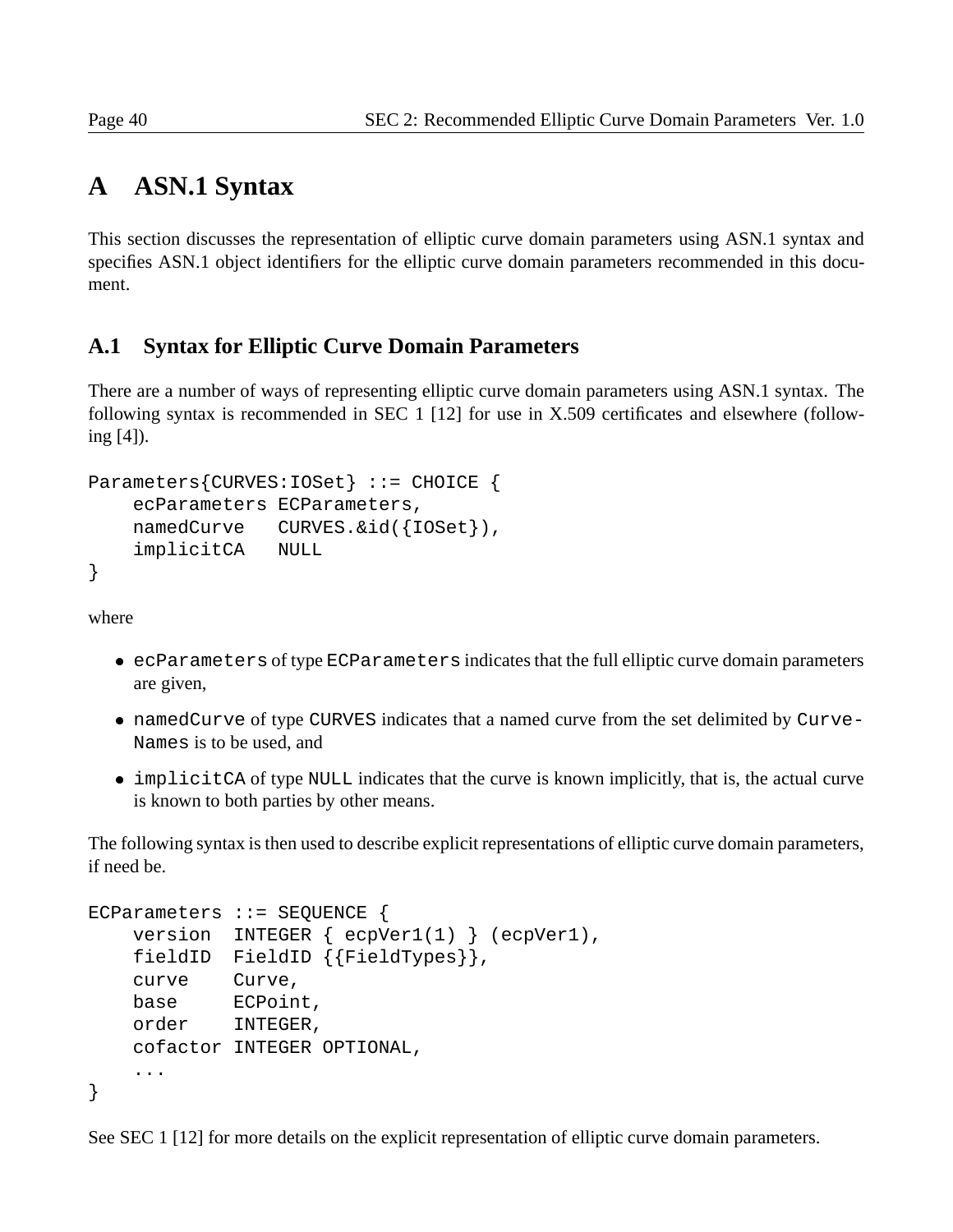## **A.2 Object Identifiers for Recommended Parameters**

This section specifies object identifiers for the elliptic curve domain parameters recommended in this document. These object identifiers may be used, for example, to represent parameters using the named-Curve syntax described in the previous section.

Parameters that have not previously been assigned object identifiers appear in the tree whose root is designated by the object identifier certicom-arc. It has the following value.

```
certicom-arc OBJECT IDENTIFIER ::= {
    iso(1) identified-organization(3) certicom(132)
}
```
Parameters that are given as examples in ANSI X9.62 [1] appear in the tree whose root is designated by the object identifier ansi-X9-62. It has the following value.

```
ansi-X9-62 OBJECT IDENTIFIER ::= {
    iso(1) member-body(2) us(840) 10045
}
```
The values of the object identifiers of parameters given in ANSI X9.62 are duplicated here for convenience.

To reduce the encoded lengths, the parameters under certicom-arc appear just below the main node. The object identifier ellipticCurve represents the root of the tree containing all such parameters in this document and has the following value.

```
ellipticCurve OBJECT IDENTIFIER ::= { certicom-arc curve(0) }
```
The actual parameters appear immediately below this; their object identifiers may be found in the following sections. Section A.2.1 specifies object identifiers for the parameters over  $\mathbb{F}_p$ , and Section A.2.2 specifies object identifiers for the parameters over  $\mathbb{F}_{2^m}$ .

#### **A.2.1 OIDs for Recommended Parameters over**  $\mathbb{F}_p$

The object identifiers for the recommended parameters over  $\mathbb{F}_p$  have the following values. The names of the identifiers agree with the nicknames given to the parameters in this document. In ANSI X9.62 [1], the curve secp192r1 is designated prime192v1, and the curve secp256r1 is designated prime256v1.

```
--
-- Curves over prime-order fields:
```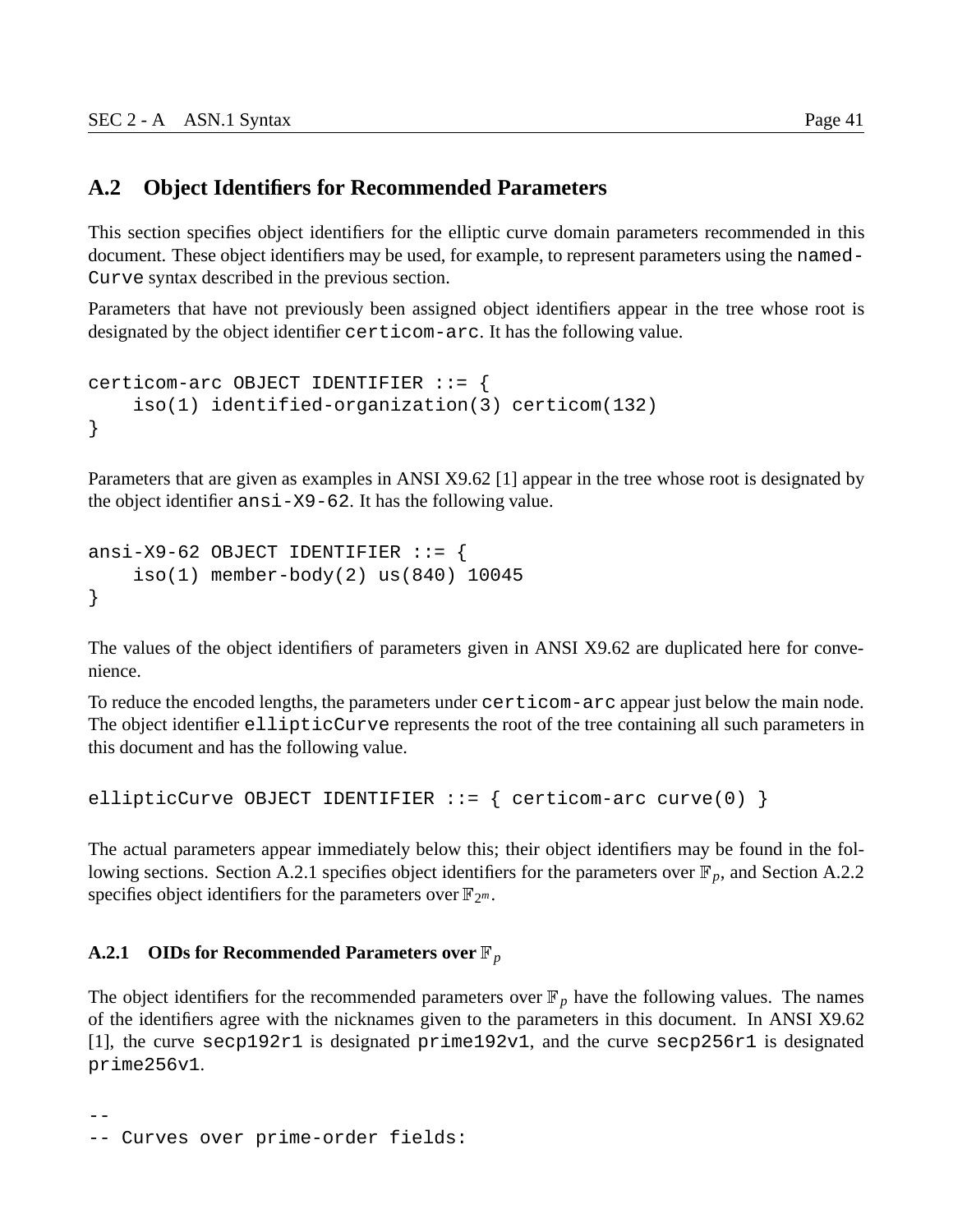```
-
```
 $-$ 

```
seq112r1 OBJECT IDENTIFIER ::= { ellipticCurve 6 }
seq112r2 OBJECT IDENTIFIER ::= { ellipticCurve 7 }
secp128r1 OBJECT IDENTIFIER ::= { ellipticCurve 28 }
secp128r2 OBJECT IDENTIFIER ::= { ellipticCurve 29 }
secp160k1 OBJECT IDENTIFIER ::= { ellipticCurve 9 }
secp160r1 OBJECT IDENTIFIER ::= { ellipticCurve 8 }
secp160r2 OBJECT IDENTIFIER ::= { ellipticCurve 30 }
secp192k1 OBJECT IDENTIFIER ::= { ellipticCurve 31 }
secp192r1 OBJECT IDENTIFIER := \{ \text{ansi}-X9-62 \text{ curves}(3) \text{ prime}(1) 1 \}secp224k1 OBJECT IDENTIFIER ::= { ellipticCurve 32 }
seq224r1 OBJECT IDENTIFIER ::= { ellipticCurve 33 }
secp256k1 OBJECT IDENTIFIER ::= { ellipticCurve 10 }
secp256r1 OBJECT IDENTIFIER := { ansi-X9-62 curves(3) prime(1) 7 }
secp384r1 OBJECT IDENTIFIER ::= { ellipticCurve 34 }
secp521r1 OBJECT IDENTIFIER ::= { ellipticCurve 35 }
```
#### **A.2.2 OIDs for Recommended Parameters over**  $\mathbb{F}_{2^m}$

The object identifiers for the recommended parameters over  $\mathbb{F}_{2^m}$  have the following values. The names of the identifiers agree with the nicknames given to the parameters in this document.

```
-- Curves over characteristic 2 fields.
--
sect113r1 OBJECT IDENTIFIER ::= { ellipticCurve 4 }
sect113r2 OBJECT IDENTIFYER ::= { ellipticCurve 5 }sect131r1 OBJECT IDENTIFIER ::= { ellipticCurve 22 }
sect131r2 OBJECT IDENTIFIER ::= { ellipticCurve 23 }
sect163k1 OBJECT IDENTIFIER  ::= \{ ellipticCurve 1 \}sect163r1 OBJECT IDENTIFIER ::= { ellipticCurve 2 }
sect163r2 OBJECT IDENTIFYER ::= { ellipticCurve 15 }
```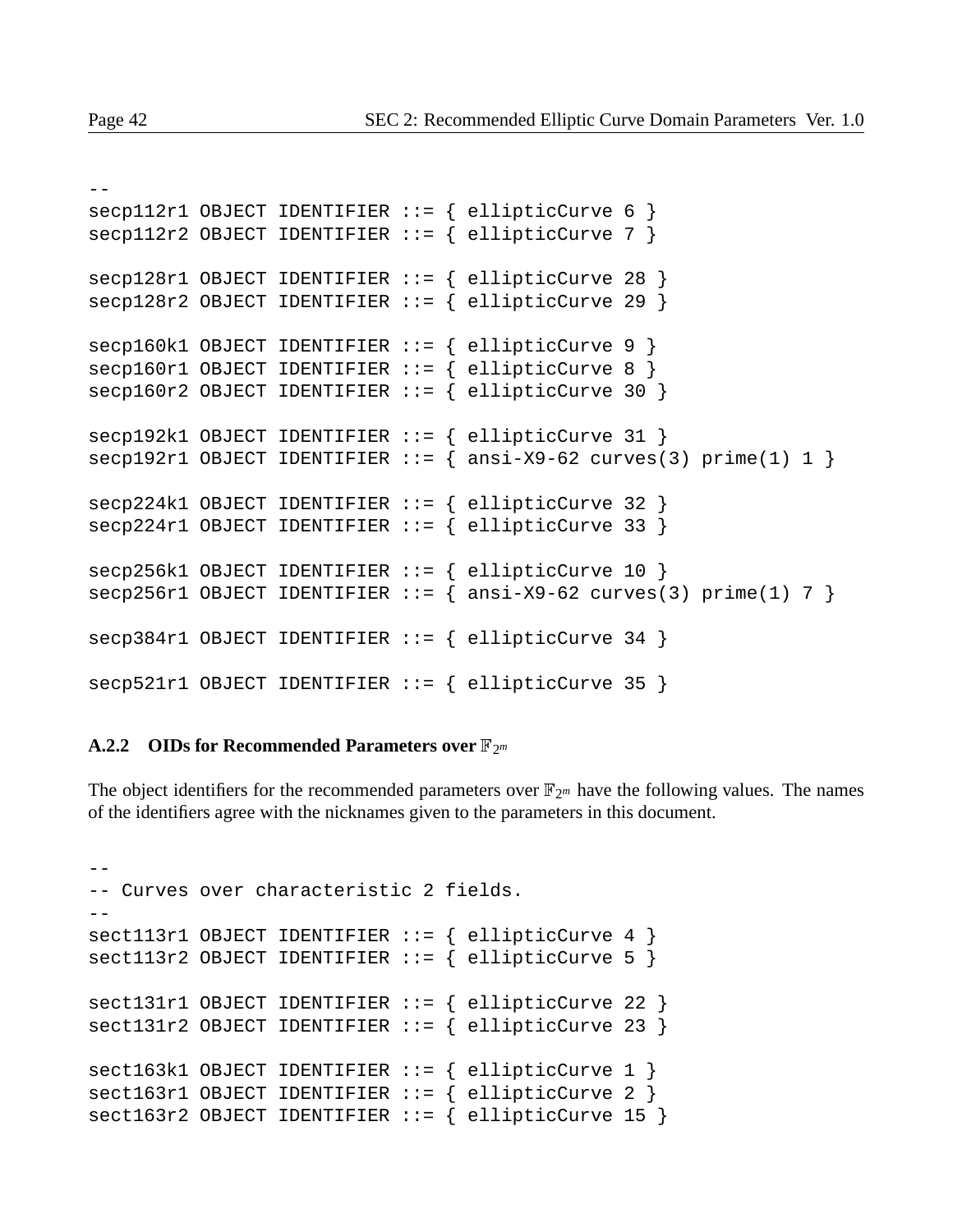```
sect193r1 OBJECT IDENTIFIER ::= { ellipticCurve 24 }
sect193r2 OBJECT IDENTIFYER ::= { ellipticCurve 25 }sect233k1 OBJECT IDENTIFIER ::= { ellipticCurve 26 }
sect233r1 OBJECT IDENTIFIER ::= { ellipticCurve 27 }
sect239k1 OBJECT IDENTIFIER ::= { ellipticCurve 3 }
sect283k1 OBJECT IDENTIFIER ::= { ellipticCurve 16 }
sect283r1 OBJECT IDENTIFIER ::= { ellipticCurve 17 }
sect409k1 OBJECT IDENTIFIER ::= { ellipticCurve 36 }
sect409r1 OBJECT IDENTIFIER ::= { ellipticCurve 37 }
sect571k1 OBJECT IDENTIFIER ::= { ellipticCurve 38 }
sect571r1 OBJECT IDENTIFIER ::= { ellipticCurve 39 }
```
#### **A.2.3 The Information Object Set SECGCurveNames**

The following information object set SECGCurveNames of class CURVES may be used to delineate the use of a curve recommended in this document. When it is used to govern the component namedCurve of Parameters (defined in section A.1), the value of namedCurve must be one of the values of the set.

```
SECGCurveNames CURVES ::= {
    -- Curves over prime-order fields:
    { ID secp112r1 } |
    \{ ID secpl12r2 \} |
    \{ ID secp128r1 \}{ ID secp128r2 } |
    \{ ID secp160k1 \} |
    \{ ID secp160r1 \} |
    { ID secp160r2 } |
    { ID secp192k1 } |
    { ID secp192r1 } |
    \{ ID secp224k1 \}\{ ID secp224r1 \}\{ ID secp256k1 \} |
    { ID secp256r1 } |
    \{ ID secp384r1 \}\{ ID secp521r1 \}-- Curves over characteristic 2 fields:
```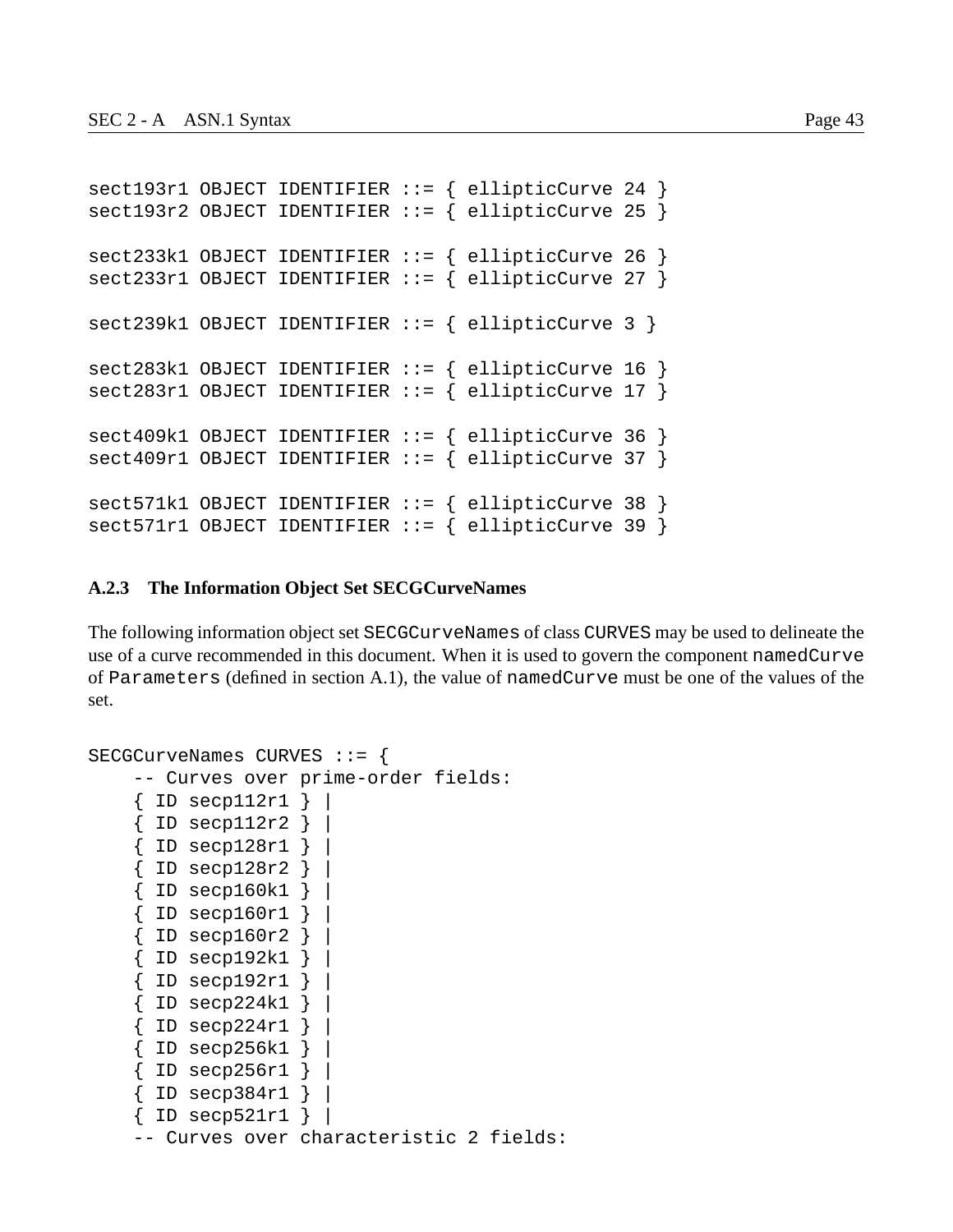```
{ ID sect113r1 } |
{ ID sect113r2 } |
\{ ID sect131r1 \}{ ID sect131r2 } |
\{ ID sect163k1 \}\{ ID sect163r1 \}\{ ID sect163r2 \}{ ID sect193r1 } |
{ ID sect193r2 } |
\{ ID sect233k1 \}\{ ID sect233r1 \}{ ID sect239k1 } |
\{ ID sect283k1 \}\{ ID sect283r1 \}\{ ID sect409k1 \}\{ ID sect409r1 \}{ ID sect571k1 } |
\{ ID sect571r1 \} ,
    ...
}
```
The type CURVES used above is defined below.

```
CURVES :: = CLASS&curve-id OBJECT IDENTIFIER UNIQUE
} WITH SYNTAX { ID &curve-id }
```